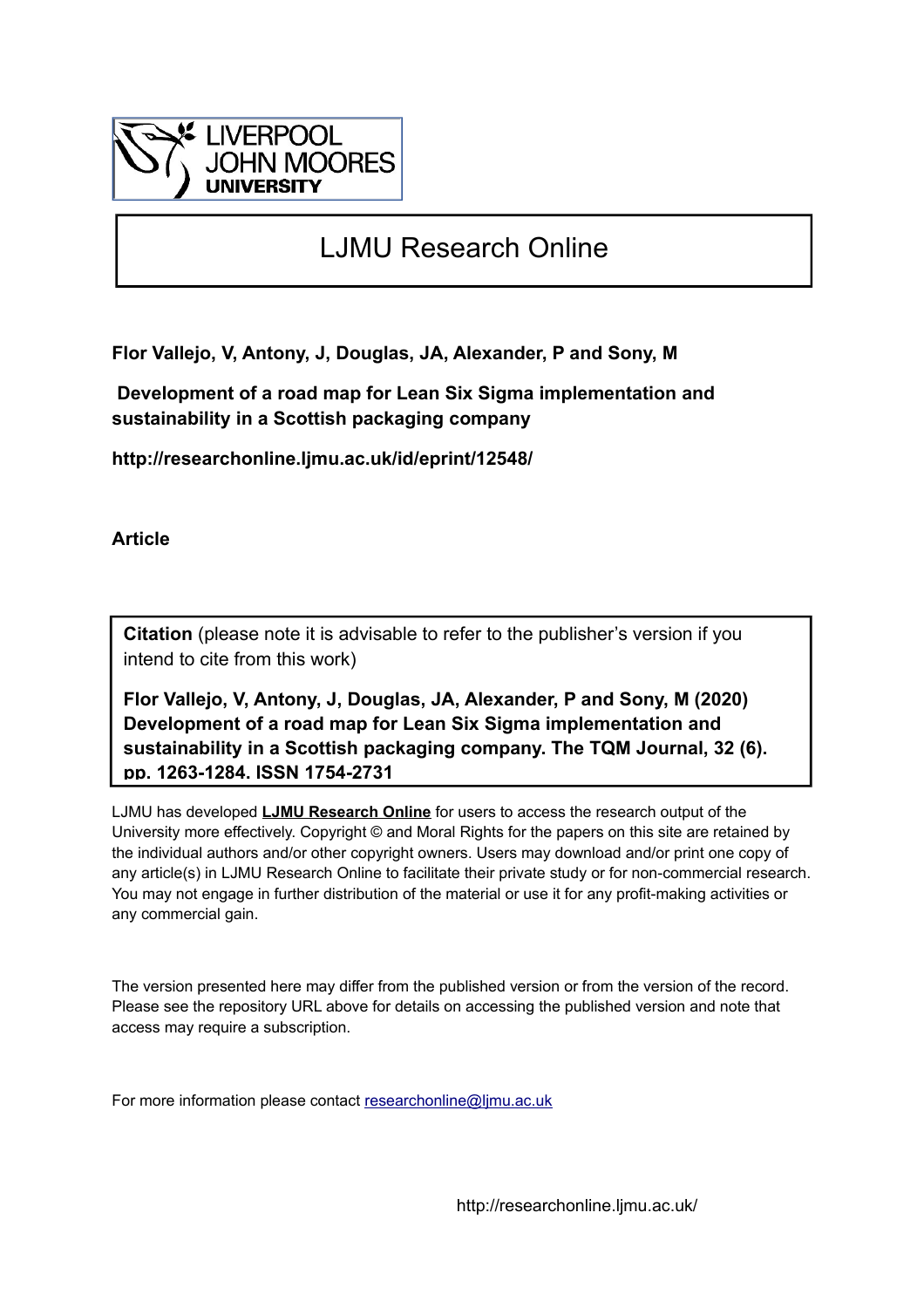

The TQM J

## **Development of a road map for Lean Six Sigma implementation and sustainability in a Scottish packaging company**

| Journal:<br>The TQM Journal                                                                                                                     |  |  |
|-------------------------------------------------------------------------------------------------------------------------------------------------|--|--|
| TQM-02-2020-0036.R1                                                                                                                             |  |  |
| Manuscript Type:<br>Case Study                                                                                                                  |  |  |
| Lean Six Sigma, Continuous Improvement, road map, sustainable<br>implementation, Critical success factors, Small to medium sized<br>Enterprises |  |  |
|                                                                                                                                                 |  |  |
| <b>SCHOLARONE™</b><br>Manuscripts                                                                                                               |  |  |
| Manuscript ID<br>Keywords:                                                                                                                      |  |  |

| <b>SCHOLARONE™</b> |
|--------------------|
| <b>Manuscripts</b> |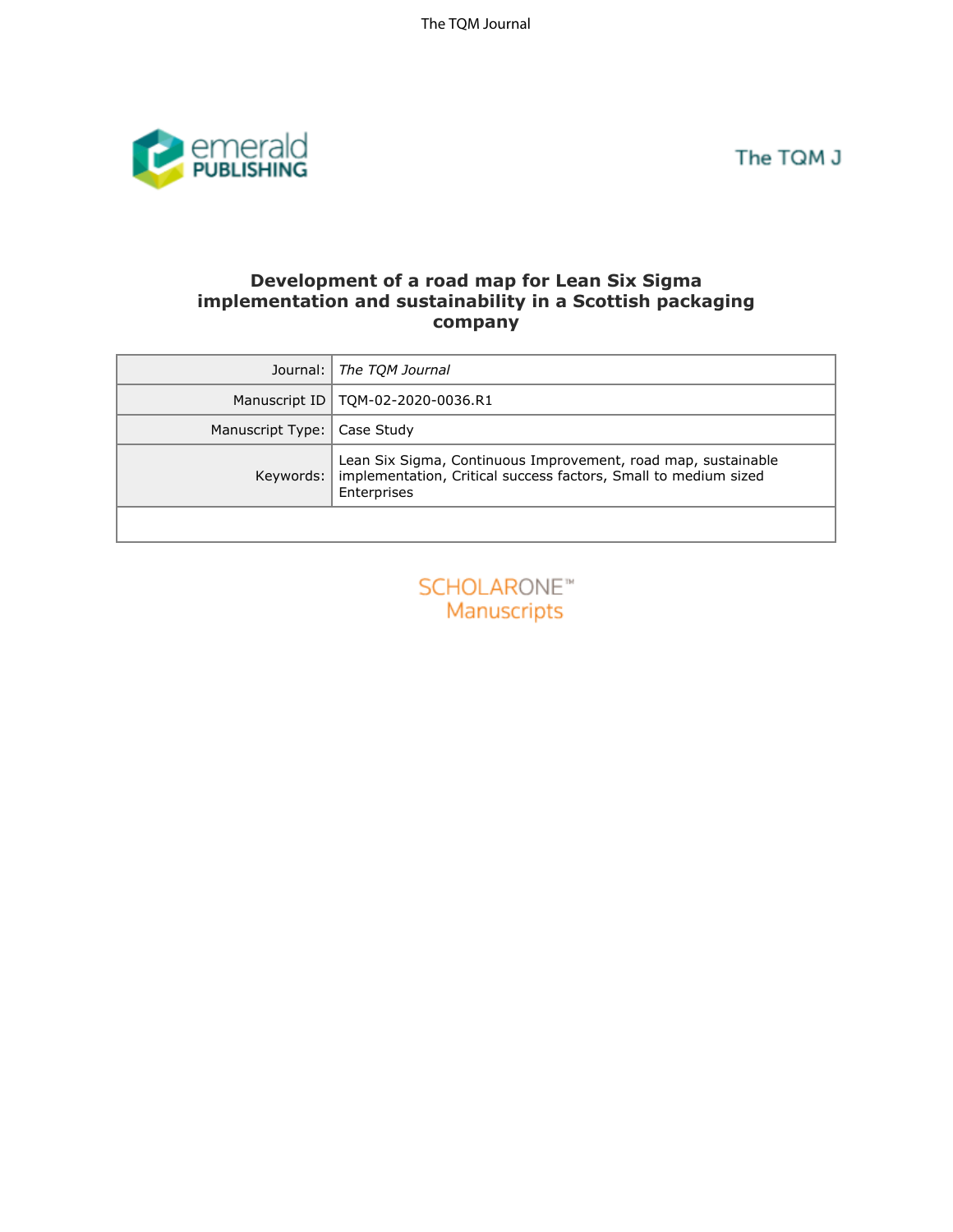$\mathbf{1}$  $\overline{2}$ 

# **Development of a roadmap for Lean Six Sigma implementation and sustainability in a Scottish packing company**

#### **Abstract**

Next y several companies as a strategy to incread explored to the misuse of LSS theory in practice of LSS theory in practice of LSS theory in practice of LSS theory in many organisations today. The ardized framework to des **Purpose:** Lean Six Sigma (LSS) is a continuous improvement (CI) methodology that has been adopted by several companies as a strategy to increase their competitive advantage. However due to the misuse of LSS theory in practice, a high rate of implementation failure occurs in many organisations today. There is a need for a structured and standardized framework to describe how the LSS initiative should be implemented and sustained over time. As a result, this study aims to develop a practical, user-friendly and accurate LSS roadmap for a Scottish manufacturing Small and Medium Enterprise (SME).

**Design/ methodology/ approach:** This approach was to analyse existing literature on Lean and Six Sigma that included roadmaps and critical success factors (CSFs). An incompany survey instrument was designed to collect quantitative data. The aim of the survey was to evaluate employees' perceptions on the importance of LSS CSFs for the successful implementation and sustainability of a CI initiative. Based on the literature and the results from the data collected, a LSS reference guide - in the form of a roadmap - was designed to support LSS implementation and sustainability.

**Findings:** A customised LSS reference guide in a roadmap format for the Scottish SME was proposed. This roadmap was developed by adopting existing successful roadmaps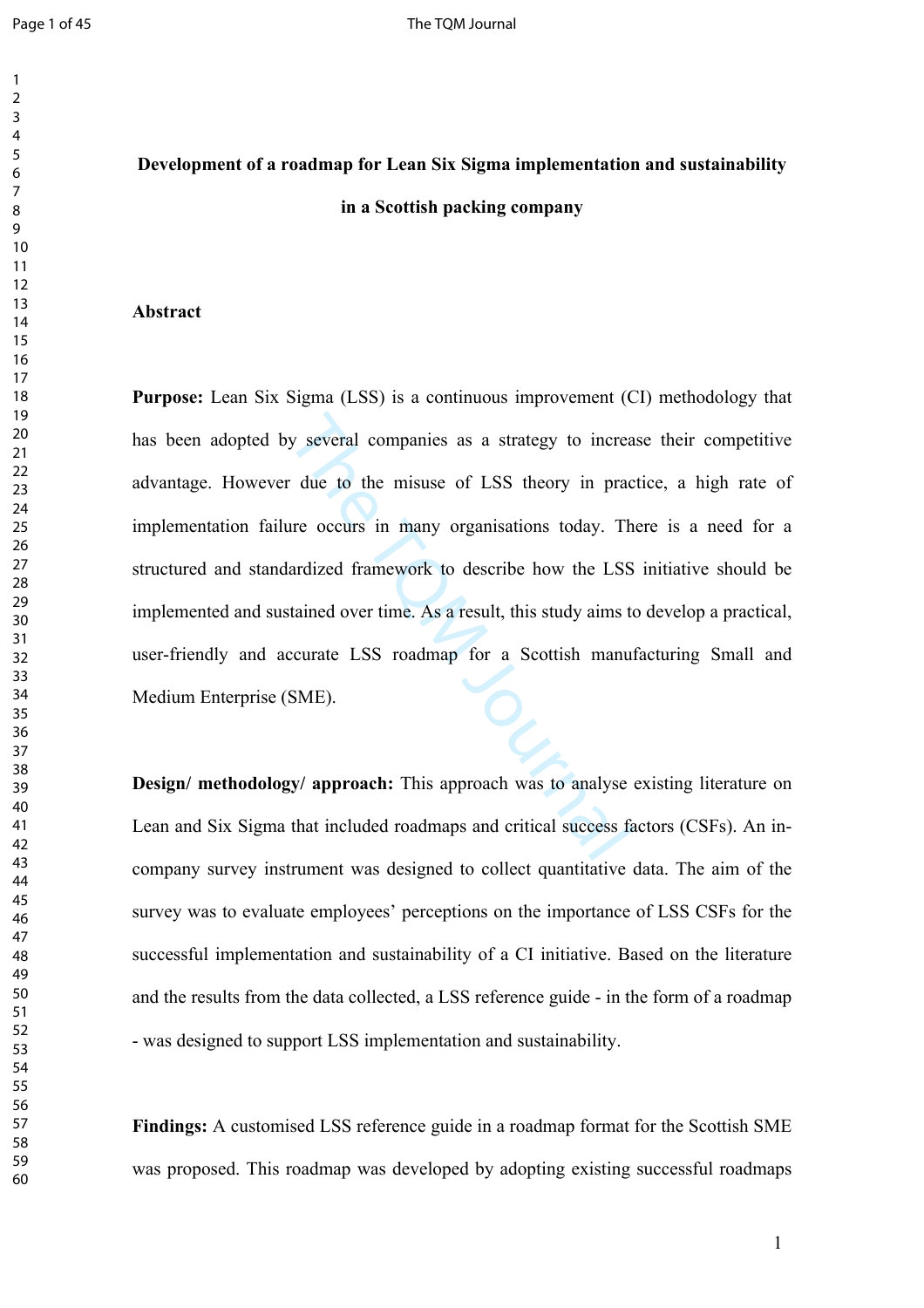from the literature into consideration and then adapting them to fulfil the company's particular perspective on CI. This study complements current literature on LSS roadmaps and corroborates LSS CSFs as crucial for successful LSS implementation and sustainability, regardless of the type of company and/or culture. However, a degree of importance is ascribed to the organisational culture.

**Research limitations:** Whilst a survey was used as the data collection instrument, future interviews with employees may enhance the understanding of the organisational culture and further improved the roadmap.

th employees may enhance the understanding<br>nproved the roadmap.<br>The authors developed a practical and stra<br>Small and Medium Sized Enterprise (SME) w<br>The proposed LSS roadmap can be replicate<br>oplication of LSS. The methodol **Originality/ Value:** The authors developed a practical and strategic roadmap for a Scottish packaging Small and Medium Sized Enterprise (SME) which can be used by other similar SMEs. The proposed LSS roadmap can be replicated and/or adapted for companies in their application of LSS. The methodology by which this study's roadmap was designed can be used as a guide in the development of further CI roadmaps.

**Keywords:** Lean Six Sigma, continuous improvement, roadmap, sustainable implementation, critical success factors, SMEs

 $\mathbf{1}$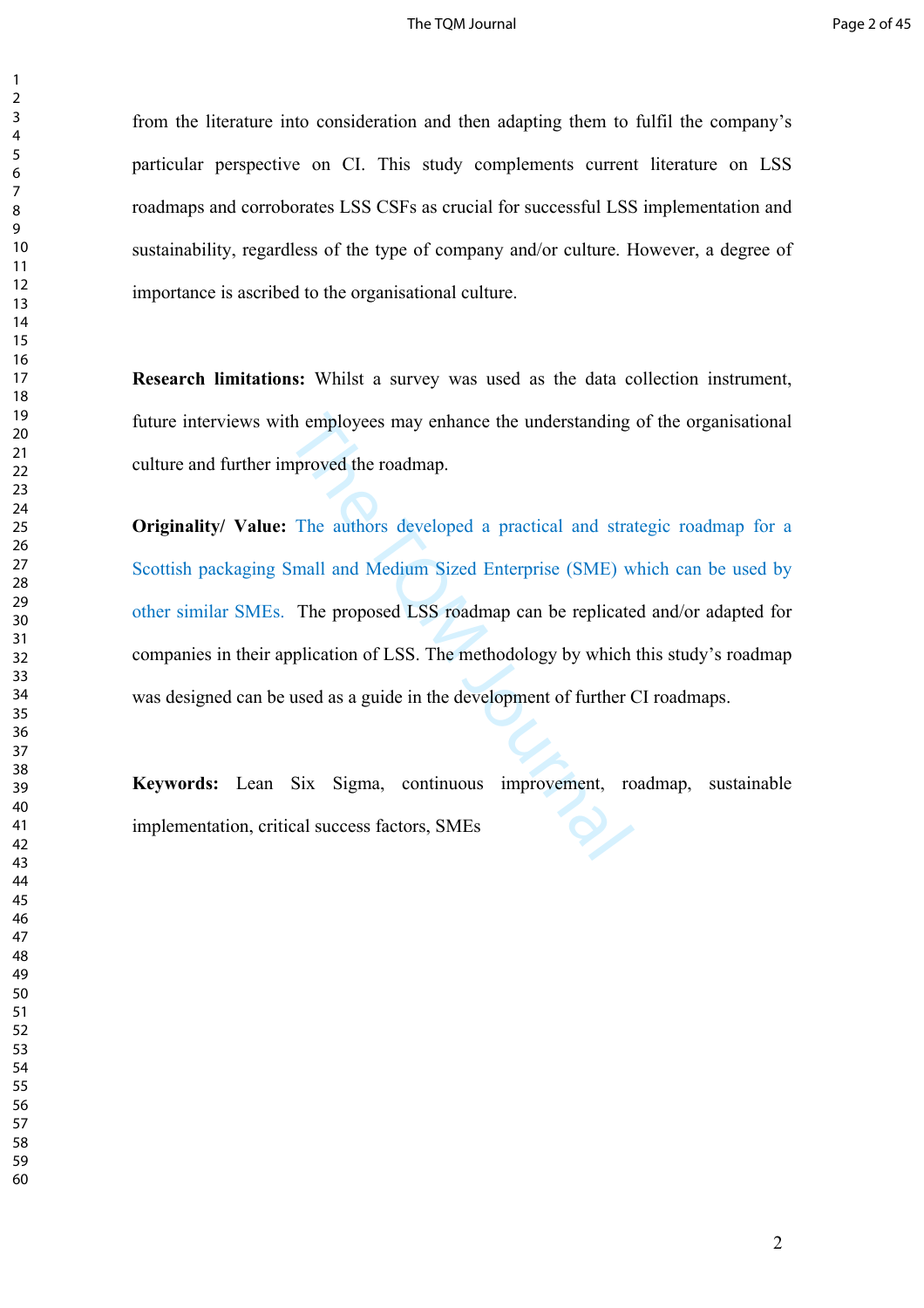### **1. Introduction**

cal improvements in order to increase effici<br>speed, thereby resulting in overall reduced c<br>CI methodologies, the most prominent appr<br>Six Sigma (McLean, et al., 2015). Lean<br>ped by Toyota, which aims to reduce waste a<br>lead t As companies face volatile, uncertain and increasingly competitive conditions, they must seek strategies to improve operations and increase their advantage over competitors. Continuous improvement (CI) programmes are one strategy which can support companies in increasing the efficiency and effectiveness of their processes (Hayes & Pisano, 1996; Ward & Duray, 2000). The employment of a CI philosophy challenges traditional methods of working, enabling companies to frequently understand and deploy methodical improvements in order to increase efficiency, by improving process quality and speed, thereby resulting in overall reduced cost. (McLean, et al., 2015). Of the many CI methodologies, the most prominent approach has been Lean Manufacturing and Six Sigma (McLean, et al., 2015). Lean manufacturing is a methodology developed by Toyota, which aims to reduce waste and increase process speed by reducing lead time. Six Sigma is a methodology developed by Motorola, which focuses on improving quality by reducing process variations (Cudney & Fargher, 2005; Dragulanescu & Popescu, 2015). Although the implementation of either of these methodologies can be effective, they cannot solve all problems. In order to minimise deficiencies and weaknesses, companies typically opt for hybrid programmes (Drohomeretski, *et al*., 2014). Lean Six Sigma (LSS) is the most widely known CI hybrid methodology (Duarte, *et al*., 2012; Pande, *et al*., 2000; Chiarini, 2011). LSS is the result of combining Lean speed and Six Sigma quality. While LSS increases quality at a faster rate than other CI initiatives (Atmaca, 2013; George, 2002), Pedersen and Huniche (cited by de Freitas & Gomes, 2017) contend that approximately 70% of companies who have employed LSS as a CI initiative have either not achieved the expected results and/or not been able to sustain improvements over time. George (2002) claims that such failures are generally due to the misrepresentation of theory in practice.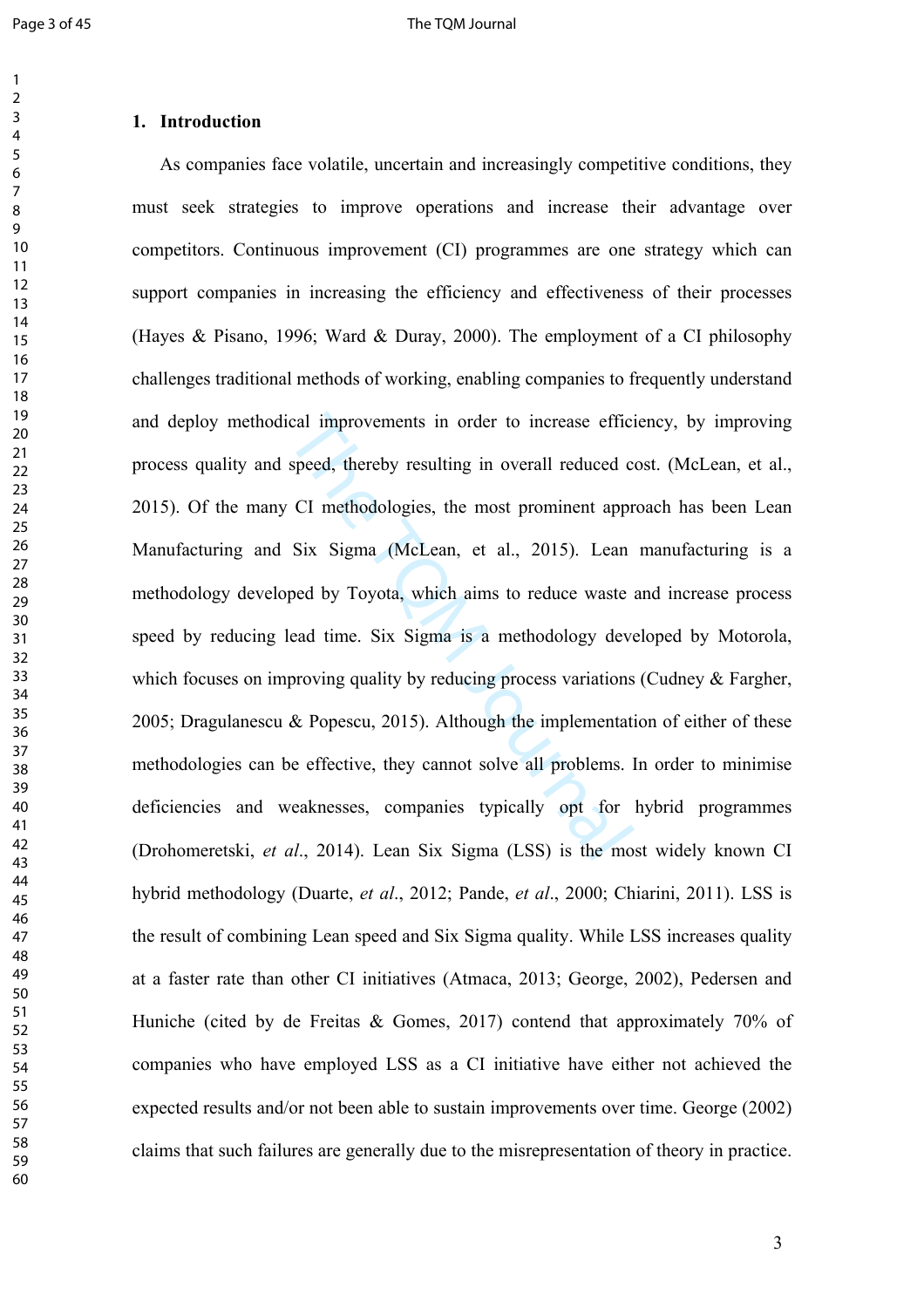Albiwi, *et al*. (2014) affirm that LSS failure is due to the lack of attention given to the critical factors which are necessary for its effective implementation and sustainability. Therefore, in order to successfully deploy and sustain LSS, a roadmap is required which acts as a reference guide to facilitate a company's transition from theory to practice by describing the activities that should to be carried out together with a description of the factors that must be considered. The roadmap can also provide companies with a clear sequential strategy for methodology application (Gershon & Rajashekharaiah, 2011; Thomas & Chuke-Okafor, 2000). Whilst there is a paucity of literature concerning a standard LSS roadmap; frameworks are proposed which can be used as the basis to develop an LSS roadmap adaptable to a company's conditions and culture.

## **2. Literature Review**

## *2.1 Lean Six Sigma (LSS) Critical Success Factors (CSFs)*

We value of lit application. Whilst there is a paucity of lit<br>applicant mapp ataptable to a company's conditions and of<br>map adaptable to a company's conditions and of<br>the mapplicant mapple.<br>EXSIC Critical Success Factors ( Lean Six Sigma (LSS) is a methodology for companies and individuals to improve processes and solve problems (Snee, 2010). LSS is the most recognized and preferred CI hybrid theory (Drohomeretski, et al., 2014). The application of LSS can bring benefits to companies in terms of competitive advantage; lead time increases of up to 80%, quality and operation cost reductions by 20% and improvements to delivery times of up to 99% (George, 2002). Pepper & Spedding (2010) stress the importance of finding a balance between Lean and Six Sigma during LSS implementation, as individual implementation may have unfavourable consequences. In becoming too lean, a company can become inflexible. This can impact both the market response and value creation. Furthermore, the intense pursuit of Six Sigma zero processes variation whilst ignoring the customers' requirements, can result in resource waste. LSS as a balanced implementation tool consists of satisfying the customer's needs by creating sufficient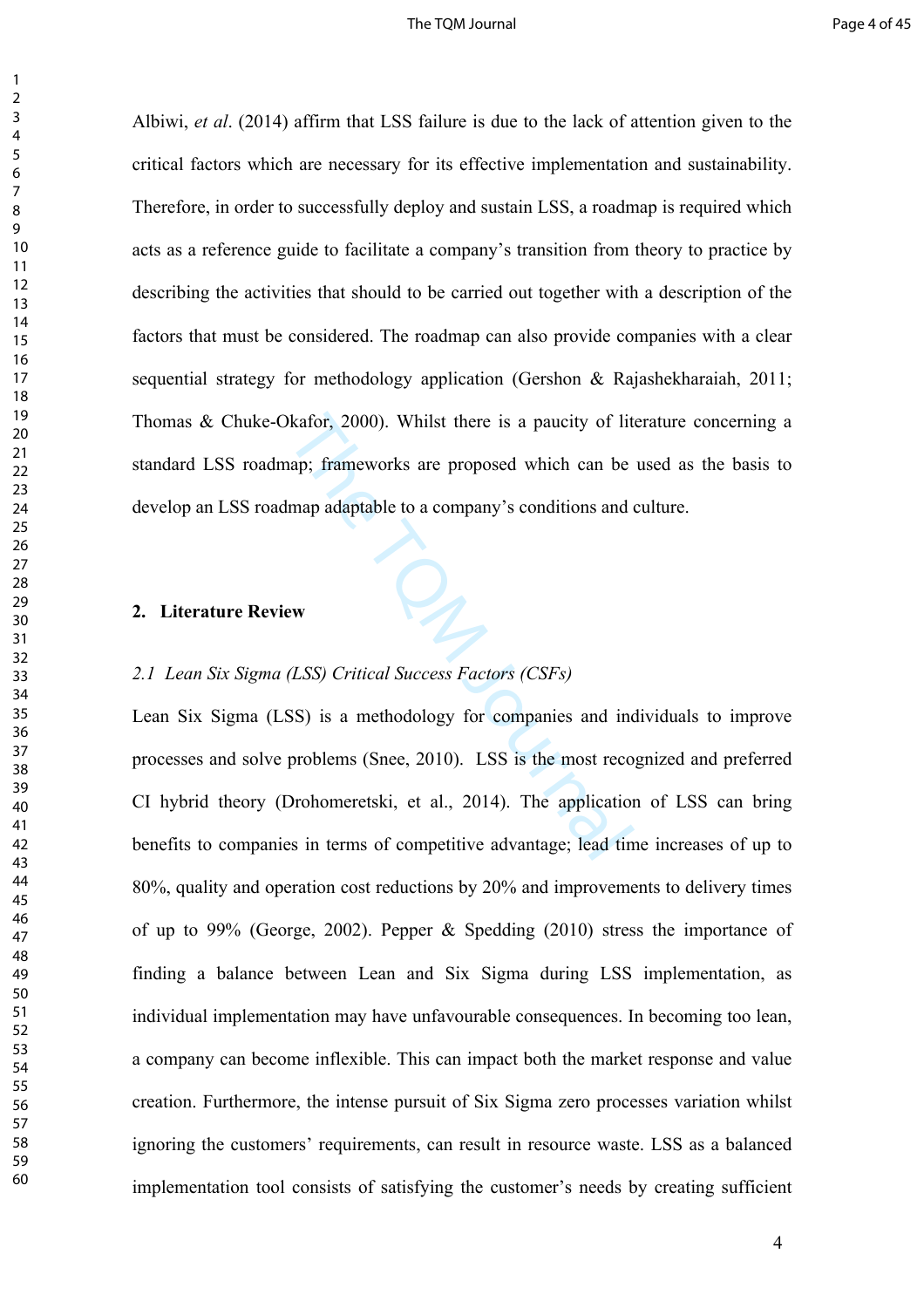value to maintain market share while reducing necessary variation to reduce costs. Critical success factors (CSFs) are essential input variables necessary to achieve an effective and successful LSS implementation (Antony & Banuelas, 2002). Table 1 shows 11 CSFs and the sub factors identified by Abu Bakar, *et al*., (2015), based on their review of papers focused on LSS (n=13).

Take in Table 1 LSS CSFs here.

George (2002) analysed the financial data of to 2000 to establish their average delivery tiresults showed that whilst some companies c For almost half the companies analysed, the a period, implying a decrease in quality. A study by George (2002) analysed the financial data of 170 manufacturing companies from 1995 to 2000 to establish their average delivery time and percentage of improvement. The results showed that whilst some companies can effectively apply LSS, others cannot. For almost half the companies analysed, the average delivery time declined over this period, implying a decrease in quality. This was not necessarily caused by a lack of LSS knowledge but more by mistakes made during the transition from theory to practice. Nonetheless, a significant number of companies achieved an improvement rate between 100 and 300 percent. Notwithstanding, as no standard LSS roadmap or change strategy exists, the implementation of LSS can often lead to failure (Gershon & Rajashekharaiah, 2011; Pepper & Spedding, 2010; Vouzas, *et al*., 2013). In order to assure a successful LSS implementation, companies must employ a roadmap as a guide detailing steps that have to be taken in order to achieve the expected results (George, 2002). LSS roadmaps can be redesigned for different companies according to their needs (Snee, 2010). Table 2 shows common aspects that must be considered for an LSS roadmap design (Pepper & Spedding, 2010).

Take in Table 2.

Companies that have applied Lean and Six Sigma methodologies in parallel can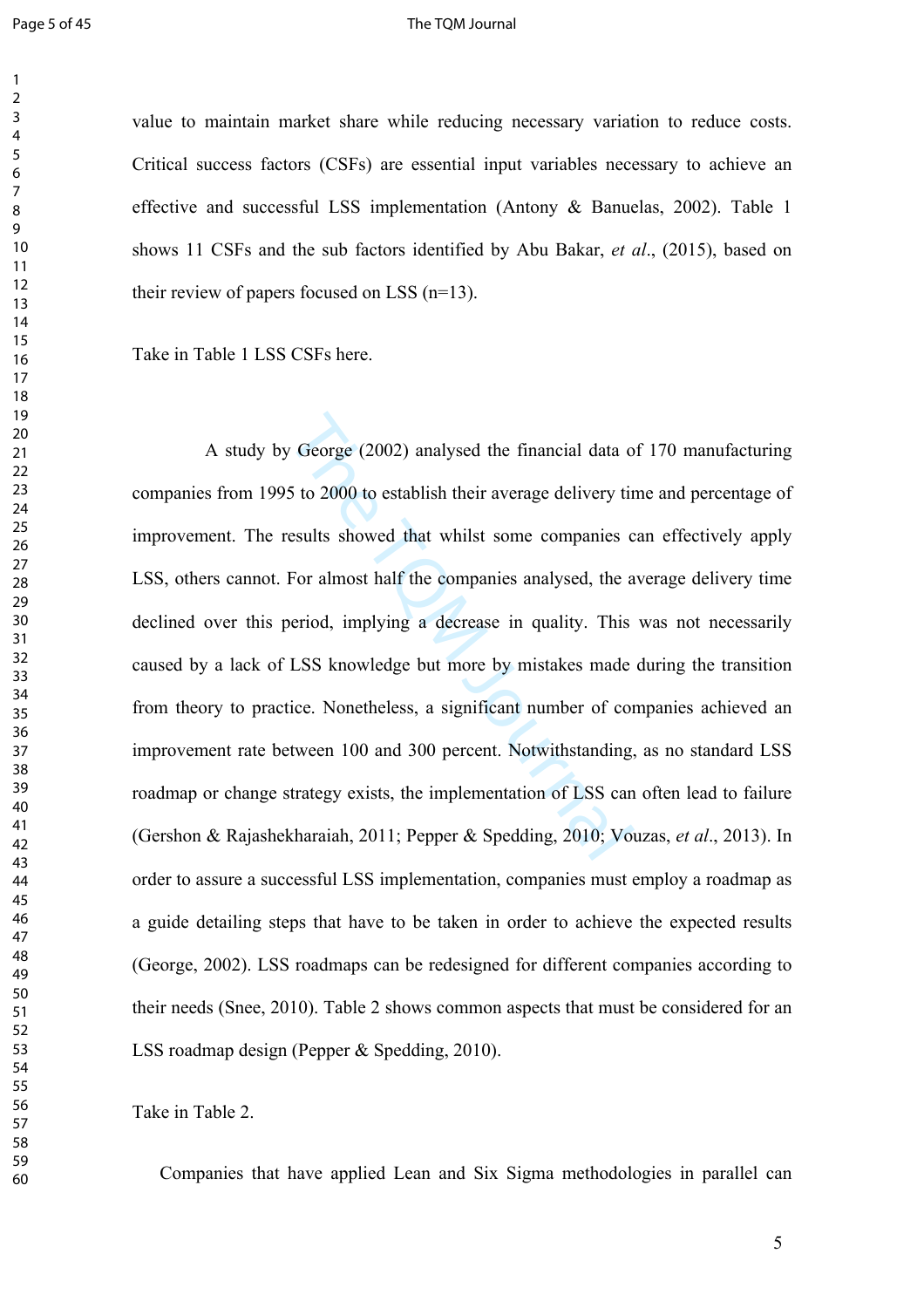#### The TQM Journal **Page 6 of 45**

experience issues related to initiatives prioritization, resources distribution, financial benefits demonstration and/or the selection of the correct methodology. Salah *et al*. (2010) maintain that a concurrent application of Lean and Six Sigma methodologies is necessary, otherwise the concept of unification will not be accomplished. A high percentage of companies also fail to get any benefits or achieve the expected results from LSS deployment due to a lack of attention to CSFs throughout the implementation phase (Albliwi, et al., 2014). Consequentally, concurrent application and the consideration of CSFs must be considered in the design of an LSS roadmap.

#### *2.2 Roadmaps*

 $\mathbf{1}$  $\overline{2}$  $\overline{3}$  $\overline{4}$  $\overline{7}$ 

S must be considered in the design of an LSS r<br>
th objectives and characteristics related to the<br>
d were selected as reference models. These<br>
s (n = 3) and Six Sigma roadmaps (n = 3).<br>
S<br>
s<br>
the metation - Three Stage Fra Eleven roadmaps with objectives and characteristics related to the company to which this study is directed were selected as reference models. These were LSS roadmaps  $(n=5)$ , Lean roadmaps  $(n=3)$  and Six Sigma roadmaps  $(n=3)$ .

## *2.2.1 LSS Roadmaps*

## *(i) One year implementation - Three Stage Framework.*

The three stage framework, developed by (George, 2002) is customized to satisfy the company's needs, with the timeline dependent on the company type and size. The one year implementation provides an advantage, as it creates a sense of urgency, which in turn typically leads to universal participation and commitment. George (2002) contends that a successful LSS implementation depends mainly on the first 100 days of detailed and accurate planning. This allows companies to achieve cost and lead time reduction as well as quality improvements in one year.

The three stages involved are Stage 1: Initiation: An infrastructure is developed to sustain LSS implementation and obtain management commitment by designing the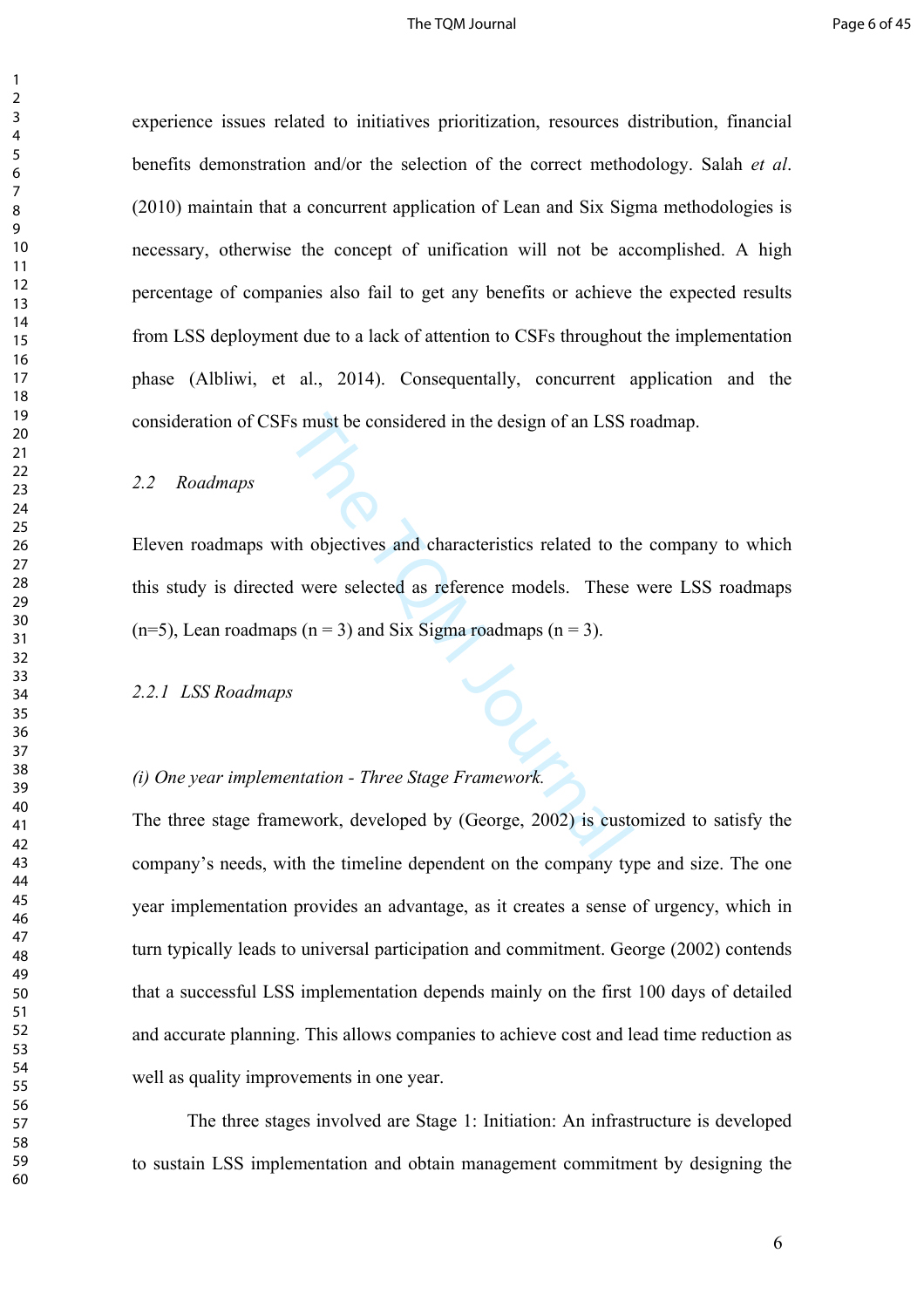#### Page 7 of 45 The TQM Journal

deployment to include; (1) a process focus on value stream processes, (2) managerial structures with "Champions" and "Belts" resources dedicated to LSS, (3) indicators to determine and track metrics, (4) recognition and compensation systems to maintain employee motivation and (5) tools to select software tools to support the implementation. Commitment is obtained from the corporate champion, executive board and business unit managers. Stage 2: Resources and Project Selection: Focuses on; selecting personnel for the LSS structure, training of Black Belts (BBs) Green Belts (GBs) and Champions and choosing high potential projects. Stage 3: Implementation and Evolution: Projects are carried out under the DMAIC (Define, Measure, Analyse, Improve and Control) methodology with their progress reviewed periodically.

not and choosing high potential projects. Stagettes are carried out under the DMAIC (Define<br>
(Define) methodology with their progress reviewed pe<br>
(O2) emphasized the importance of institutiona<br>
(o2) emphasized the importa George (2002) emphasized the importance of institutionalizing LSS to sustain the implementation over time by demonstrating the commitment of the CEO to maintain the initiative, showing the benefits obtained by the projects and expanding the initiative in all the company processes. This involved a three-stage deployment of Initiation; Resources and project selection and; Implementation and Evolution over a year.

## *(ii) Conceptual framework for the critical success factors of LSS implementation.*

By focussing on the connection between LSS practices and company performance and evaluating the relationship between ten CSFs and successful implementation cases, (Jeyaraman & Teo, 2010) developed a framework for CSFs of LSS Implementation. This involved four areas namely: Formation; Execution; Promotion and; Sustention.

#### *(iii) LSS framework for Small and Medium Enterprises* .

This two-phase roadmap is based on LSS principles that aim to achieve a lean manufacturing system in SMEs. Phase 1 focuses on building the base for the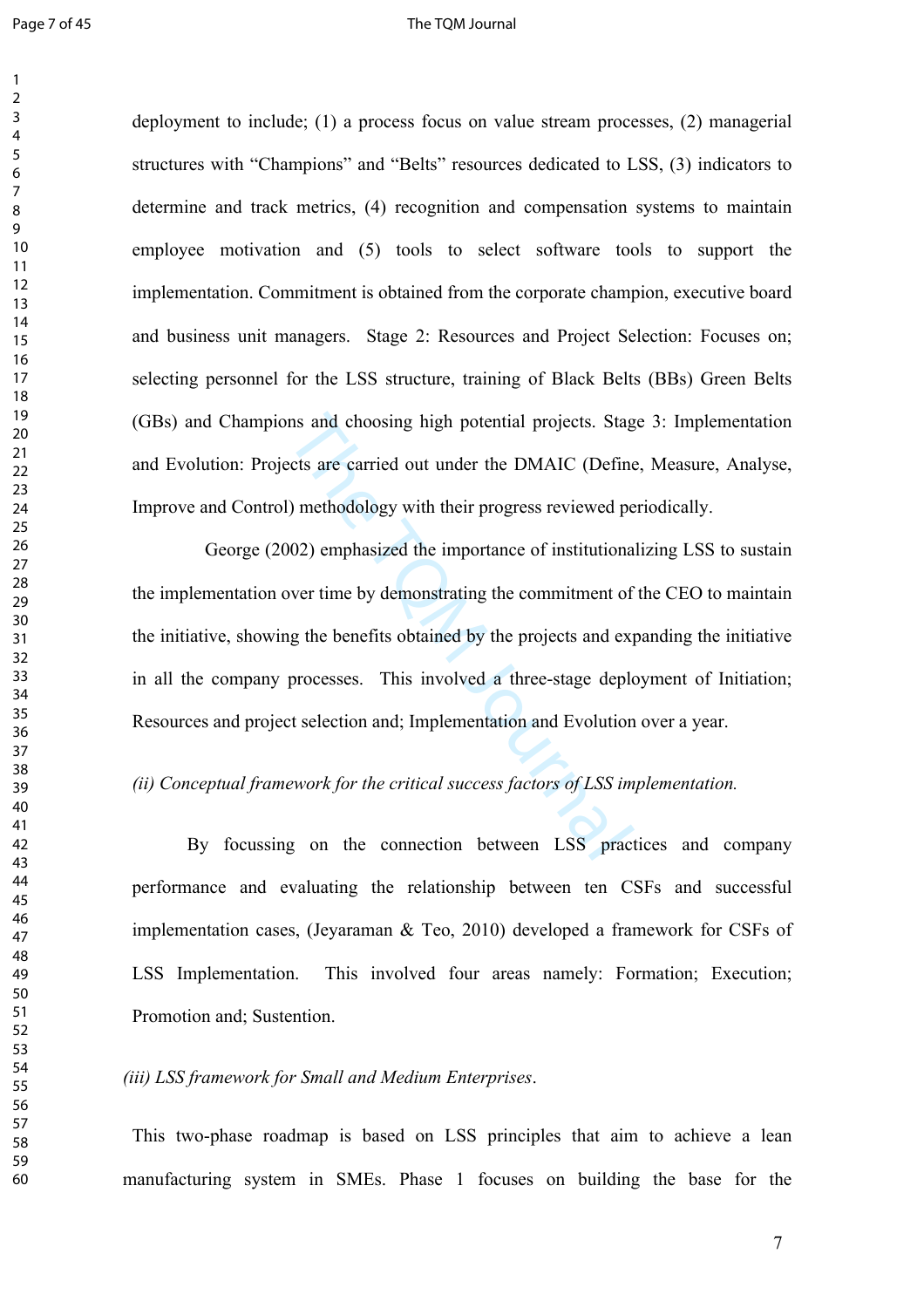manufacturing system using a top-down approach while Phase 2 focuses on sustaining the implementation by applying a bottom-up approach (Shamou *et al*. 2010).

*(iv) Continuous improvement implementation framework based on LSS in Small and Medium Enterprises.* 

Developed by Timans *et al*. (2016) and reinforcing the model developed by (Kumar *et al*., 2011), this roadmap consists of three phases and 13 steps. Phase A is Recognise and Prepare; Phase B is Initialise and Institutionalise and; Phase C is Sustain.

#### *(v) A methodological approach to implement LSS in Small and Medium Enterprises.*

*d* approach to implement *LSS* in *Small and Mea*<br>those SMEs supportive of a CI culture whose<br>is roadmap is based on existing impleme<br>es: preparation, identification, execution and<br>sean manufacturing implementation.<br>ed me Designed for those SMEs supportive of a CI culture whose leadership is focused on improvement, this roadmap is based on existing implementation models and comprises four phases: preparation, identification, execution and evaluation, Felizzola & Luna (2014).

#### *2.2.2 Lean Roadmaps*

## *(i) Roadmap for lean manufacturing implementation.*

A project-based method (which includes nine CSFs considered in 28 lean implementation investigations) was used to design a conceptual Lean framework for manufacturing companies. Mostafa *et al*. (2013)'s roadmap for lean manufacturing implementation consists of four phases and 22 elements for monitoring and controlling.

## **(ii)** *Dynamic model for a lean roadmap*.

Developed by Anavari *et al*. (2011) and comprising four main phases and an initial phase to assess Lean implementation, this roadmap generates different roadmaps for different industries under different conditions to achieve the highest Lean level possible.

 $\mathbf{1}$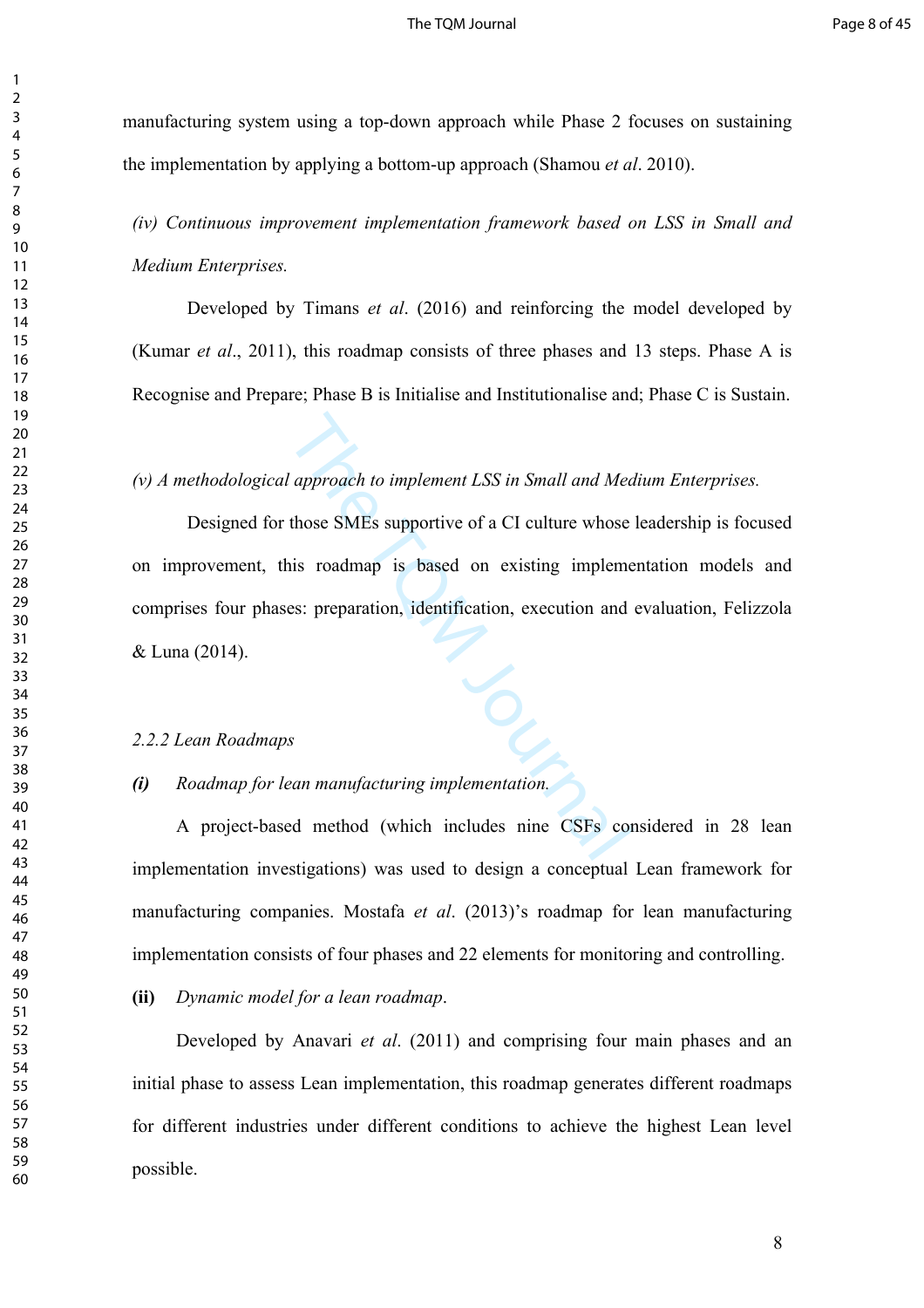#### Page 9 of 45 The TQM Journal

*(iii)* "Leadership People Process Outcome" (LPPO) Model.

sion of CI whilst the team must; ensure res<br>
n and communicate implementation progress.<br> *dmaps*<br>
gma implementation,<br>
k uses a methodological approach (Plan-Do-<br>
affect Six Sigma implementation (Jones, et a<br> *tion model f* This model presents managerial commitment as a key factor in developing competencies and empowerment in people capable of optimizing processes to achieve competitive advantage. This roadmap is based on four key success factors; managerial leadership and commitment, trained personnel and synchronized and efficient processes (Dibia, et al., 2014). Change has to be promoted and inspired by the executive team with a long term vision of CI whilst the team must; ensure respect for employees, motivate participation and communicate implementation progress.

*2.3.3. Six Sigma Roadmaps* 

### **(i)** *Effective Six Sigma implementation* ,

This framework uses a methodological approach (Plan-Do-Check-Act (PDCA)) and key variables that affect Six Sigma implementation (Jones, et al., 2010).

*(ii) An implementation model for Six Sigma programs.*

This model comprises six steps and is based on a successful implementation of an American network technology company (Chakravorty, 2009).

**(iii)** *Six Sigma framework, linking CSF and organisational change* .

This is based on Lewin's organisational change approach where CSFs were applied to Six Sigma implementation. It comprises three stages (Pinedo ‐Cuenca, *et al*., 2012):

- Unfreeze: realise that there is a need to change current practices and behaviours. This is comparable with the Define phase of the DMAIC strategy for improving processes.
- Move: change the current practices and behaviours. This is comparable with the Measure, Analyse and Improvement phases of DMAIC.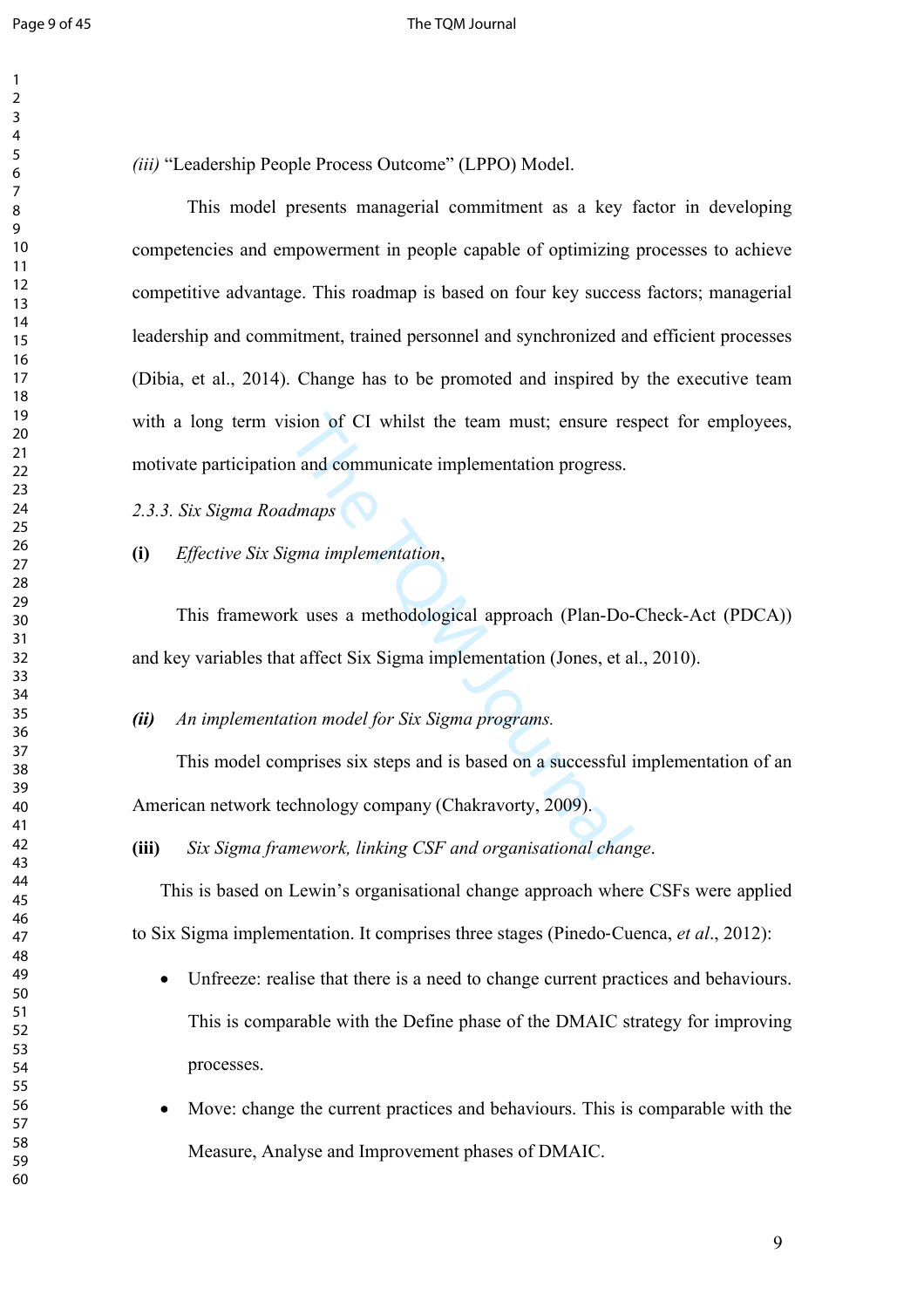Freeze: happens when the change has been completely adopted. This stage, whose objective is to sustain the change, is equivalent to the control phase of the DMAIC.

A conceptual model was then designed and compared to a successful case of Six Sigma implementation in order to demonstrate the importance of CSF to successful organisational change.

The table below (Table 3) presents a critical review of the aforementioned roadmaps. Take in Table 3.

#### **3 Case Study**

ble 3) presents a critical review of the aforemer<br>concerns a Scottish branch of a multinational p<br>nately 26,000 people and maintaining operat<br>UK. In 2015, the organisation decided to in<br>a strategy to optimize their operati This case study concerns a Scottish branch of a multinational packing organisation, employing approximately 26,000 people and maintaining operations in 37 countries with 30 sites in the UK. In 2015, the organisation decided to implement continuous improvement (CI) as a strategy to optimize their operations. The implementation of CI initiatives can represent a big challenge for organisations as it is not just the application of a set of tools, but also a journey involving a change of mentality and culture which continuously challenges the traditional way of working. Therefore, CI teams were established to manage implementations independently for every site.

The branch on which this case study was based is a box factory within the packing division. For the purpose of this study, this branch was considered to be an SME due to its size and its independence in LSS implementation. From here on, it will be referred to as the "company". The company implemented LSS for a period of four years without any reference framework. The CI team responsible for the implementation were comprised of the following personnel: a manager (black belt); team members (two

 $\mathbf{1}$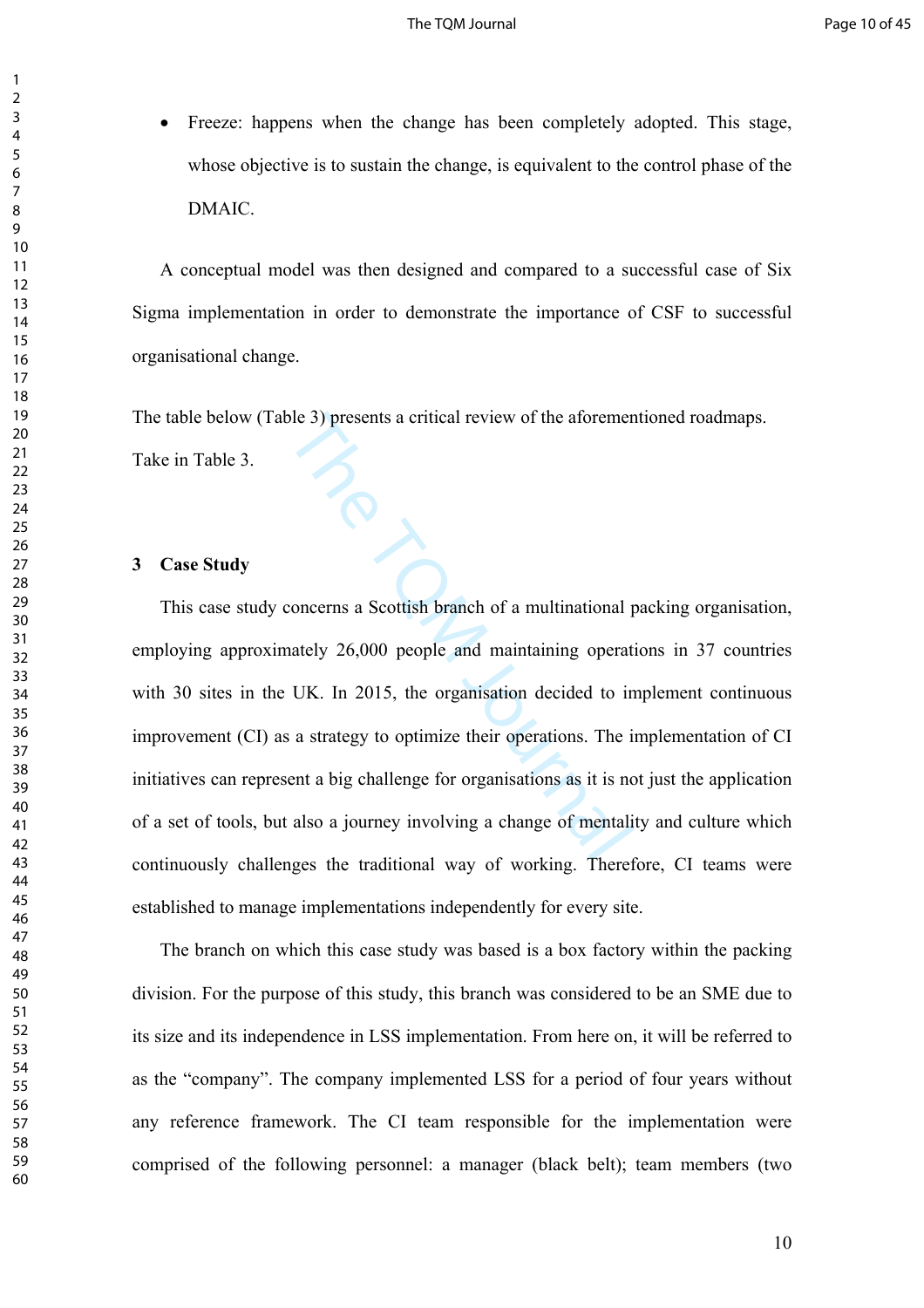#### Page 11 of 45 The TQM Journal

green belts and seven yellow belts). The proposed roadmap would allow the company to implement LSS in a more structured way and sustain their current efforts in CI. In the future, the roadmap can be improved based on lessons learned during the implementation and shared at a corporate level.

In the implementation of a CI initiative. The su<br>company manager and four experts in LSS. O<br>com managerial and administrative positions,<br>e shop floor of the company. For ease of admi<br>from the first group was collected onl This study aims to introduce a redesigned roadmap to facilitate LSS implementation and ensure its sustainability. A survey of 50 employees from different hierarchical levels was undertaken. These employees shared the characteristics of participating or having participated in the implementation of a CI initiative. The survey instrument was evaluated by the CI company manager and four experts in LSS. Of the 50 respondents, 40% (n=20) were from managerial and administrative positions, whilst 60% (n=30) were operators on the shop floor of the company. For ease of administration and access to respondents, data from the first group was collected online, and operators manually completed the surveys. Where surveys were incomplete, these where designated as unusable and discarded. The usable sample came from 43 employee respondents.

In addition to seeking general information about the respondents, the respondents were asked to rate the importance of 16 CSFs which had been identified in the literature review to be related to the implementation and sustainability of CI initiatives. A five point Likert scale was used where  $I = very unimportant to 5 = critical.$  (Table 4). They were also asked to rank the top five of these CFSs in order of importance. The purpose of these questions was to compare the company's CSFs and their importance to those identified in literature.

The results of the survey were included in the design and customization of the new LSS roadmap. In order to avoid confusion for the respondents, the questions were focused on CI initiatives in general not on LSS specifically, as the company was not using this term.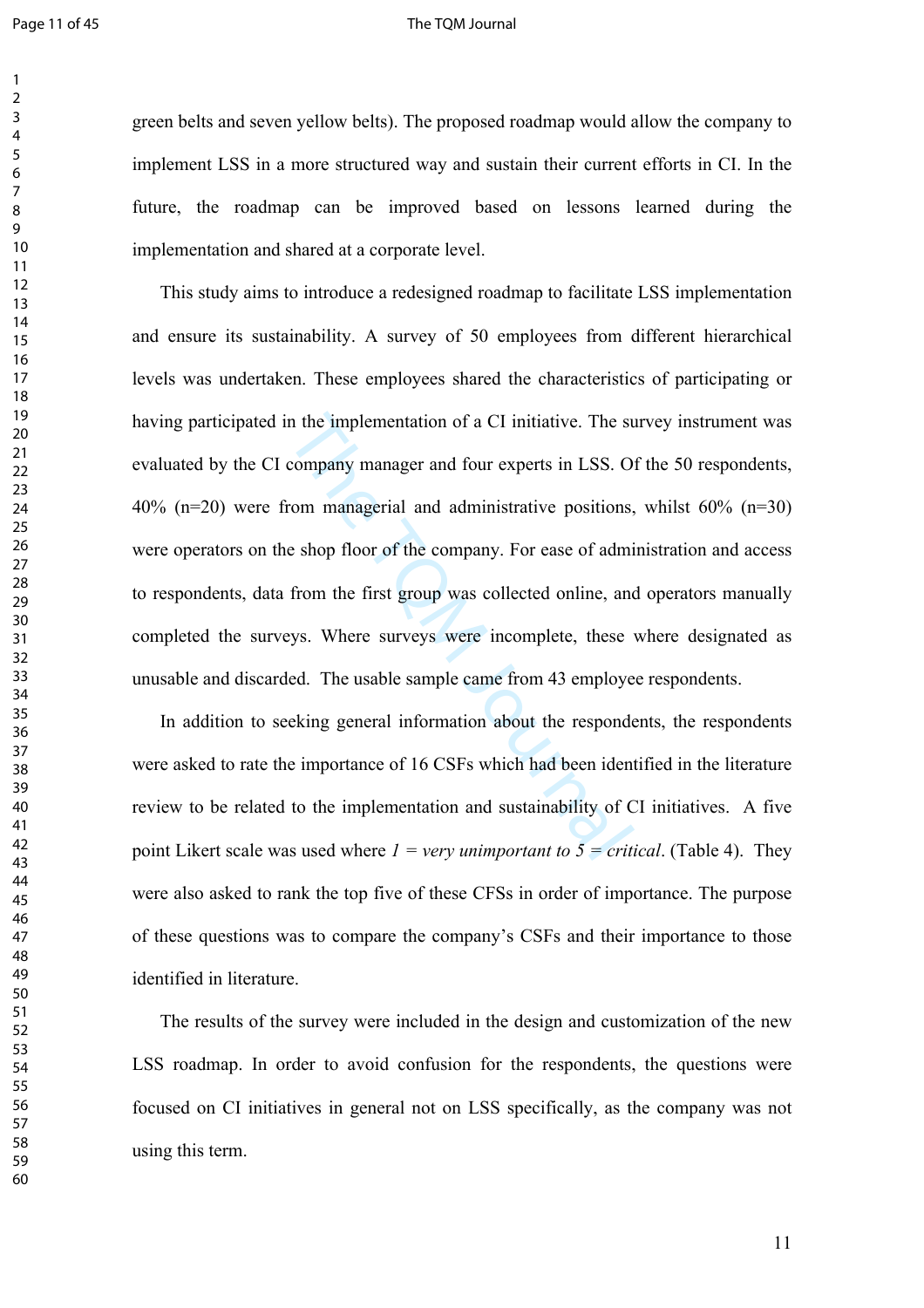#### **4 Results**

The data analysis was performed by calculating the frequency at which each factor was ranked first, second, third, fourth and/or fifth (Table 4). The values were then weighted according to their perceived importance (Table 5).

Take in Tables 4 and 5 here.

d this factor as the most important for a succe<br>spondents defined "Recognition of the need<br>tant factor followed by "Effective training"<br>notivate employees" and "The connection b<br>nitiative". The less ranked factors were: "I The results show that 95% of the respondents selected and ranked "Top management commitment, leadership and engagement", while 53% of those respondents perceived this factor as the most important for a successful and sustainable CI initiative. The respondents defined "Recognition of the need for change" as the second most important factor followed by "Effective training", "Recognition and reward system to motivate employees" and "The connection between the business strategy and the CI initiative". The less ranked factors were: "Infrastructure dedicated to work specifically on CI", "Application of "Just in time" and "Positive relationship with suppliers".

## *4.1 Key Findings*

The results obtained from those questions which focused on the importance of CSFs for the implementation and sustainability of CI initiatives, presented some similarities (Figure 1).

#### **Take in Figure 1 here.**

The most important factor perceived by the respondents is "Top management commitment, leadership and engagement". The results show that 100% of respondents rated this factor as very important or critical. All of the respondents ranked it in the top 5 important factors. Meanwhile, "Recognition of the need for change" and "Effective training" were ranked highly. While "The connection between the business strategy and

 $\mathbf{1}$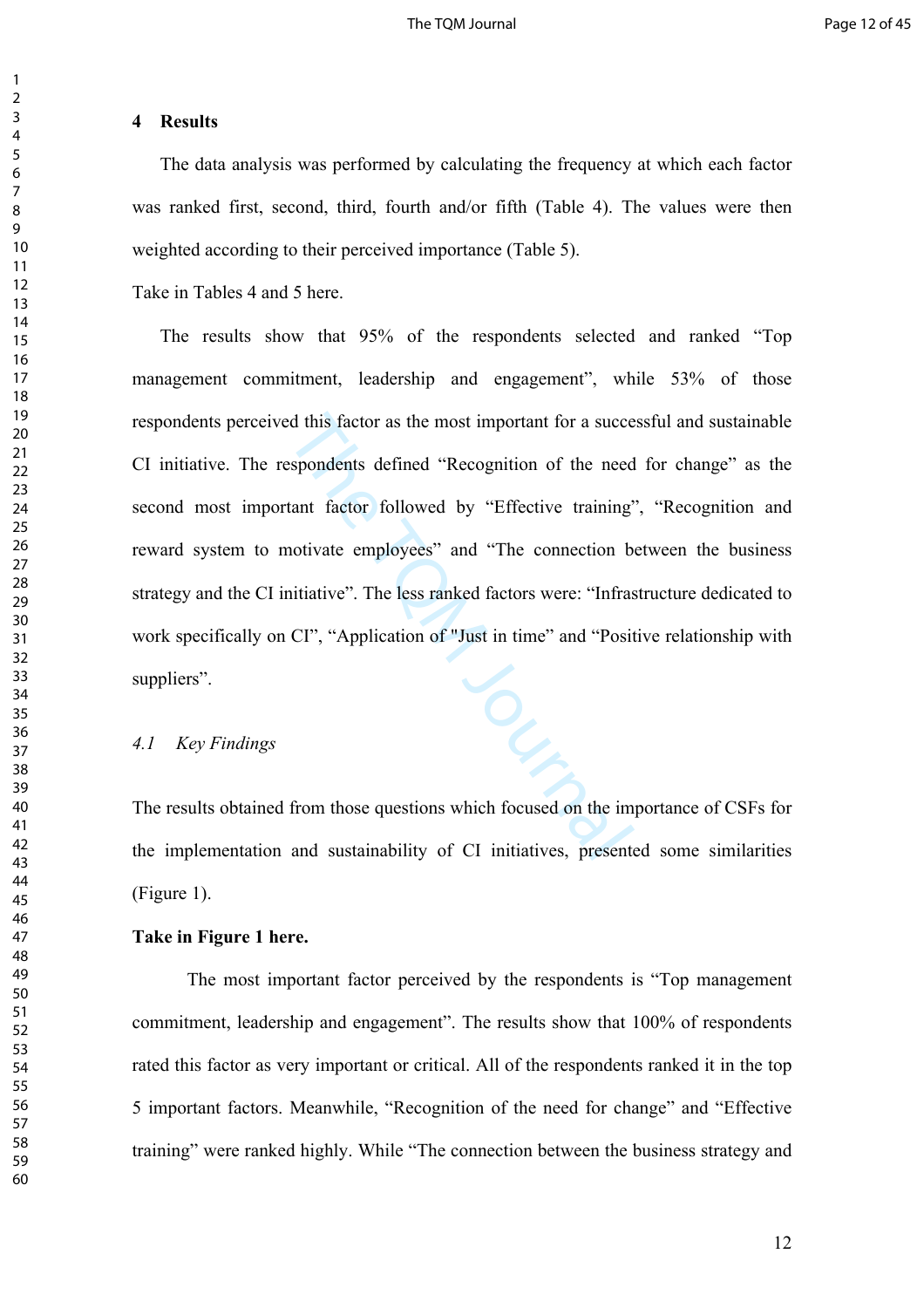#### Page 13 of 45 The TQM Journal

of time and can generate conflicts concerning<br>tion in the implementation. Therefore, a sy<br>d employees related to their participation (M<br>nts participate as team members for the develop<br>lvement in CI initiatives is not part the CI initiative" has an average rating score of 4.3 (i.e. very important), only 37% of the respondents ranked it in the top 5 factors, of which 67% were belts and 33% were project team members. Furthermore, "Recognition and reward system to motivate employees" was not considered a critical factor to implement and sustain a CI initiative, although it appeared in the 4th place of the overall ranking. While top management and leadership are fundamental for the implementation and sustainability of CI initiatives, it is also necessary to consider the involvement of employees. CI initiatives take a substantial amount of time and can generate conflicts concerning main responsibilities and active participation in the implementation. Therefore, a system is required to recognise and reward employees related to their participation (McLean, et al., 2015). 56% of the respondents participate as team members for the development of CI projects. However, their involvement in CI initiatives is not part of their main responsibilities. Fourteen respondents (all of whom are project team members) ranked "Recognition and reward system to motivate employees" in the top 5 CSFs (Figure 2).

## **Take in Figure 2 here.**

The CSFs which were considered not so important included: "Infrastructure dedicated to work specifically on CI", "Application of "Just in time" and "Positive relationship with suppliers". The first two factors were included only once in the top 5 CSFs while the last factor was not included at all. Furthermore, 12% of the respondents rated "Infrastructure dedicated to work specifically on CI" as unimportant, 7% of the respondents rated "Positive relationship with suppliers" as unimportant and 10% and 2% of the respondents rated "Just in time" as unimportant and very unimportant respectively. It is worth mentioning that the factor directly related to the sustainability of CI initiatives, "Plan for sustaining the initiative over the time" was selected as one of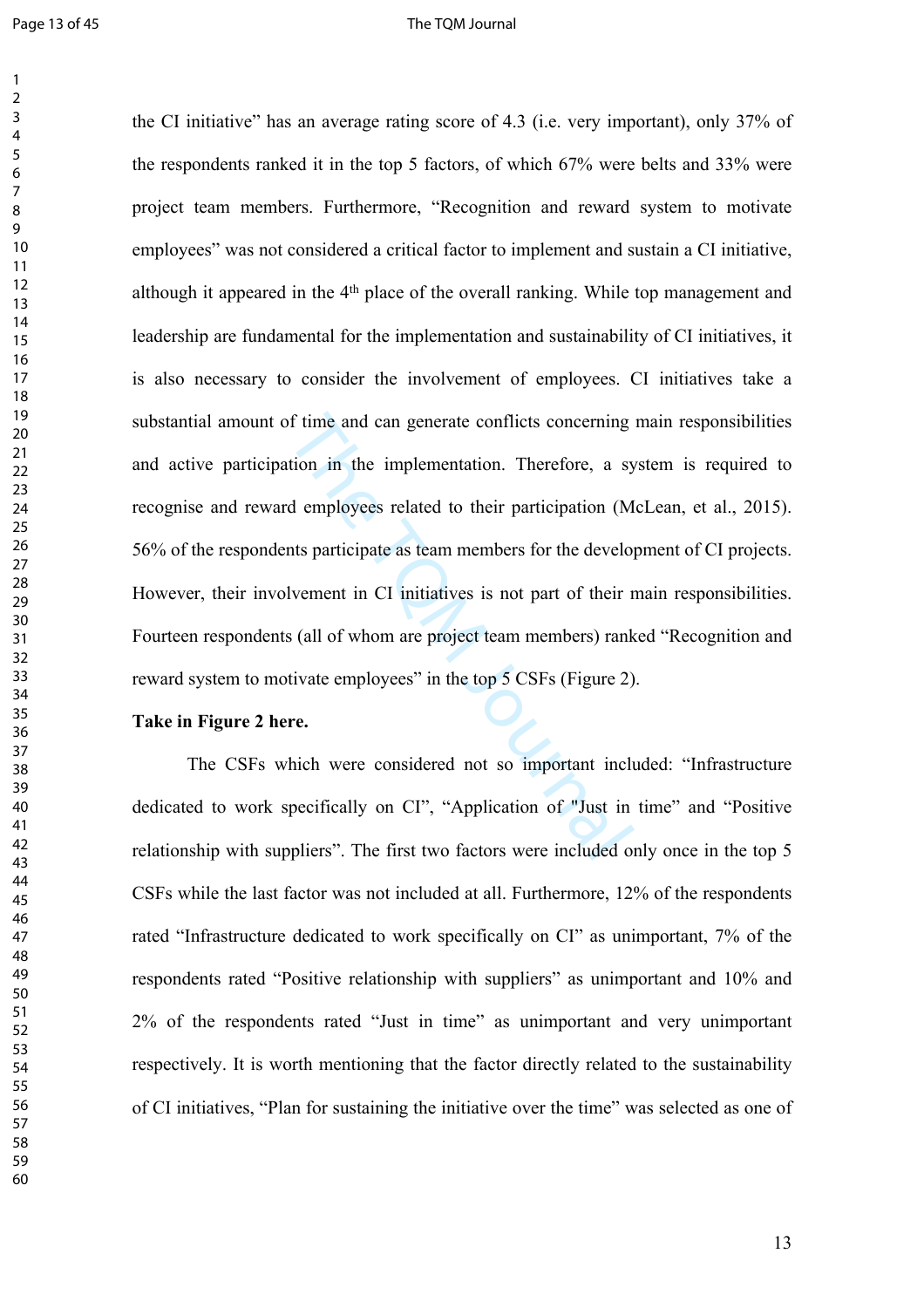the 5 most important CSFs by 37% of the respondents of which 64% were managers and 24% were team members.

In summary, the analysis of the collated data concerning those CSFs which are perceived as important for a successful implementation and sustainability of a CI initiative, included: Top management commitment; leadership and engagement; recognition of the need for change; effective training; the connection between the business strategy and the CI initiative; the connection between the CI initiative and customers' requirements and; recognition and reward system to motivate employees. These findings, which are in line with the literature will be used to inform the design and development of the roadmap.

## **5 Roadmap Development**

 $\mathbf{1}$  $\overline{2}$  $\overline{3}$  $\overline{4}$  $\overline{7}$ 

ents and; recognition and reward system to<br>th are in line with the literature will be used<br>the roadmap.<br>**opment**<br>ons suggested by Pepper and Spedding (2010<br>able 2) were considered in the roadmap<br>ctured based on processes. The four conditions suggested by Pepper and Spedding (2010) to develop a solid LSS framework (Table 2) were considered in the roadmap design. Firstly, the framework was structured based on processes. Secondly, the activities were selected based on the company's needs and employees' perspective on CI. Thirdly, the roadmap methodology was balanced between Lean and Six Sigma. Finally, it was adjusted between complexity and sustainability. With the aim of developing a roadmap that would fit the needs and culture of the company, a draft of the roadmap (Figure 3) was presented to the company's CI team. The comments and modifications requested by the team are presented in Table 5.

## **Take in table 5.**

With the proposed changes being made, the final roadmap is presented in Figure 4.

## **Take in figure 4.**

Throughout the roadmap's implementation, it is critical that; effective communication and ongoing reviews be maintained, change fostered and constant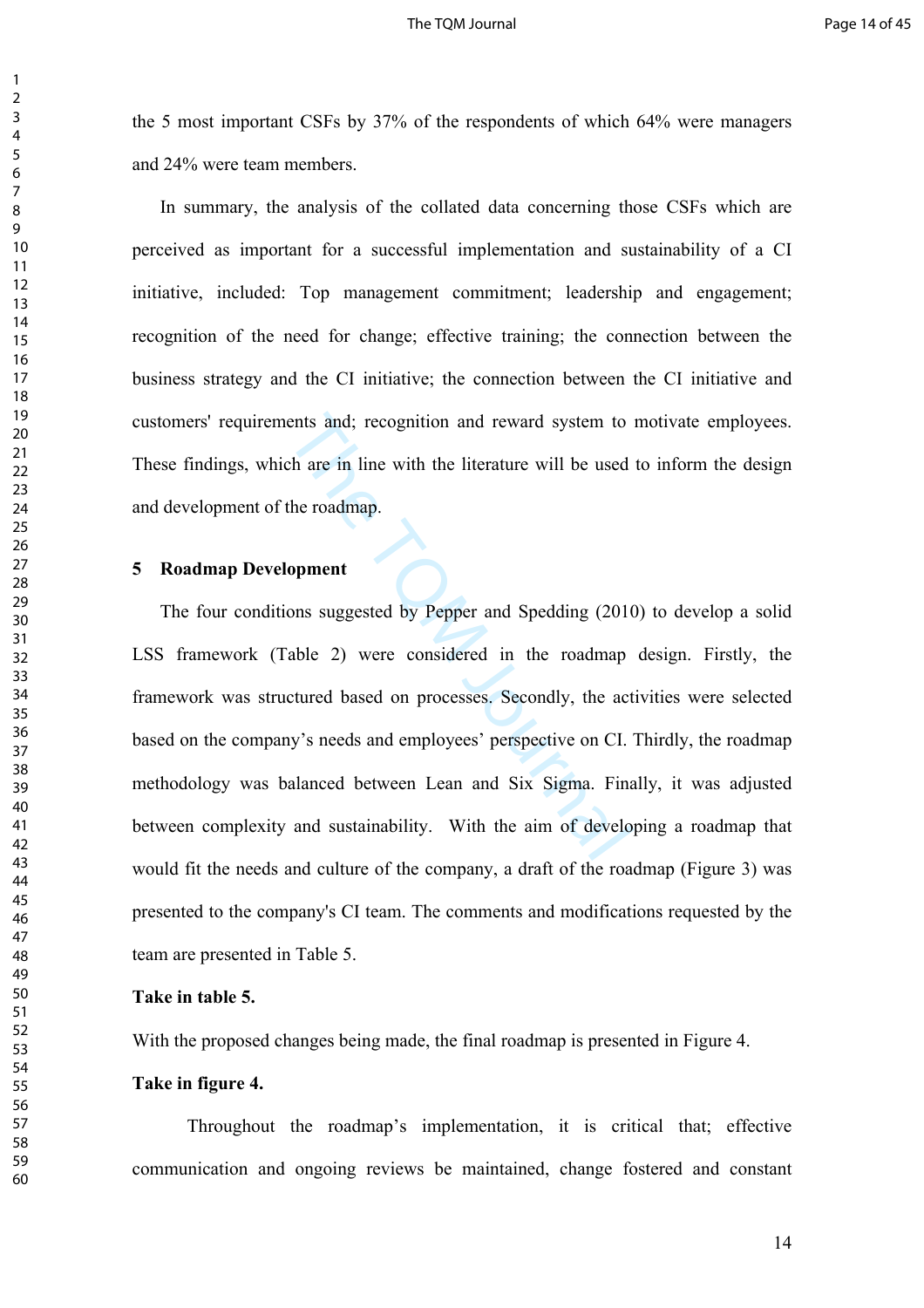#### Page 15 of 45 The TQM Journal

coaching and feedback provided. Notwithstanding, the proposed LSS roadmap comprises the following 5 stages:

**Stage 1: Prepare** – where the company complies with certain pre-requisites prior to the implementation of the CI initiative for LSS sustainability. According to George (2002), if the implementation does not start correctly, the company could end up wasting its efforts. The preparation stage is the basis for the success of the implementation and must start between 1-3 months before the implementation. To prepare the company, the following steps must be followed by the CI team:

- be followed by the CI team:<br>
ed for change: Identify the necessity of apply<br>
tatus of the company would facilitate the<br>
sses, opportunities, threats and potential chan<br>
mplementation plan: Assign a person respor<br>
detailed **1. Recognize the need for change:** Identify the necessity of applying LSS. An analysis of the current status of the company would facilitate the identification of its strengths, weaknesses, opportunities, threats and potential changes needed (Kumar, et al., 2011).
- **2. Create an LSS implementation plan:** Assign a person responsible and a deadline for all activities detailed in the roadmap e.g. establish a deadline for the implementation of the communication plan. Track the progress of compliance.
- **3. Align the initiative with the company's strategic objectives:** Consider the company's strategic objectives and align to CI initiatives efforts.
- **4. Create an LSS vision linked to the business strategic objectives:** Build a longterm vision for the LSS implementation linked to the business strategic objectives in order to define how the methodology would benefit the business.
- **5. Hold an LSS awareness for top management:** Perform an LSS awareness session for top management to obtain their commitment and engagement to:
	- Present the methodology as an enabler to achieve the strategic objectives.
	- Present the justifications to apply LSS based on the previous steps.
	- Emphasize the importance of sustaining CI initiatives.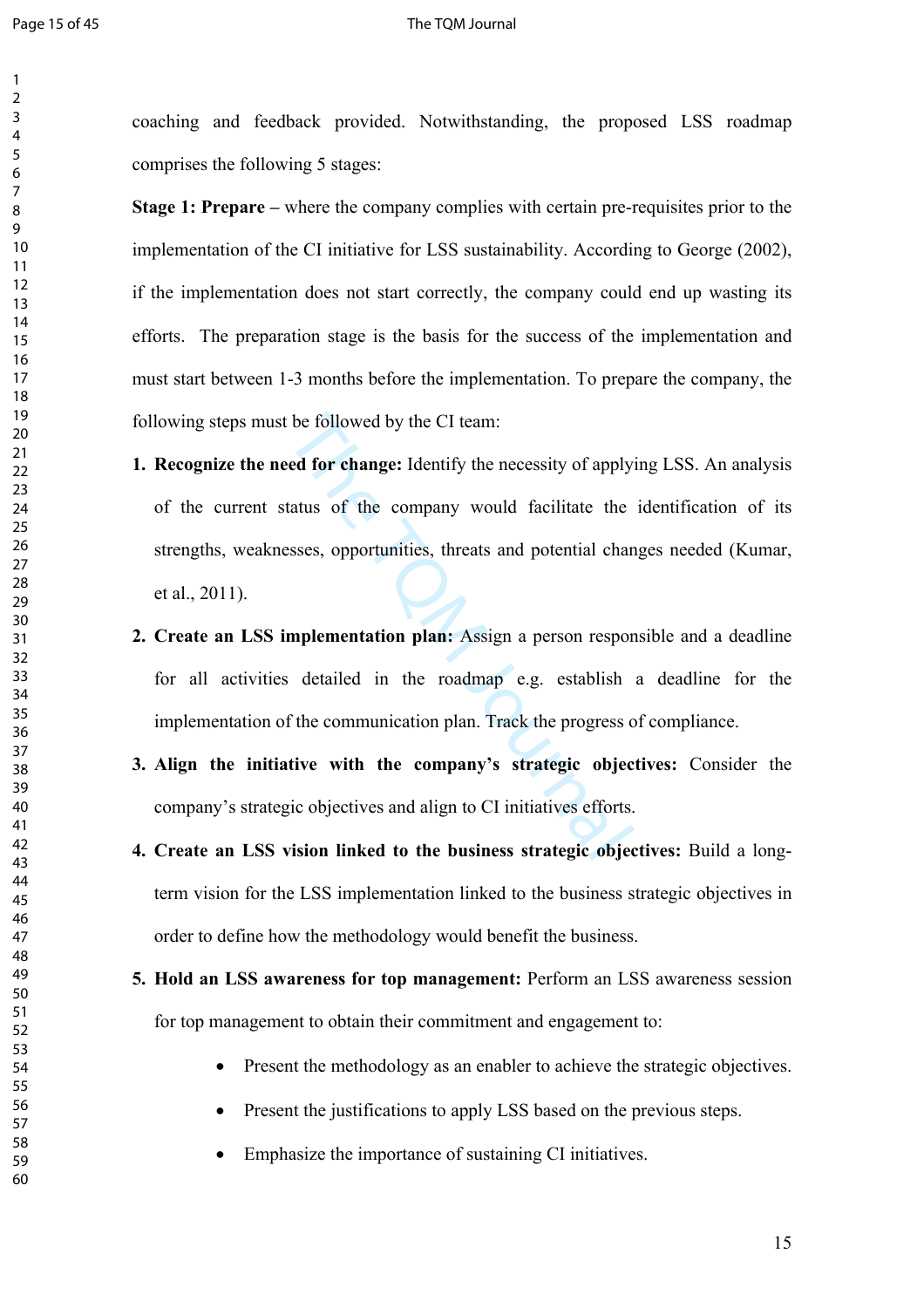• Explain the LSS approach.

 $\mathbf{1}$  $\overline{2}$  $\overline{3}$  $\overline{4}$  $\overline{7}$ 

- Clarify expectations about the implementation.
- Define what is expected of the team for a successful implementation.
- **6. Apply a change management program:** Most CI initiatives fail because the company returns to its pre-change state due to a lack of energy and/or attention. A well developed change management program is therefore fundamental in supporting a successful transformation of the way of working. As LSS is an initiative of CI, which implies constant change, it is necessary to manage that change constantly.
- Instant change, it is necessary to manage that change that change and **a communication program:** Effective success of LSS and must be maintained thr ation. During the first stage, it supports emperthodology, while reducing **7. Develop and implement a communication program:** Effective communication is fundamental to the success of LSS and must be maintained throughout every phase of the implementation. During the first stage, it supports employees in becoming familiar with the methodology, while reducing resistance through; presenting results, sharing good practices and showcasing successful projects. The CI team must; select the content to be communicated (i.e. progress, results, etc.), determine the frequency of the communications and decide the communication's delivery approach (e.g. intranet, corporate newsletters, email, meetings, screens, charts in the work place, etc.).
- **8. Develop and implement a recognition system:** This demonstrates that the company values their employee's effort and work in the CI. Recognition can be shown in many forms e.g. recognition boards, letters, diplomas, public recognition in meetings, etc. Regardless of the strategy adopted, recognition should not only come from managers, but also between peers and from employees towards managers.
- **9. Define performance indicators:** Establish measures to track the CI implementation's progress and results e.g. progress percentage of implementation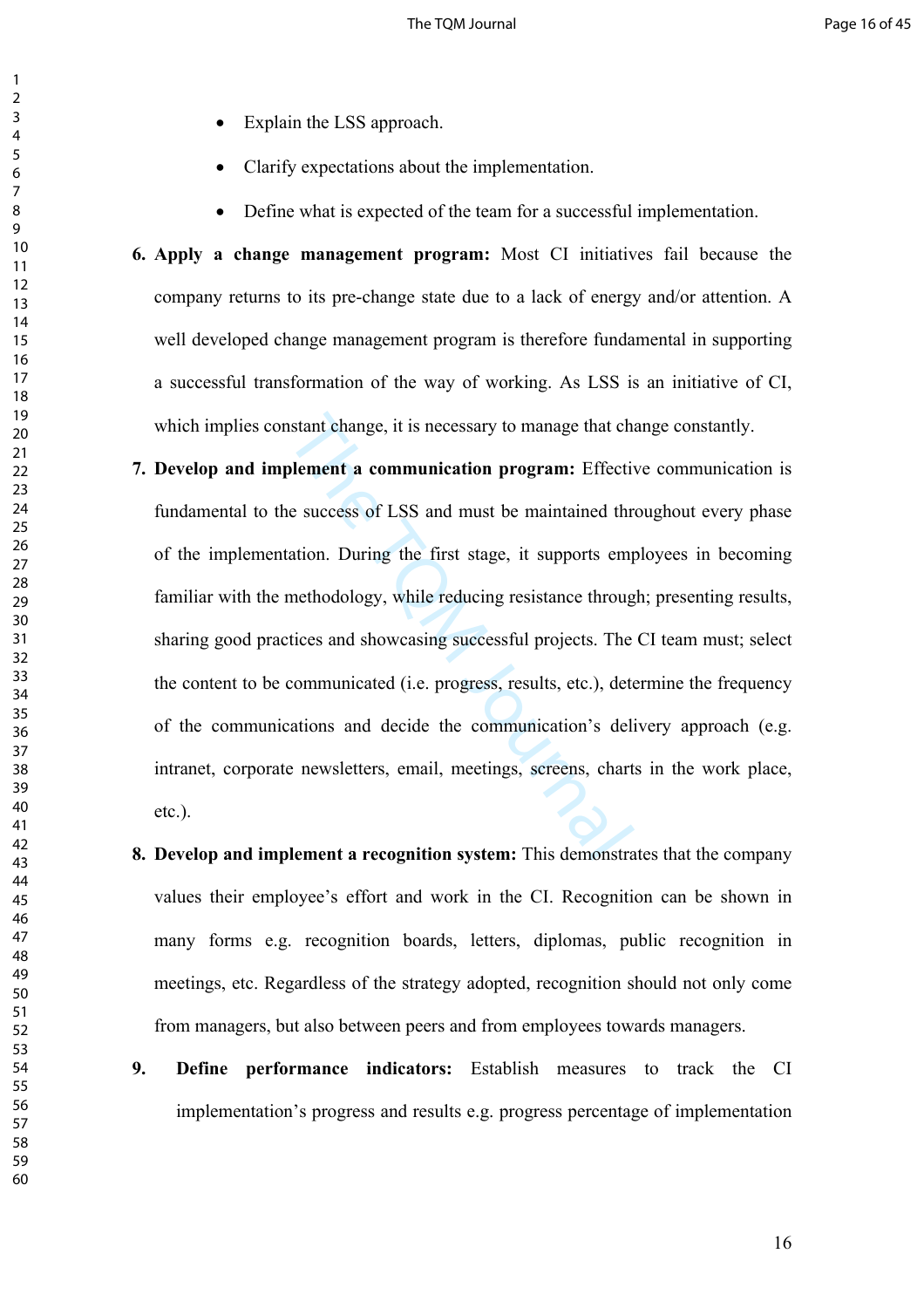#### Page 17 of 45 The TQM Journal

plan, number of projects in progress, number of active projects, number of completed projects, duration of projects, lead time, financial results.

- **10. Launch the initiative Transforming events:** in order to foster engagement and commitment from middle management. All middle managers have to be invited to this event, which should start with a welcome by the CEO, followed by a presentation explaining how the company will change and the potential accruing benefits. George (2002) suggests the use of an LSS simulation so that attendees can experience how LSS will work. As a final activity, launch the CI program (George, 2002).
- SS will work. As a final activity, launch the order of multipled management on the methodology<br>LSS methodology and related tools, so that<br>the participation of employees and have a cl<br>urces and select projects concerns th **11. Target top and middle management on the methodology and the tools:** Train managers in the LSS methodology and related tools, so that they can; lead by example, promote the participation of employees and have a clear understanding of the initiative.

**Stage 2: Plan resources and select projects -** concerns the selection of people to participate in the LSS implementation and the projects on which they will be working. It includes;

#### **1. Select Green Belt (GB) and Yellow Belt (YB) candidates:**

The development of an LSS infrastructure depends on the characteristics of every organisation and how they want to manage the initiative. According to the results obtained in the survey, while the company has a belts program, it does not rate as important, the creation of a specific work infrastructure to support LSS. For an LSS implementation to be successful and sustainable, there must be sufficient numbers of trained GBs and YBs to lead the DMAIC projects. Kumar, *et al*. (2011) contend that the company's top talent should be selected as belt candidates as;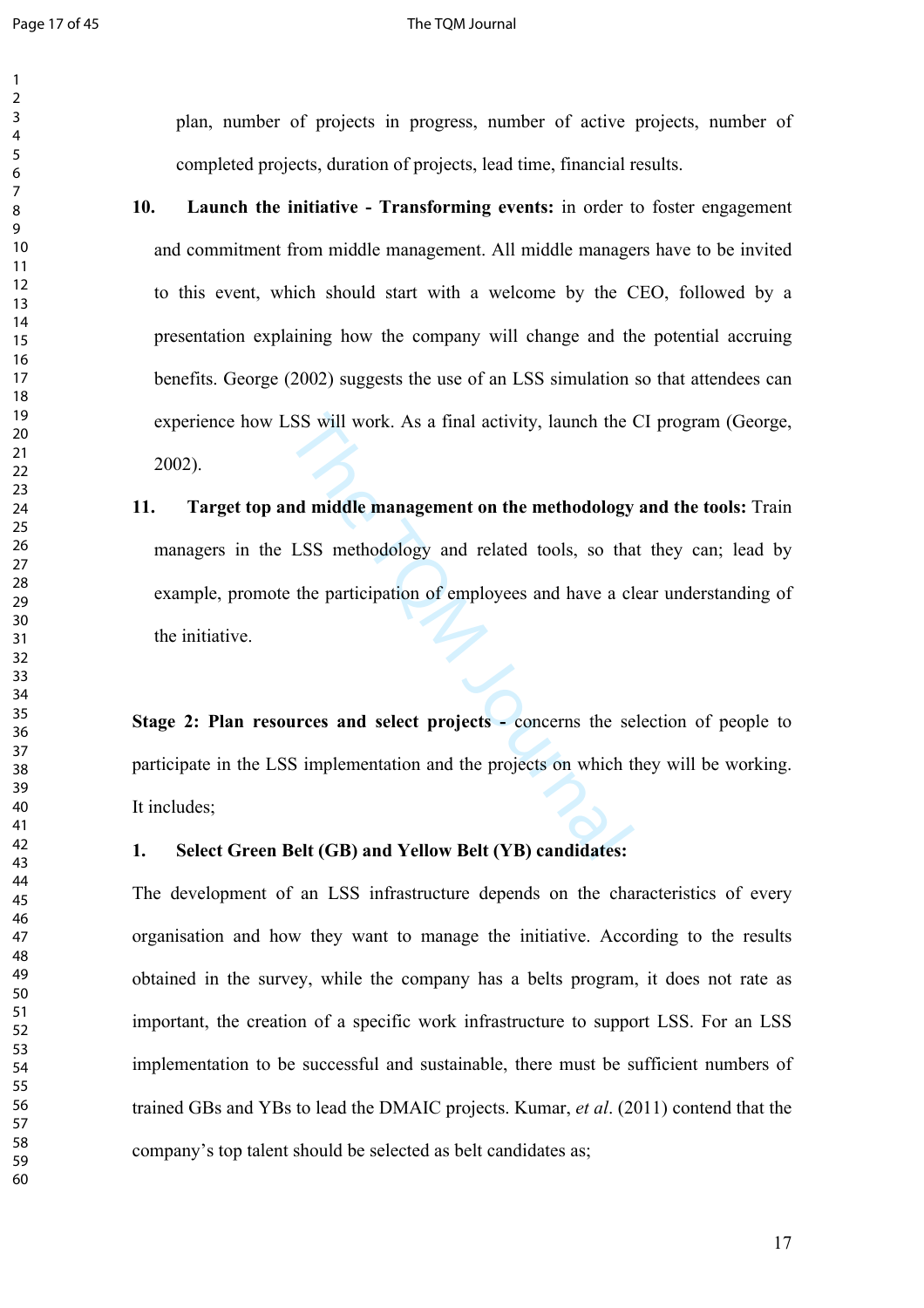- Better talent means better results.
- Top talents attract more top talents.
- Top talents will be the organisational leaders in the future.
- This gives a message that management is engaged with the initiative.
- It motivates other employees to get involved.

Furthermore, SMEs typically do not need MBB<sup>1</sup>s or many BBs. However, one or two BBs are advisable. GBs should be selected from middle management levels and YBs from the shop floor (Kumar, et al., 2011). The support of management is fundamental, since they are asked to free-up time from their best resources, so that they can be trained and projects can be developed.

## **2. Training**

are advisable. GBs should be selected from<br>Bs from the shop floor (Kumar, et al., 20<br>is fundamental, since they are asked to free-up<br>that they can be trained and projects can be de-<br>that they can be trained and projects ca The company has two options; (1) hire an external consultant or (2) do cascade training where belts with trainer skills, perform training in a hierarchical pattern e.g. a Black Blet (BB) trains a Green Belt (GB) and a GB trains a Yellow Belt (YB) (Figure 5). Training should focus not only on the DMAIC methodology but also; leadership, effective communication and project management.

**Take in Figure 5 here.**

### **3. Identify the areas of improvement**

Identify the organisation's core processes and then prioritize critical processes using VSM and quality tools.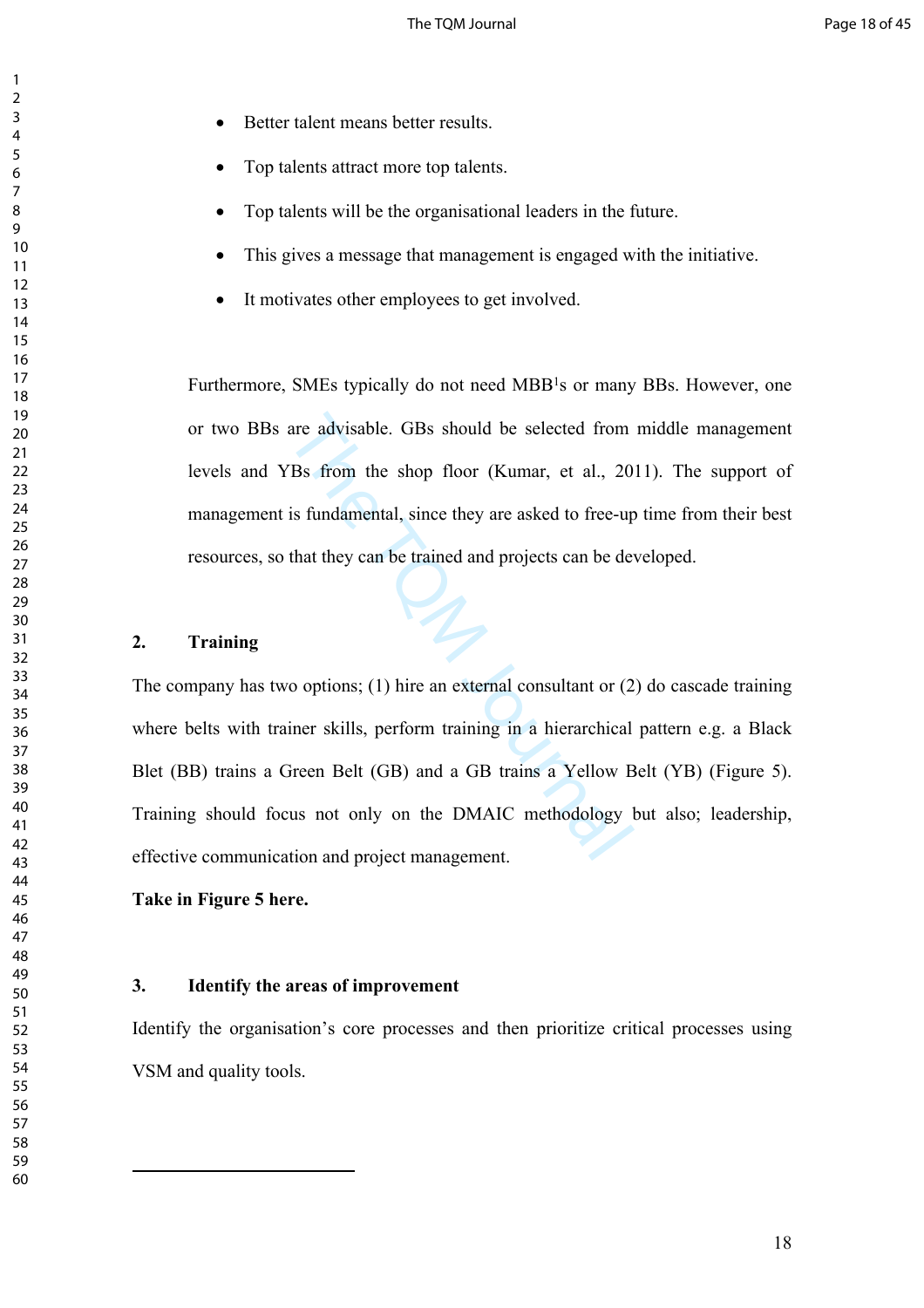**4. Project prioritization and selection:** After identifying the improvement areas, identify possible projects (Figure 6).

#### **Take in Figure 6 here.**

Projects are selected and prioritized based on the following: the value delivered versus the effort required, alignment with business objectives and strategy, potential financial results, and the voice of the consumer (Figure7) (George, 2002).

**Take in Figure 7 here.**

**Stage 3: Implement - concerns the execution of the DMAIC projects.** 

- concerns the execution of the DMAIC project<br> **m** for each project: Each project must be ex<br>
1 by a GB or a YB as project leader (responsi<br>
members are trained in the basic tools and r<br>
d reporting expected results) and t **1. Define a team for each project:** Each project must be executed by a working group formed by a GB or a YB as project leader (responsible for ensuring that all the team members are trained in the basic tools and methodology and for delivering and reporting expected results) and team members..
- **2. Implement DMAIC projects:** Projects are carried out following the DMAIC methodology and using Lean tools.
- **3. Perform DMAIC toll gate reviews:** Toll gate reviews must be performed by the CI manager and the processes owner after every DMAIC phase to check and validate the project's progress, evaluate the competences of the team, give coaching and feedback to the team and identify and eliminate roadblocks. If the team meet the requirements of this phase, they can continue with the next phase of the project (George, 2002).
- **4. Quantify and report benefits obtained from the projects:** Calculate the financial benefits obtained by the project, validate these benefits with the process owners and the financial department and present them to the top management team.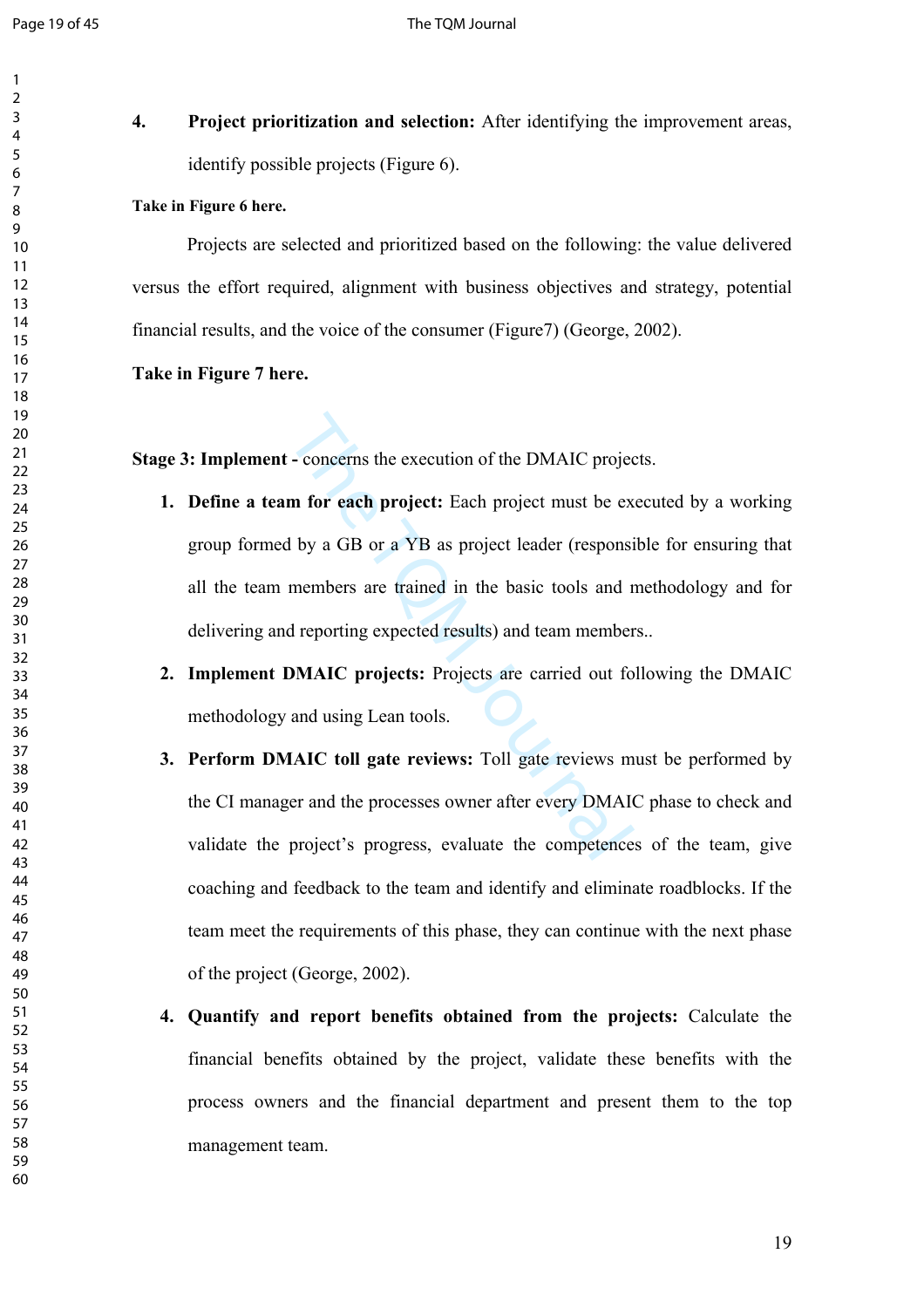$\mathbf{1}$ 

**Stage 4: Sustain –** comprising;

- **1. Communicate the results of the projects:** The dissemination of the positive results generated by the projects should eliminate scepticism and resistance to the initiative.
- **2. Document the lessons learned:** Evaluate and document the lessons learned during the first implementation cycle in order to strengthen and improve future initiatives.
- ractices and the lessons learned: Replicate b<br>
ilar techniques in other processes. The shar<br>
ons learned during implementation will enab<br>
ints into account.<br>
SS with business plans: Ensure that LSS<br>
is egic, operating and **3. Share best practices and the lessons learned:** Replicate best practices and use the same/similar techniques in other processes. The sharing at the corporate level of lessons learned during implementation will enable other branches to take these points into account.
- **4. Integrate LSS with business plans:** Ensure that LSS is considered in the business strategic, operating and financial plans (George, 2002). This will send the message that LSS is a long term company initiative.

The first implementation cycle finalises with the fourth step of the **Sustain** stage. It is assumed that for subsequent cycles, top management will have given their full support and commitment. As a result, not all steps of the preparation stage will need to be repeated in subsequent cycles. However, the first 4 stages must be repeated cyclically until the company has the necessary level of maturity to expand the initiative.

**Stage 5: Expand** - is applied when the company has a solid mentality of CI and has adopted LSS in its daily operations. Once the initiative is solid it can be expanded to the entire value chain i.e. customers and suppliers.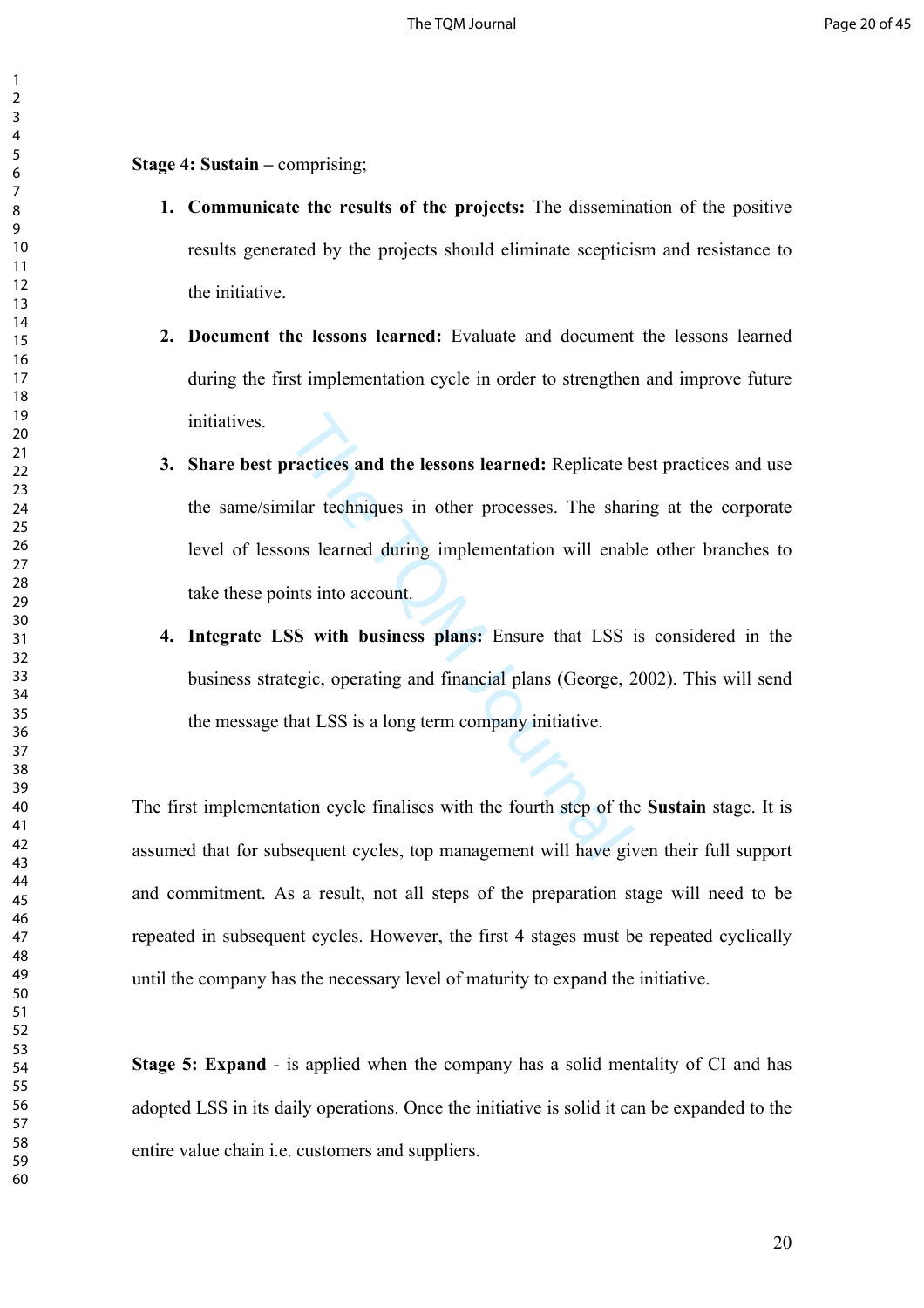#### Page 21 of 45 The TQM Journal

In addition to the activities recommended in the five stages of the roadmap, it is advisable to apply basic CI tools (e.g. 5-S, standard work, visual management, 5 - Whys, Pareto analysis, Cause and Effect analysis and so on) to different parts of the company without the need to carry out full DMAIC projects. This will involve all employees to different degrees in CI.

Table 6 shows the top 6 CSFs as selected by the company, related to the roadmap activities.

**Take in Table 6 here.**

e.<br>
<br>
e.<br>
<br>
led that during the roadmap's implementatic<br>
mtified and corrective actions are taken to such<br>
thermore, these changes and amendments need<br>
Employees' resistance to change is a factor<br>
undermine the purpose of It is recommended that during the roadmap's implementation, opportunities for improvement are identified and corrective actions are taken to successfully implement the LSS cycles. Furthermore, these changes and amendments need to be documented and communicated. Employees' resistance to change is a factor that needs specific attention, as it could undermine the purpose of the roadmap implementation. Once the roadmap has been tested and considered to be sufficiently concrete, it can be replicated in other sites. All sites would then follow a single methodology and avoid working in silos (this is currently a problem). An additional recommendation is to conduct an evaluation into current CI implementation stages to identify the activities from the roadmap which have been and have not been carried out.

## **6 Conclusions and directions for further research**

LSS is a hybrid methodology of CI initiatives whose objective is to increase quality and reduce time in processing. A successful LSS implementation can generate great economic benefits for companies. However, the majority of organisations fail to implement LSS successfully due to mistakes made during the transition from theory to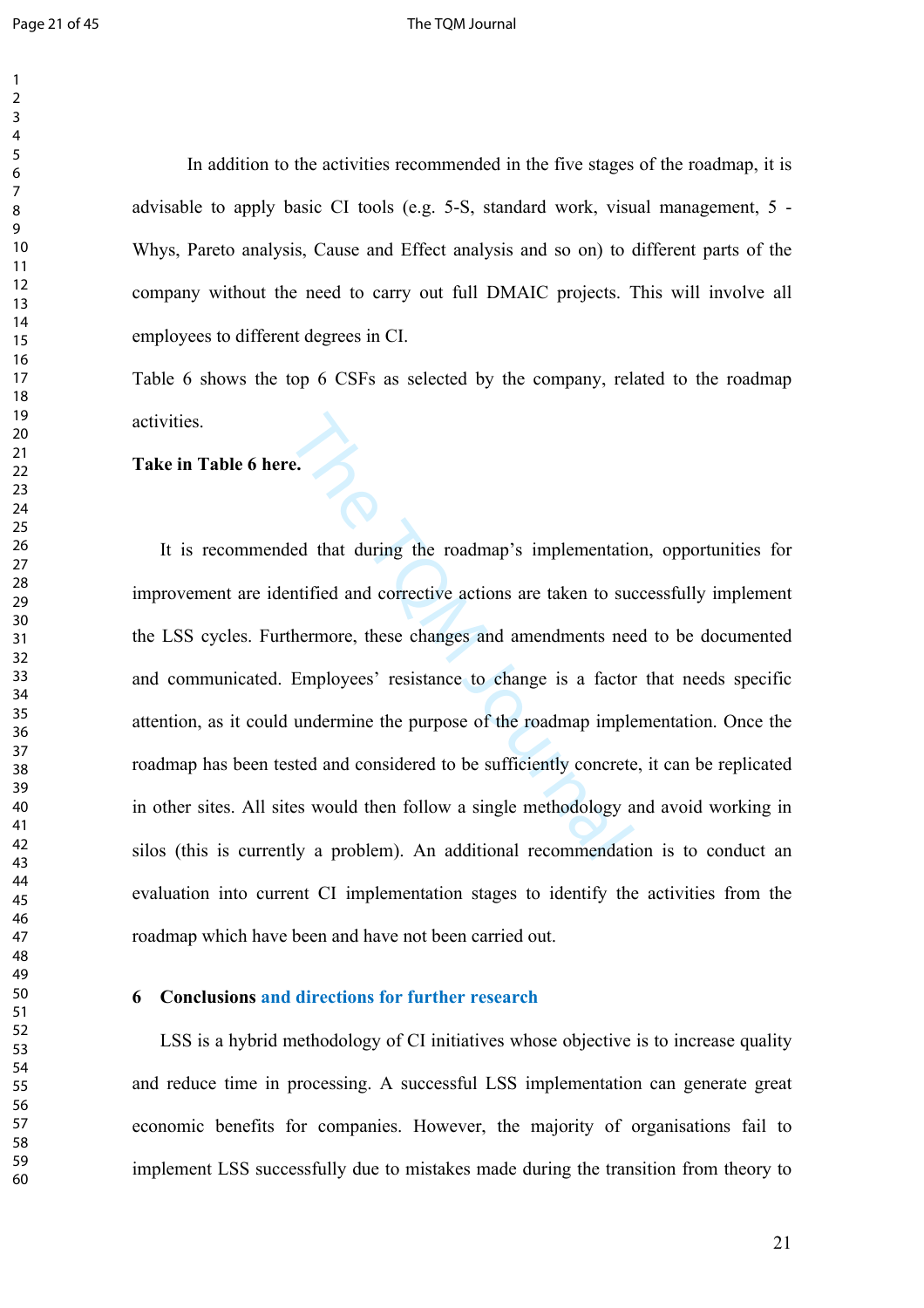#### The TQM Journal **Page 22 of 45**

practice. The authors contend that a simple, practical roadmap would make this transformation easier. However, a thorough literature review highlighted that the standard roadmaps for LSS implementation cannot be adapted according to the needs of the company in question. Furthermore, these roadmaps are not always practical and they do not have the level of detail that companies need. Therefore, in the development of the proposed roadmap, it was necessary to critically evaluate every framework presented in the literature to identify associated strengths and weaknesses. Interestingly, a lack of literature about LSS sustainability was identified.

oout LSS sustainability was identified.<br>
esearch was to design a roadmap that b<br>
ensured its sustainability in a Scottish packing<br>
or a period of four years without any referenc<br>
nap, existing literature on Lean, Six Sigma The aim of this research was to design a roadmap that both facilitated LSS implementation and ensured its sustainability in a Scottish packing company, which has implemented LSS for a period of four years without any reference framework. In the design of the roadmap, existing literature on Lean, Six Sigma and LSS roadmaps suitable for SMEs was reviewed and a questionnaire developed which evaluated employee's perceptions of LSS CSFs. 50 employees from different hierarchical levels (20 from managerial and administrative positions with 30 being shop-floor operators) were targeted. All employees had experience of participating in the implementation of a CI initiative. Whilst 50 were targeted, 43 responses were eligible for analysis.

In the survey, the respondents ranked and rated the importance of 16 CSFs which were described in literature as necessary for the successful implementation and sustaining of a CI initiative. The results of the survey verified that the employees recognized the importance of the CSFs as suggested by literature. The most important CSFs for the company, as selected by the respondents were: Top management commitment, leadership and engagement, recognition of the need for change, effective training, the connection between the business strategy and the CI initiative, the connection between

 $\mathbf{1}$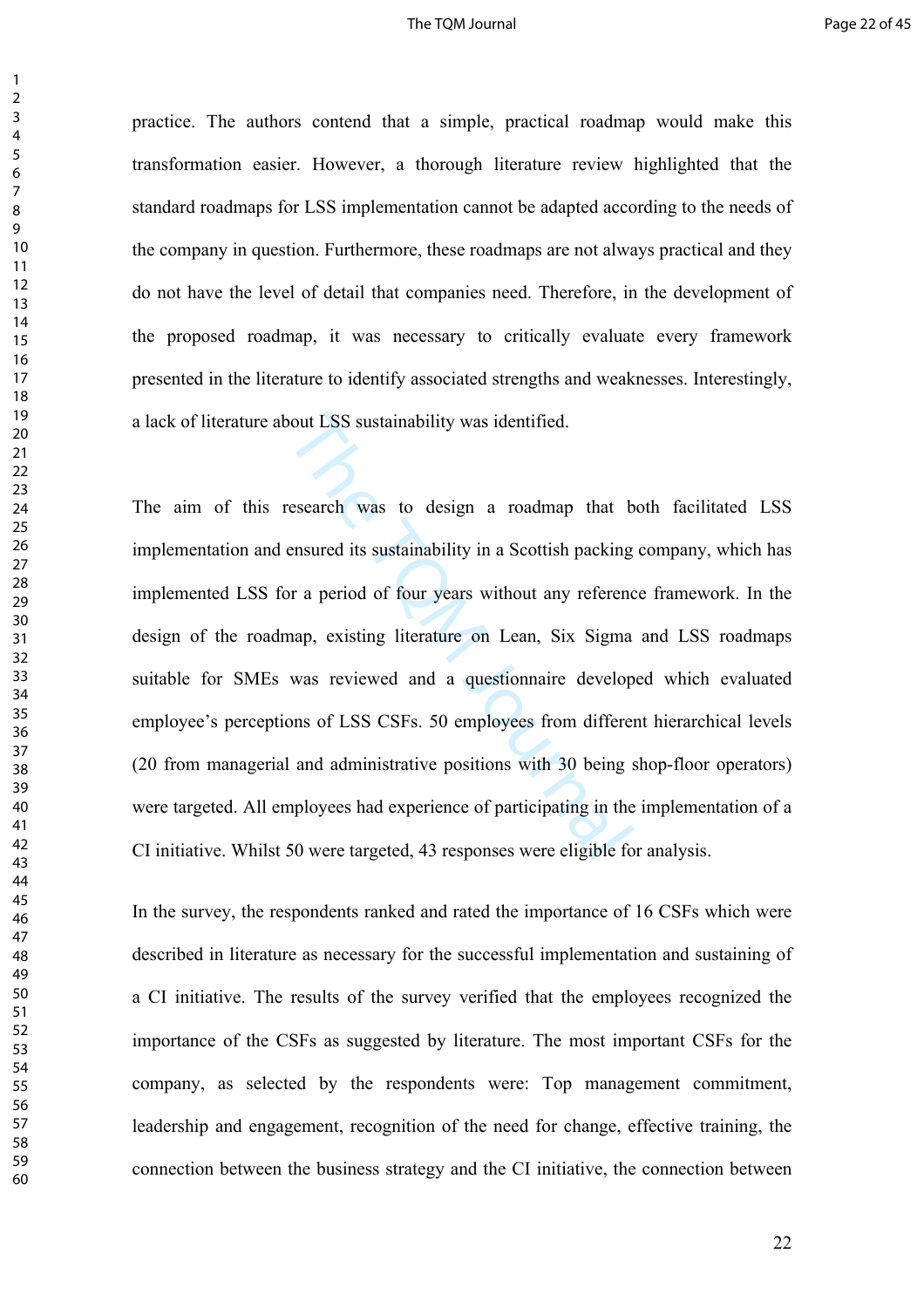$\mathbf{1}$  $\overline{2}$ 

#### Page 23 of 45 The TQM Journal

the CI initiative and customers' requirements and recognition and reward system to motivate employees. Those CSFs which were identified as most important by the respondents were used as a basis for the design of the new roadmap as literature recommends that a roadmap be designed based on the needs of the company. Through the deployment of the roadmap, benefits of the optimization processes can be maintained, while also saving costs for subsequent follow ups and corrective actions.

This study complements existing literature concerning LSS roadmaps and verifies that LSS CSFs are crucial for successful implementation and sustainability regardless of the type of company and/or existing culture. Additionally, the roadmap design process can serve as a guide for the development of models for the implementation of CI initiatives. This roadmap can also be replicated and adapted to other SMEs.

I for successful implementation and sustainabid<br>
I for existing culture. Additionally, the roadma<br>
the development of models for the implementa<br>
so be replicated and adapted to other SMEs.<br>
of limitations in this research. There are a number of limitations in this research. Firstly, there are limitations in the literature; as mentioned there is no standard framework for LSS implementation nor literature about LSS sustainability. Additionally, there is a limited number of LSS roadmaps designed based on similar characteristics to those of the company for which this research is directed. Whilst a specific roadmap was developed based on the findings in the literature and survey results, in order to design a more precise roadmap it would have been necessary to collect more information through interviews in order to obtain a better understanding of the organisational culture, the structure of the company, its operational strategy and its procedures and policies. Furthermore, the proposed roadmap shows only a generic application in a specific country and culture. In order to reproduce the roadmap, individual success factors would need to be re-assessed for the specific organisational culture in question. The long term sustainability of the roadmap depends on changes in the company and the subsequent changes in the corporate culture. These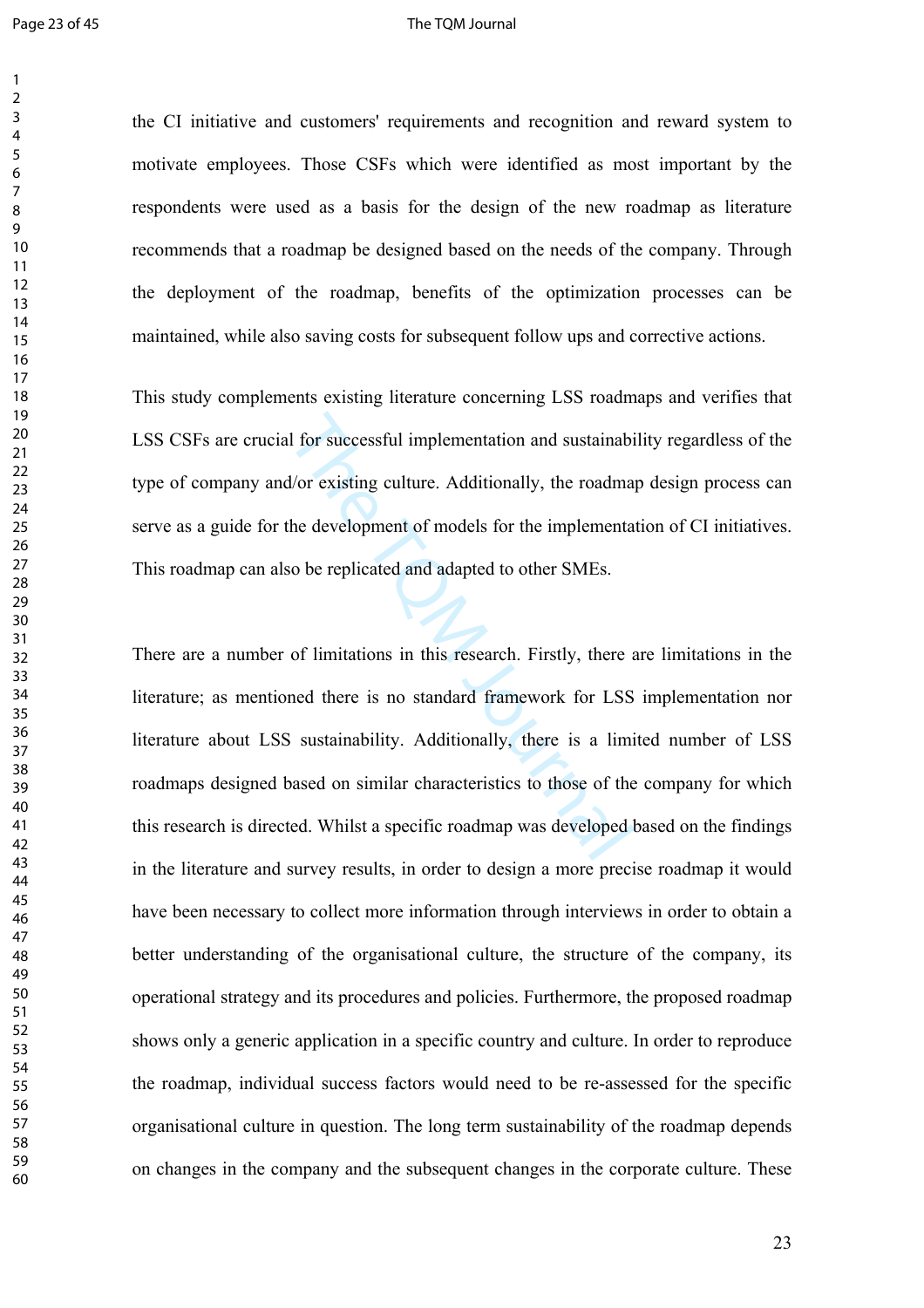changes need to be taken into consideration and the potential impact on the sustainability of the roadmap assessed.

THE TOWN As part of the future research, the authors would like to extend the survey to more employees in the organisation for wider participation of the study. Moreover, the case study organisation has several sites across the UK. This would allow the authors to collate more data so that better conclusions can be derived from the study. In addition to the survey, the authors are also planning to design an interview protocol based on the various stages of the roadmap. A number of senior managers and continuous improvement champions, managers and even process improvement specialists in the case study organisation such as Lean Six Sigma Black Belts and Green Belts will be interviewed to gain deeper insights into the implementation process. Finally, a number of continuous improvement consultants will also be interviewed to obtain their views and opinions regarding the implementation and understanding some of the challenges associated with implementation.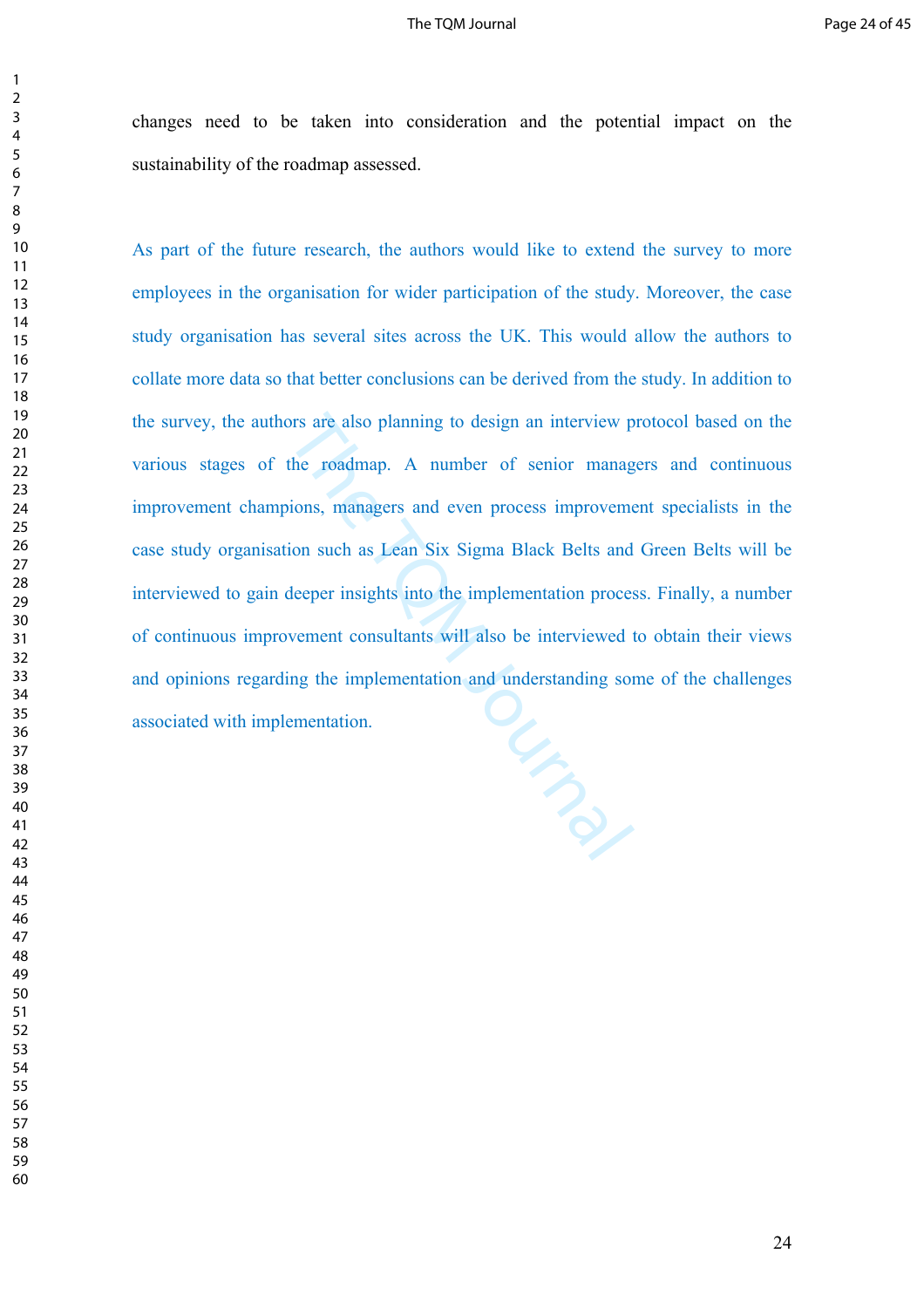59 60

## References

- Abu Bakar, F. A., Subari, K. & Mohd Daril, M. A., 2015. Critical success factors of Lean Six Sigma deployment: a current review. *International Journal of Lean Six Sigma,* 6(4), pp. 339-348.
- Albliwi, S., Antony, J. A. H. L. S. & Van Der Wiele, T., 2014. Critical failure factors of Lean Six Sigma: a systematic literature review. *The International Journal of Quality & Reliability Management,* 31(9), pp. 1012-1030.
- Antony, J., 2006. Six sigma for service processes. *Business Process Management Journal,* 12(2), pp. 243-248.
- Antony, J. & Banuelas, R., 2002. Key ingredients for the effective implementation of Six Sigma program. *Measuring Business Excellence,* 6(4), pp. 20-27.
- Antony, J., Krishan, N., Cullen, D. & Kumar, M., 2012. Lean Six Sigma for higher education institutions (HEIs); Challenges, barriers, success factors, tools/techniques. *International Journal of Productivity and Performance Management,* 61(8), pp. 940-948.
- Anvari, A. y otros, 2011. A proposed dynamic model for a lean roadmap. *African Journal of Business Management,* 5(16), pp. 6727-6737.
- Arnheiter, E. D. & Maleyeff, J., 2005. The integration of lean management and Six Sigma. *The TQM Magazine,* 17(1), pp. 5-18.
- Assarlind, M., Gremyr, I. & Bäckman, K., 2013. Multi ‐faceted views on a Lean Six Sigma application. *International Journal of Quality & Reliability Management,*  30(4), pp. 387-402.
- Atmaca, E. a. G. S., 2013. Lean Six Sigma methodology and application. *Quality & quantity,* 47(4), pp. 2107-2127.
- Banuelas, C. R. & Antony, J., 2002. Critical success factors for the successful implementation of six sigma projects in organisations. *The TQM Magazine,* 14(2), pp. 92-99.
- Bhasin, S. & Burcher, P., 2006. Lean viewed as a philosophy. *Journal of Manufacturing Technology Management,* 17(1), pp. 56-72.
- Bhuiyan, N. & Baghel, A., 2005. An overview of continuous improvement: from the past to the present. *Management Decision,* 43(5), pp. 761-777.
- 51(8), pp. 940-948.<br>
11(8), pp. 940-948.<br>
11. A proposed dynamic model for a lean road<br>
iness Management, 5(16), pp. 6727-6737.<br>
Ialeyeff, J., 2005. The integration of lean mana<br>
M Magazine, 17(1), pp. 5-18.<br>
yr, I. & Bäc Carlborg, P., Kindström, D. & Kowalkowski, C., 2013. A lean approach for service productivity improvements: synergy or oxymoron?. *Managing Service Quality,*  23(4), pp. 291-304.
- Chakravorty, S. S., 2009. Six Sigma programs: An implementation model. *International Journal of Production Economic,* 119(1), pp. 1-16.
- Chiarini, A., 2011. Japanese total quality control, TQM, Deming's system of profound knowledge, BPR, Lean and Six Sigma; Comparison and discussion. *International Journal of Lean Six Sigma,* 2(4), p. 341.
- Chiarini, A., 2012. *Lean Organization: from the Tools of the Toyota Production System to Lean Office.* Bologna: Springer.
- Cudney, E. & Fargher, J. S. W., 2005. Lean and Six Sigma: Integrating Lean and Six Sigma in a Systematic Approach (Presentation Supporting Paper). *IIE Annual Conference.Proceeding,* pp. 1-7.
- Danielsson, C. B., 2013. An explorative review of the Lean office concept. *Journal of Corporate Real Estate,* 15((3/4)), pp. 167-180.
- de Freitas, J. G. & Gomes Costa, H., 2017. Impacts of Lean Six Sigma over organizational sustainability: A systematic literature review on Scopus base. *International Journal of Lean Six Sigma,* 8(1), pp. 89-108.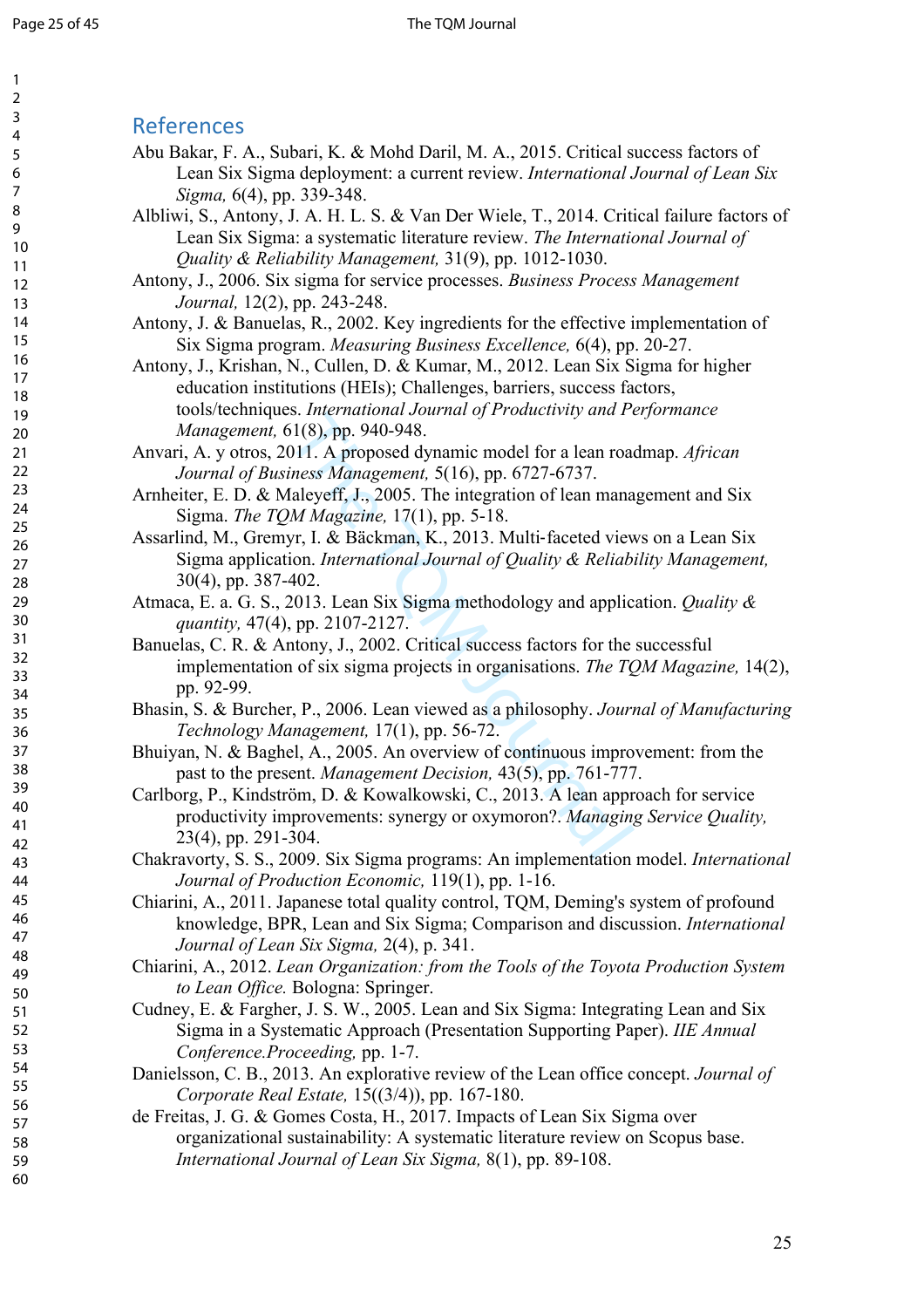- Deming, W. E., 1968. Walter A. Shewhart, 1891-1967. *Review of the International Statistical Institute,* 36(3), p. 374.
- Dibia, I. K., Nath Dhakal, H. & Onuh, S., 2014. Lean "Leadership People Process Outcome" (LPPO) implementation model. *Journal of Manufacturing Technology Management,* 25(5), pp. 694-711.
- Dragulanescu, I. & Popescu, D., 2015. Quality and Competitiveness: A Lean Six Sigma Approach. *Amfiteatru Economic,* 17(9), pp. 1167-1182..
- Drohomeretski, E., Gouvea Da Costa, S. E., Pinheiro De Lima, E. & Garbuio, P. A. D. R., 2014. Lean, Six Sigma and Lean Six Sigma: an analysis based on operations strategy. *International Journal of Production Research,* pp. 804-824.
- Duarte, B., Montgomery, D., Fowler, J. & Konopka, J., 2012. Deploying LSS in a global enterprise – project identification. *International Journal of Lean Six Sigma,*  3(3), pp. 187-205.
- Felizzola, H. & Luna, C., 2014. Lean Six Sigma in small and medium enterprises: a methodological approach. *Ingeniare. Revista chilena de ingeniería,* 22(2), pp. 263-277.
- Freitas, F. A. & Leonard, L. J., 2011. Maslow's hierarchy of needs and student academic success. *Teaching and Learning in Nursing,* 6(1), pp. 9-13.
- George, M. L., 2002. *Lean Six Sigma Combining Six Sigma Quality with Lean Speed.*  New York: McGraw-Hill.
- Gershon, M. & Rajashekharaiah, J., 2011. Double LEAN Six Sigma-a structure for applying Lean Six Sigma. *The Journal of Applied Business and Economics,* 12(6), pp. 26,31.
- Gliem, J. A. & Gliem, R. R., 2003. Calculating, interpreting, and reporting Cronbach's alpha reliability coefficient for Likert-type scales. *Continuing, and Community Education,.*
- l approach. *Ingeniare. Revista chilena de ingen*<br>
aard, L. J., 2011. Maslow's hierarchy of needs a<br> *ing and Learning in Nursing*, 6(1), pp. 9-13.<br> *Lean Six Sigma Combining Six Sigma Quality*<br>
Graw-Hill.<br>
Shekharaiah, J. Goforth, C., 2015. *Research Data Services + Sciences.* [En línea] Available at: http://data.library.virginia.edu/using-and-interpreting-cronbachsalpha/
	- [Último acceso: 6 August 2017].
- Habidin, N. F. & Yusof, S. M., 2013. Critical success factors of Lean Six Sigma for the Malaysian automotive industry. *International Journal of Lean Six Sigma,* 4(1), pp. 60-82.
- Hayes, R. H. & Pisano, G. P., 1996. Manufacturing Strategy: At the Intersection of Two Paradigm Shifts.. *Production and Operations Management,* 1(1), p. 25–41.
- Jadhav, J., Mantha, S. & Rane, S., 2014. Development of framework for sustainable Lean implementation: an ISM approach. *Journal of Industrial Engineering International,* 10(3), p. 72.
- Jasti, N. V. K. & Kodali, R., 2014. Lean production: literature review and trends. *International Journal of Production Research,* pp. 867-885.
- Jeyaraman, K. & Teo, L. K., 2010. A conceptual framework for critical success factors of lean Six Sigma; Implementation on the performance of electronic manufacturing service industry. *International Journal of Lean Six Sigma,* 1(3), pp. 191-215.
- Jones, E. C., Parast, M. M. & Adams, S. G., 2010. A framework for effective Six Sigma implementation. *Total Quality Management & Business Excellence,* 21(4), pp. 415-424.
- Klefsjö, B., Wiklund, H. & Edgeman, R. L., 2001. Six sigma seen as a methodology for total quality management. *Measuring Business Excellence,* Volumen 5, pp. 31-35.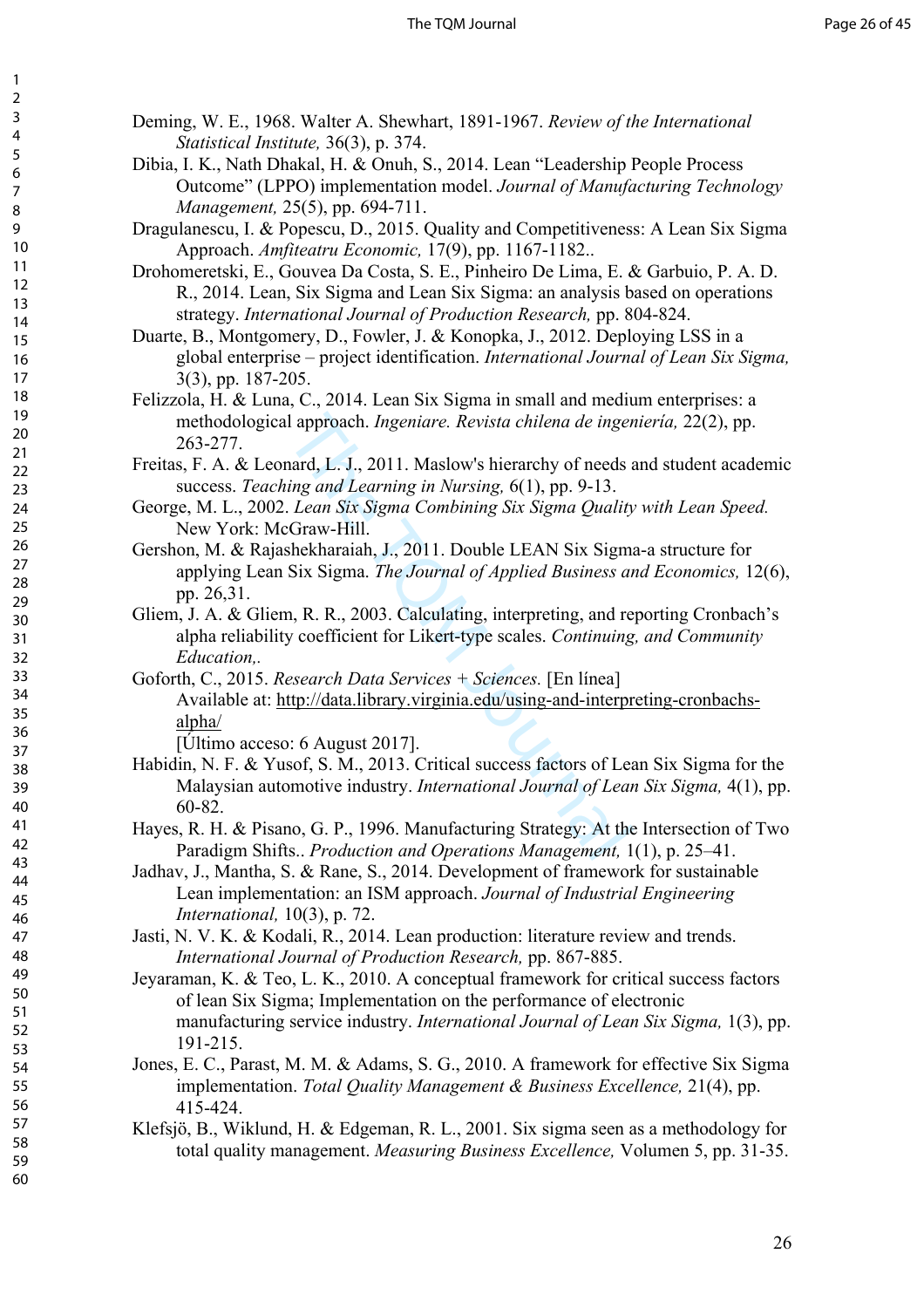| 1<br>2<br>3<br>4<br>5<br>6<br>8<br>9<br>10<br>11<br>$\overline{12}$<br>13<br>14<br>15<br>16<br>17<br>18<br>19<br>20<br>$\overline{21}$<br>$^{22}$<br>23<br>$\frac{24}{3}$<br>25<br>26<br>$^{27}$<br>28<br>29<br>30<br>$\overline{31}$<br>$\overline{32}$<br>33<br>34<br>35<br>36<br>37<br>$\ddot{ }$<br>R۶<br>39<br>40<br>41<br>42<br>43<br>44<br>45<br>46<br>47 |  |
|------------------------------------------------------------------------------------------------------------------------------------------------------------------------------------------------------------------------------------------------------------------------------------------------------------------------------------------------------------------|--|
| 48<br>49<br>50                                                                                                                                                                                                                                                                                                                                                   |  |
| 51<br>52<br>53<br>54<br>55<br>56<br>57<br>58<br>59<br>60                                                                                                                                                                                                                                                                                                         |  |

| Kumar, M., Antony, J. & Tiwari, M., 2011. Six Sigma implementation framework for   |
|------------------------------------------------------------------------------------|
| SMEs – a roadmap to manage and sustain the change. <i>International Journal of</i> |
| <i>Production Research,</i> $49(18)$ , pp. 5449-5467.                              |

- Kwak, Y. H. & Anbari, F. T., 2006. Benefits, obstacles, and future of six sigma approach. *Technovation,* 26(5), pp. 708-715.
- MacDonald, S. & Headlam, N., 2008. *Research Methods Handbook: Introductory guide to research methods for social research.* Manchester: Centre for Local Economic Strategies.
- Manville, G., Greatbanks, R., Krishnasamy, R. & Parker, D. W., 2012. Critical success factors for Lean Six Sigma programmes: a view from middle management. *International Journal of Quality & Reliability Management,* 21(1), pp. 7-20.
- McLean, R. S., Antony, J. & Dahlgaard, J. J., 2015. Failure of Continuous Improvement initiatives in manufacturing environments: a systematic review of the evidence. *Total Quality Management & Business Excellence,* 28(3-4), pp. 219-237.

Mostafa, S., Dumrak, J. & Soltan, H., 2013. A framework for lean manufacturing implementation. *Production & Manufacturing Research,* 1(1), pp. 44-64.

- , J. & Soltan, H., 2013. A framework for lean r<br>
1. *Production & Manufacturing Research*, 1(1)<br>
clntosh, R., 2014. *Research Methods for Busin*<br> *ing your dissertation.* 2nd ed ed. Oxford: Good<br>
gma: A literature Review. O'Gorman, K. & MacIntosh, R., 2014. *Research Methods for Business & Management: A guide to writing your dissertation.* 2nd ed ed. Oxford: Goodfellow Publishers Limited.
- Oke, S., 2007. Six Sigma: A literature Review. *South African Journal of Industrial Engineering,* 18(2), pp. 109-129.
- Pande, P. S., Neuman, R. & Cavanagh, R., 2000. *The Six Sigma Way: How GE, Motorola and other Top Companies are Honing Their Performance.* New York: McGraw-Hill.
- Pepper, M. & Spedding, T., 2010. The evolution of lean Six Sigma. *Journal of Quality & Reliability Management,* 27(2), pp. 138-155.
- Pinedo ‐Cuenca, R., Gonzalez, P. & Setijono, D., 2012. Linking Six Sigma's critical success/ hindering factors and organizational change (development): A framework and a pilot study. *International Journal of Lean Six Sigma,* 3(4), pp. 284-298.
- Raisinghani, M. S. y otros, 2005. Six Sigma: concepts, tools, and applications. *Industrial Management & Data Systems,* 105(4), pp. 491-505.
- Salah, S., Rahim, A. & Carretero, J. A., 2010. The integration of Six Sigma and lean management. *International Journal of Lean Six Sigma,* 1(3), pp. 249-274.
- Saunders, M., Lewis, P. & Thornhill, A., 2009. *Research Methods for Business Students.* 5th ed. ed. Essex: Pearson Education Limited.
- Shamou, M., Saidpour, H. & Perryman, R., 2010. Developing lean six sigma framework for use in small and medium enterprises. *Proceedings of Advances in Computing and Technology, (AC&T) The School of Computing and Technology 5th Annual Conferenc,* pp. 218-227.
- Snee, R. D., 2010. Lean Six Sigma getting better all the time. *International Journal of Lean Six Sigma,* 1(1), pp. 9-29.
- Sunder, M., 2013. Synergies of Lean Six Sigma. 12(1), pp. 21-31.
- Thomas, A. B. R. & Chuke-Okafor, C., 2000. Applying lean six sigma in a small engineering company - a model for change. *Journal of Manufacturing Technology Management,* 20(1), pp. 113-129.
- Timans, W. y otros, 2016. Total Quality Management & Business Excellence. *Implementation of continuous improvement based on Lean Six Sigma in smalland medium-sized enterprises,* 27(3-4), pp. 309-324.
- Tippett, L. H. C., 1967. Walter A. Shewhart. *Journal of the Royal Statistical Society. Series A (General),* 130(4), pp. 593-594.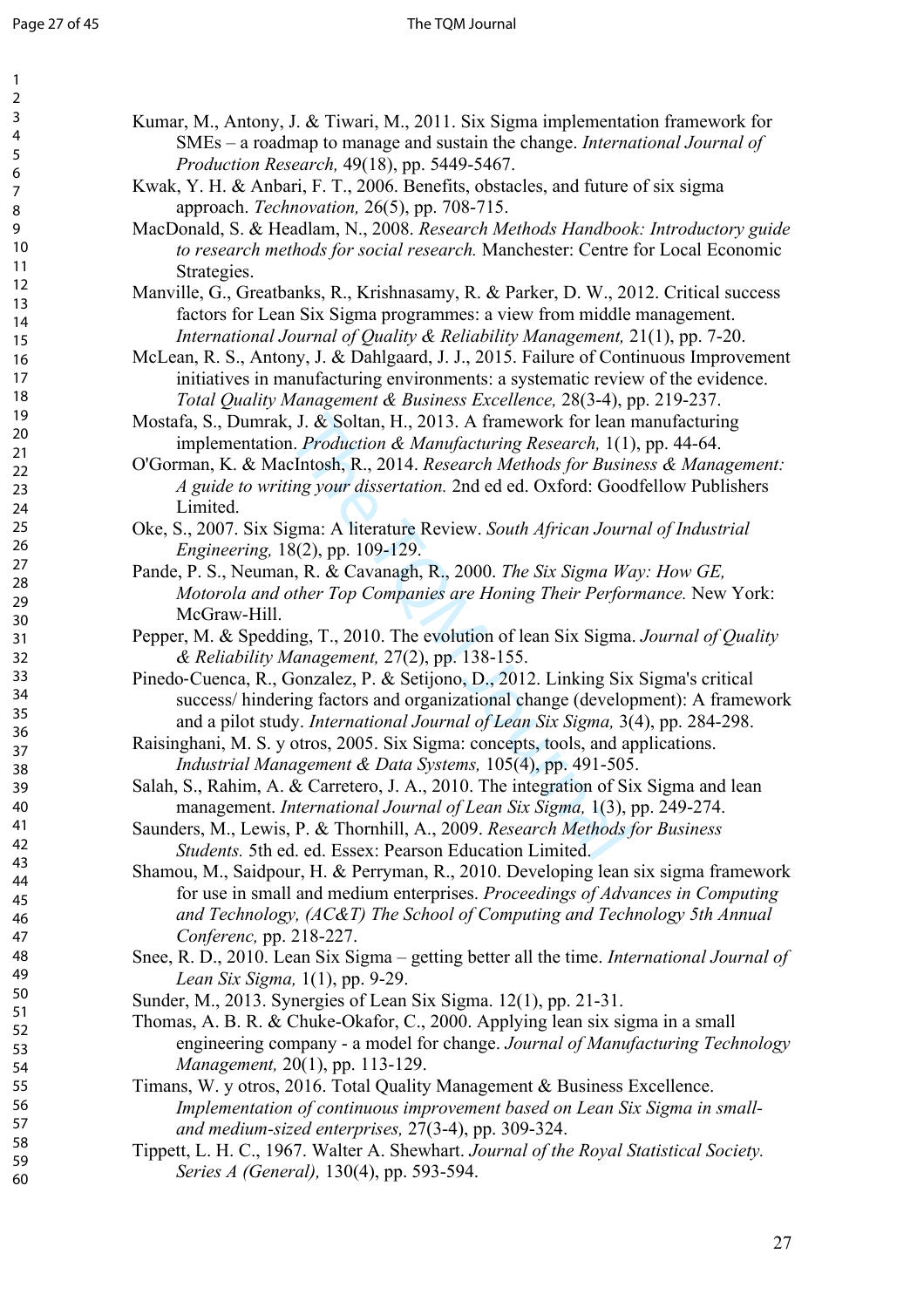- Vouzas, F., Psychogios, A. & Tsironis, L., 2013. The Road towards Lean Six Sigma: Sustainable Success Factors in Service Industry. *Nang Yan Business Journal,*  2(1), pp. 3-38.
- Ward, P. T. & Duray, R., 2000. Manufacturing Strategy in Context: Environment, Competitive Strategy and Manufacturing Strategy. *Journal of Operations Management,* p. 123–138.
- Wedgwood, I., 2016. En: *Lean Sigma : A Practitioner's Guide.* 2nd ed. Boston: Prentice Hall.
- Womack, J. P. & Jones, D. T. J., 2003. *Lean thinking : banish waste and create wealth in your corporation.* Sydney: Simen & Schuster.
- Yang, C., 2004. An integrated model of TQM and GE-Six-Sigma. *International Journal of Six Sigma and Competitive Advantage,* 1(1), pp. 97-111.

The Transporting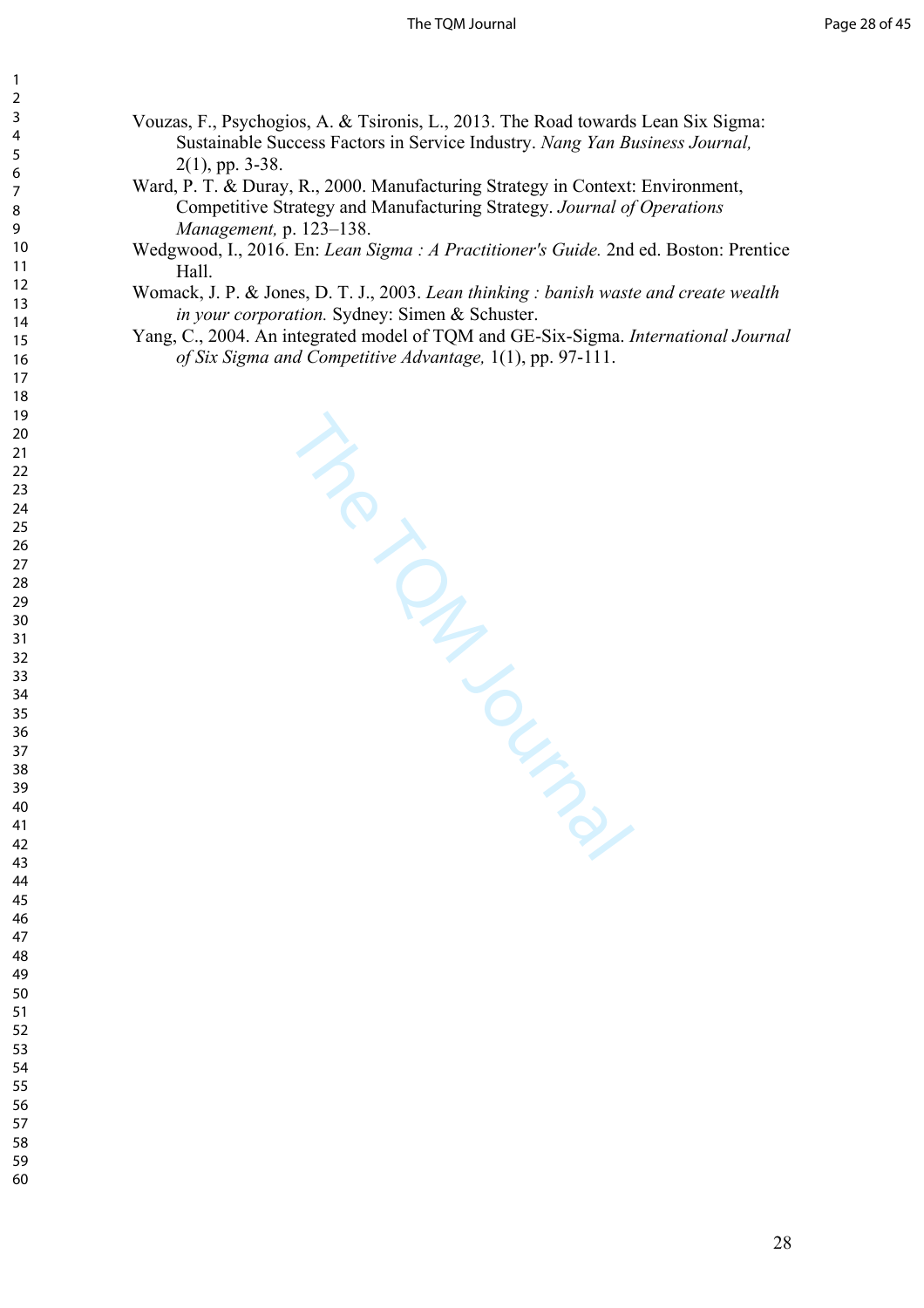$\mathbf{1}$  $\overline{2}$  $\overline{3}$ 

## Page 29 of 45 The TQM Journal

| CSF                                               | <b>Description</b>                                                                                                                                                                                                                                                                                                                                                                                                                                                                                                |
|---------------------------------------------------|-------------------------------------------------------------------------------------------------------------------------------------------------------------------------------------------------------------------------------------------------------------------------------------------------------------------------------------------------------------------------------------------------------------------------------------------------------------------------------------------------------------------|
| <b>Management</b><br>leadership and<br>commitment | Sub factor: Leadership CI commitment and responsibility for managing the<br>strategy, resources and implementation is crucial.<br>Sub factor: Senior management must agree with strategic and implementation<br>objectives and have general knowledge of the methodology.<br>Sub factor: Top management must present facts demonstrating the need for<br>change to motivate the team.<br>Sub factor: Financial resources for implementation must be provided.<br>(Jeyaraman & Teo, 2010; Assarlind, et al., 2013) |
| <b>Connect LSS</b>                                | LSS projects align with company strategy as LSS objective is to achieve                                                                                                                                                                                                                                                                                                                                                                                                                                           |
| to the strategy                                   | strategic objectives. (Albliwi, et al., 2014, Manville, et al., 2012).                                                                                                                                                                                                                                                                                                                                                                                                                                            |
| <b>Connect LSS</b>                                | LSS projects must be linked to customers' needs to translate them into products                                                                                                                                                                                                                                                                                                                                                                                                                                   |
| to customer                                       | or services (Antony & Banuelas, 2002).                                                                                                                                                                                                                                                                                                                                                                                                                                                                            |
| <b>LSS</b>                                        | CI project leaders must have a high degree of knowledge of methodology and                                                                                                                                                                                                                                                                                                                                                                                                                                        |
| competences                                       | leadership competences (Jeyaraman & Teo, 2010).                                                                                                                                                                                                                                                                                                                                                                                                                                                                   |
| Selection,                                        | Determine project selection criteria and prioritization to avoid causing                                                                                                                                                                                                                                                                                                                                                                                                                                          |
| prioritization                                    | demotivation, delays or frustration. Projects must align with voices of customer,                                                                                                                                                                                                                                                                                                                                                                                                                                 |
| and tracking                                      | process and business. Progress is tracked frequently. (Antony & Banuelas, 2002;                                                                                                                                                                                                                                                                                                                                                                                                                                   |
| of projects                                       | Antony, et al., 2012; Antony, 2006).                                                                                                                                                                                                                                                                                                                                                                                                                                                                              |
| <b>Effective</b><br>training                      | Success and organisational growth is dependent on trained staff (Jeyaraman &<br>Teo, 2010). Employees must understand the aim and how to apply a CI initiative<br>[Hendricks and Kelbaugh (1998) cited by Antony & Banuelas, (2002)]. Prepare<br>and deliver training to develop competences (Antony, et al., 2012). Effective<br>LSS training provides knowledge about project management, change                                                                                                                |
| <b>Recognition</b><br>and reward<br>system        | management, problem solving and LSS tools.<br>61% of the top performing companies apply reward systems linked to business<br>goals [Harry and Schroeder (1999) cited by Jeyaraman & Teo, (2010)].<br>Recognition and reward systems encourage and motivate employees to become<br>involved in CI projects which are aligned with the goals and objectives of the<br>implementation (Jeyaraman & Teo, 2010).                                                                                                       |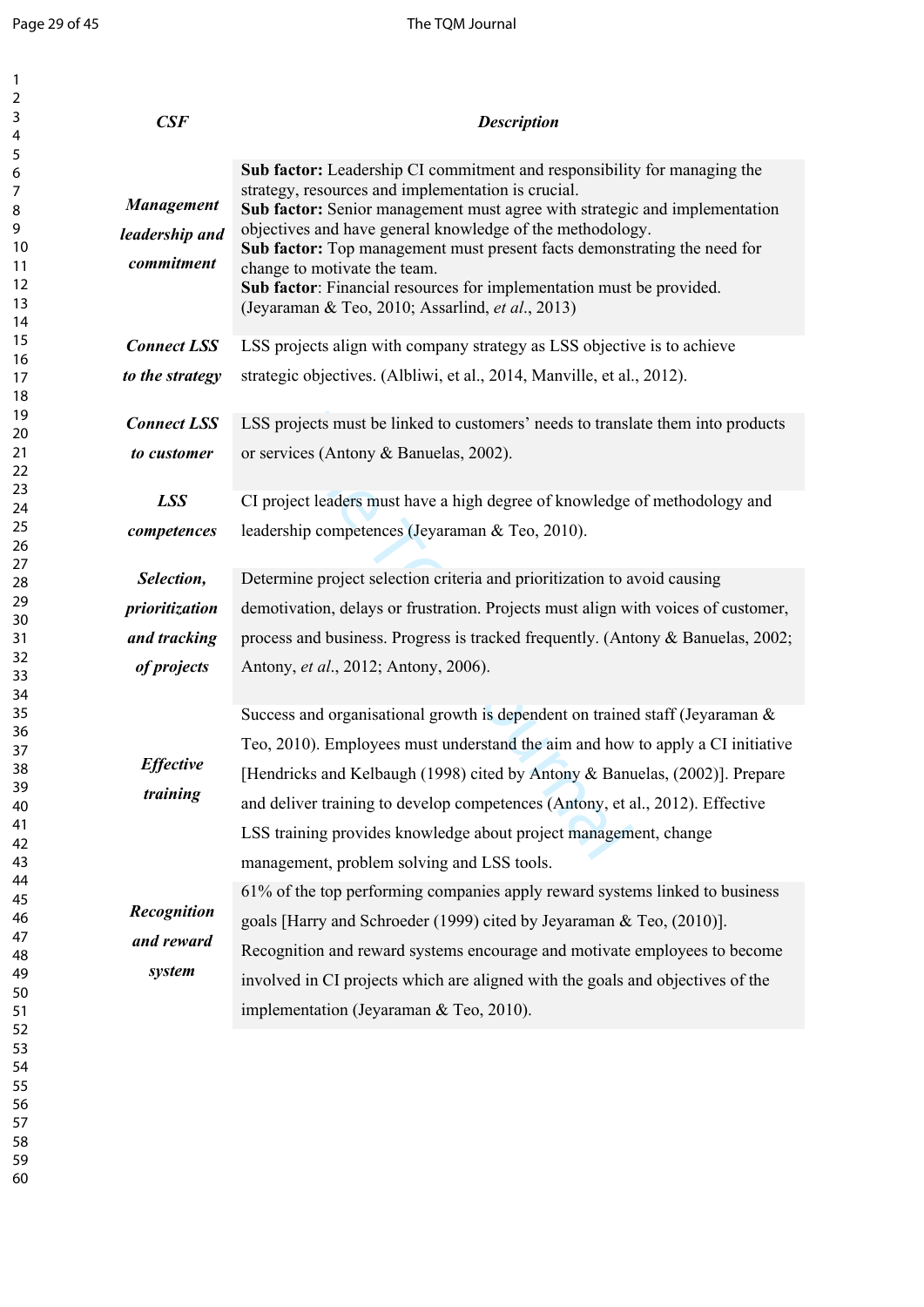## The TQM Journal **Page 30 of 45**

| CSE                   | <b>Description</b>                                                                                                         |  |  |  |  |
|-----------------------|----------------------------------------------------------------------------------------------------------------------------|--|--|--|--|
|                       | Assess implementation progress and results to identify improvement<br>opportunities.                                       |  |  |  |  |
|                       | Sub factor: Apply communication plans to share best practices and successes to<br>educate, involve and motivate employees. |  |  |  |  |
| <b>Infrastructure</b> | Sub factor: LSS requires a new infrastructure developed through belts, sponsors                                            |  |  |  |  |
| and project           | and champions. (Jeyaraman & Teo, 2010).                                                                                    |  |  |  |  |
| management            | Black Belts (BB) and Master Black Belts (MBB) must have strong project                                                     |  |  |  |  |
|                       | management skills to deliver results and meet deadlines during project execution                                           |  |  |  |  |
|                       | (Antony & Banuelas, 2002).                                                                                                 |  |  |  |  |
|                       | Sub factor: Develop an implementation plan to ensure initiative sustainability                                             |  |  |  |  |
|                       | (Snee, 2010).                                                                                                              |  |  |  |  |
| Relationship          | Maintain a supportive long-term relationship with suppliers as they have a direct                                          |  |  |  |  |
| with suppliers        | impact on product quality, customer satisfaction and organisational performance.                                           |  |  |  |  |
|                       | (Habidin & Yusof, 2013).                                                                                                   |  |  |  |  |
|                       | JIT application increases performance, profit and contribution margins and                                                 |  |  |  |  |
| Just in time          | decreases variable cost and lead time [Callen, Fader and Krinsky (2000) cited by                                           |  |  |  |  |
|                       | Habidin & Yusof, 2013)].                                                                                                   |  |  |  |  |
| <b>Cross</b>          | Cross functional teams formation encourages processes ownership, improves the                                              |  |  |  |  |
| functional            | communication and lets the team have an overall view of processes and                                                      |  |  |  |  |
| team work             | improvement opportunities (Banuelas & Antony, 2002).                                                                       |  |  |  |  |
|                       |                                                                                                                            |  |  |  |  |

 $\mathbf{1}$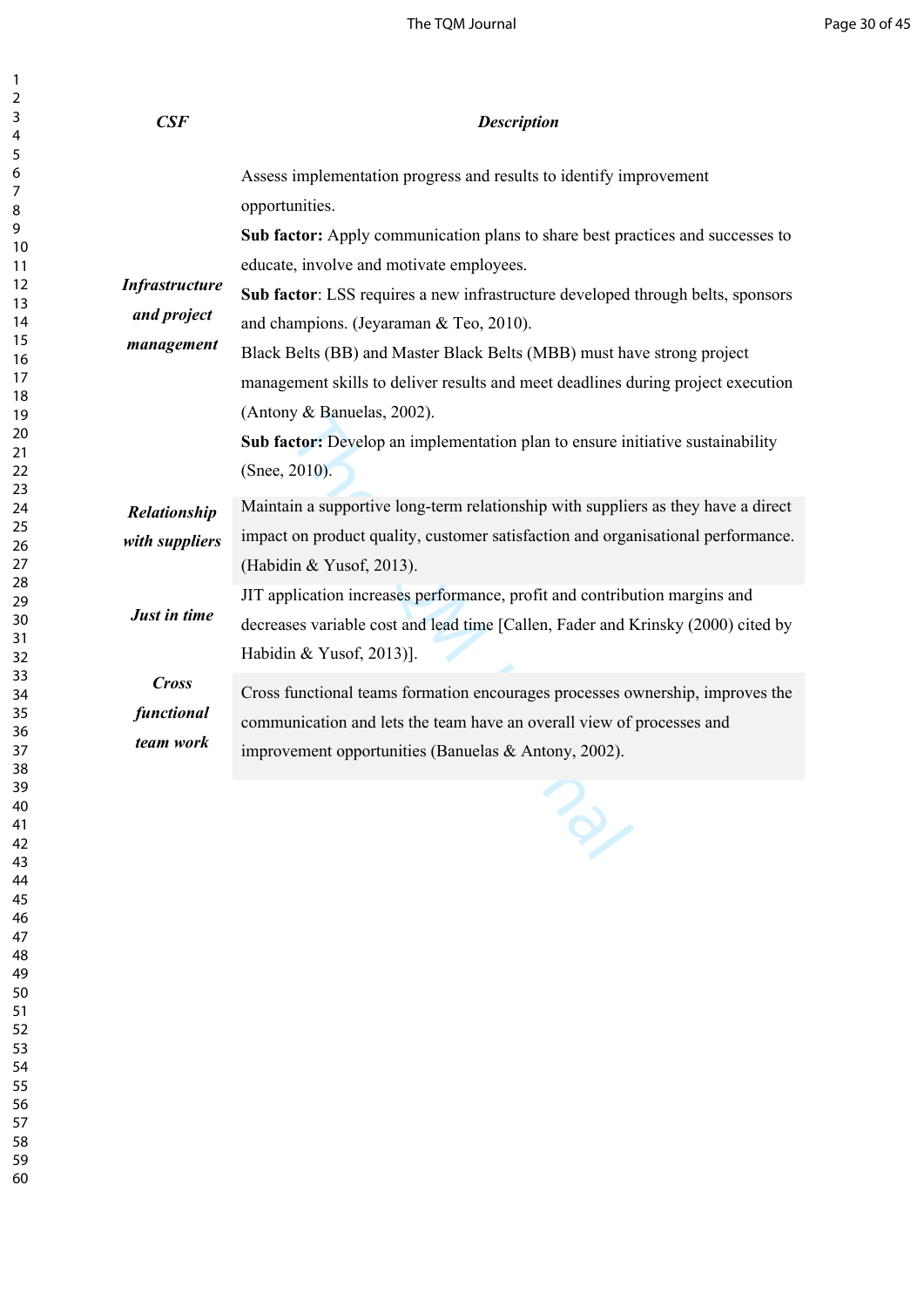$\mathbf{1}$  $\overline{2}$ 

| Framework                      | <b>Analysis</b>                                                          |
|--------------------------------|--------------------------------------------------------------------------|
| Roadmap developed by George    | Friendly, detailed and accurate roadmap<br>✓                             |
| (2002)                         | Applicable to any type of organisation<br>✓                              |
|                                | Considers most of the LSS CSF<br>✓                                       |
| Conceptual framework for CSF   | Ten LSS CSF considered important for the industry are the<br>✓           |
| of LSS Implementation          | basis for the roadmap                                                    |
| (Jeyaraman & Teo, 2010)        | Activities linked to the CSF were determined<br>✓                        |
|                                | No established sequence of how to carry out the activities<br>×          |
|                                | Unclear how activities proposed in the model were defined<br>×           |
| LSS framework for SMEs         | It is focused on the design of a manufacturing system<br>$\checkmark$    |
| Enterprises (Shamou, et al.,   | Considers product value-stream rather than shop floor activities<br>✓    |
| 2010)                          | Presents clear and sequential activities<br>✓                            |
|                                | Includes a CI phase based on constant feedback<br>✓                      |
|                                | Very technical<br>×                                                      |
|                                | Doesn't consider the human factor into the implementation<br>×           |
|                                | such as managerial engagement, motivation, etc.                          |
| Continuous improvement         | Applicable to any kind of organisations<br>✓                             |
| implementation framework       | The only roadmap that includes a LSS readiness test<br>✓                 |
| based on LSS in SMEs           | Includes actions to ensure the sustainability of the initiative<br>✓     |
| (Timans, et al., 2016)         | A pilot project is carried out to demonstrate benefits and               |
|                                | promote the change                                                       |
| A methodological approach to   | Involves top management from the start of implementation<br>$\checkmark$ |
| implement LSS in SMEs          | Preparation phase to ensure a successful implementation<br>✓             |
| (Felizzola & Luna, 2014)       | Doesn't include guideline on how to sustain implementation<br>×          |
| Roadmap for lean               | Developed considering Lean CSF<br>$\checkmark$                           |
| manufacturing implementation   | Proposes a cyclical application of the methodology<br>✓                  |
| (Mostafa, et al., 2013)        | Proposed continuous monitor and control of implementation<br>✓           |
|                                | Doesn't consider all the CSF<br>×                                        |
| Dynamic model for a lean       | Applicable to any type of organisation<br>$\checkmark$                   |
| roadmap (Anvari, et al., 2011) | Pre-requisites have to be meet before the initiative kick-off<br>✓       |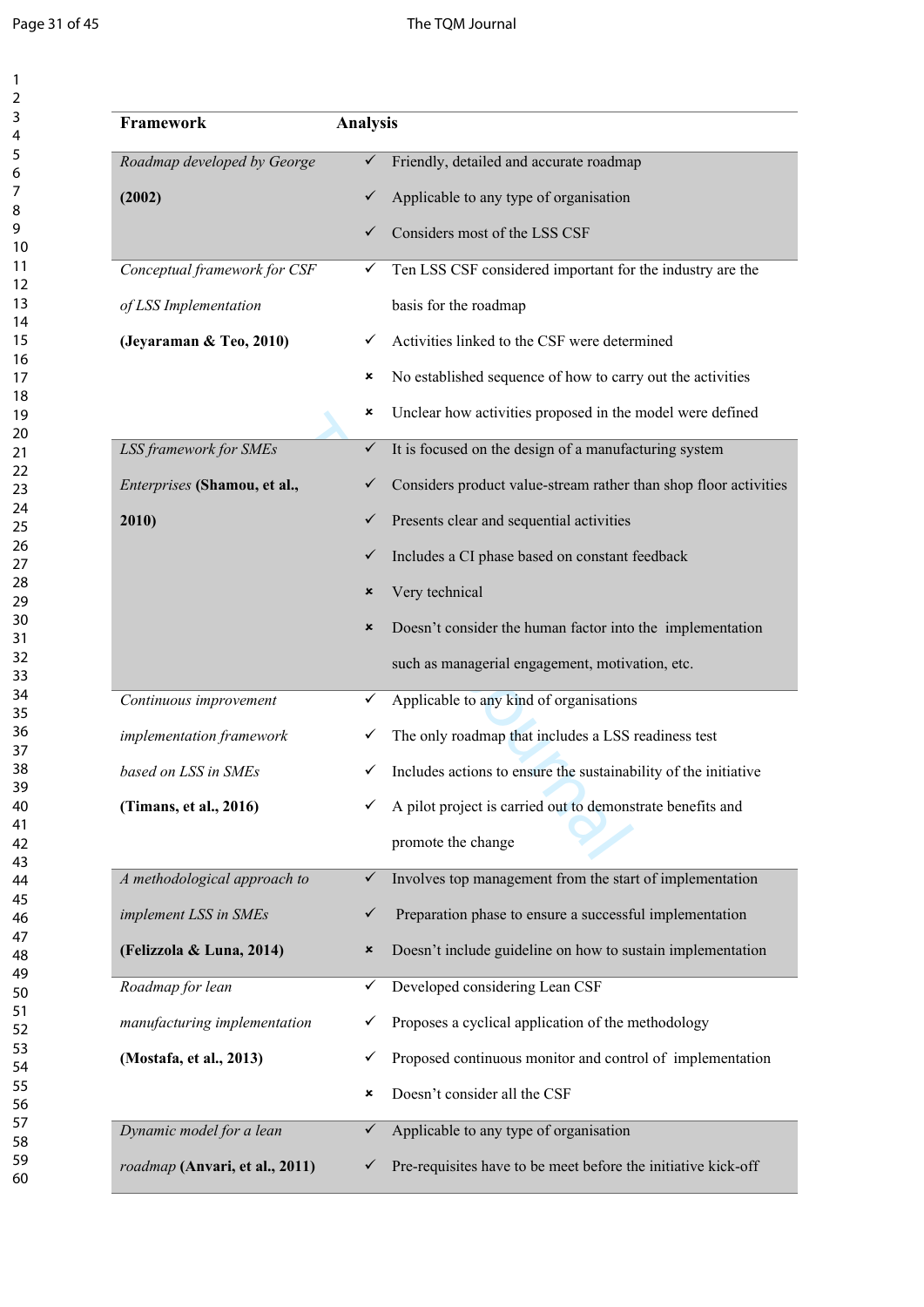|                               | ✓              | Proposes the use of a self-assessment tool to continuously     |
|-------------------------------|----------------|----------------------------------------------------------------|
|                               |                | improve the implementation and ensure sustainability           |
| "Leadership People Process    | ✓              | Focused on people, who are the ones who operates the           |
| Outcome" (LPPO) Model         |                | processes that deliver results.                                |
| (Dibia, et al., 2014)         | ✓              | Proposes activities to promote leadership, to get people       |
|                               |                | participation and engagement.                                  |
| A framework for effective Six | $\pmb{\times}$ | Doesn't detail the activities that must be carried out for the |
| Sigma implementation (Jones,  |                | implementation                                                 |
| et al., 2010)                 | $\pmb{\times}$ | Doesn't consider CSF                                           |
| An implementation model for   | ✓              | Structured, easy to understand and possibly apply              |
| Six Sigma programs            |                |                                                                |
| (Chakravorty, 2009)           |                |                                                                |
| Six Sigma framework, linking  |                | Relates a change management model with CSF                     |
| CSF and organisational change | ×              | Doesn't include activities to follow                           |
| (Pinedo-Cuenca, et al., 2012) |                |                                                                |
|                               |                |                                                                |

 $T\frac{1}{\omega_{\nu_{\rho_{\rho_{\nu}}}}}$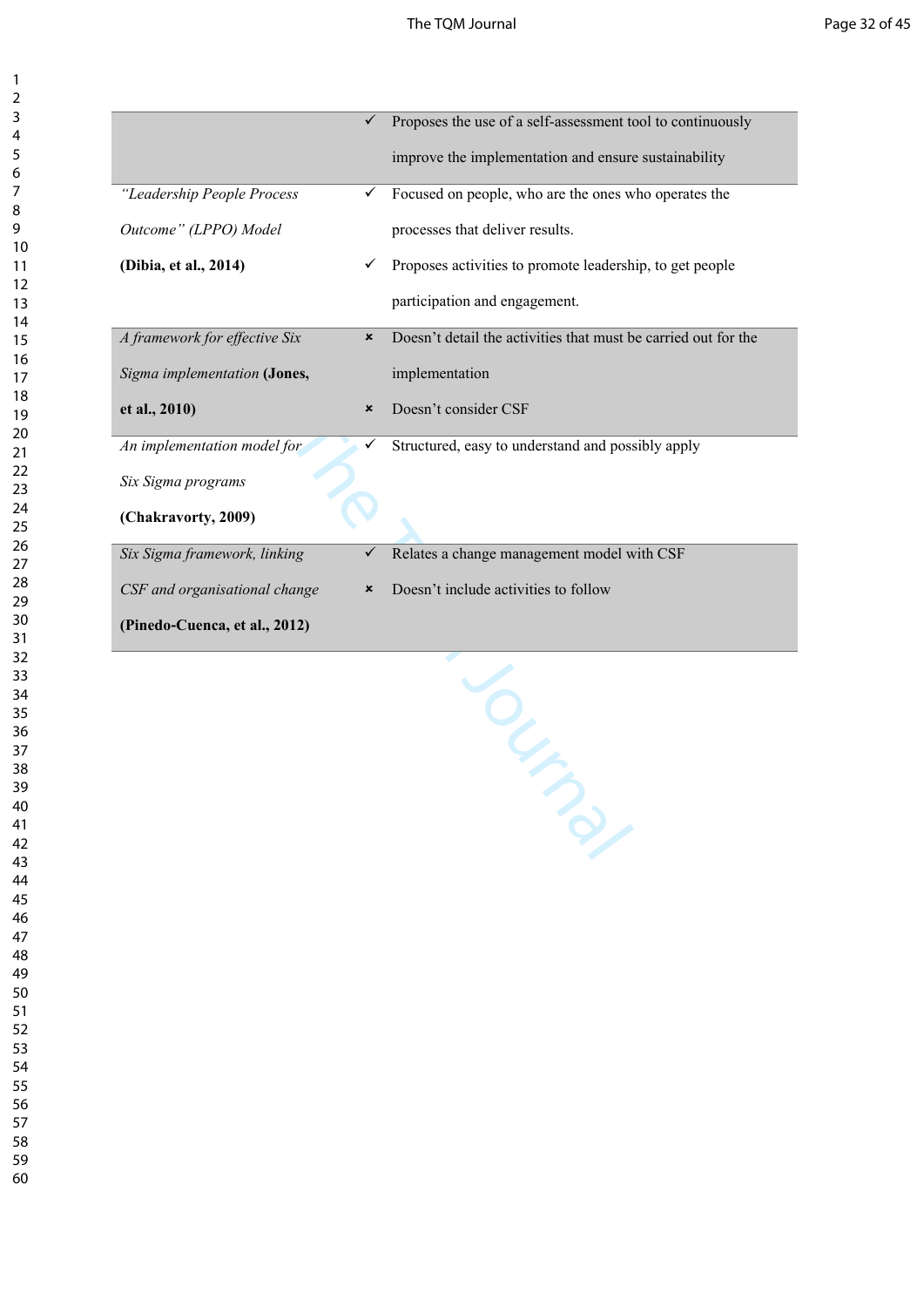$\mathbf{1}$  $\overline{2}$  $\overline{3}$  $\overline{\mathbf{4}}$ 

|                                                     |                  |                  |                  |                  |                  | Total            |
|-----------------------------------------------------|------------------|------------------|------------------|------------------|------------------|------------------|
| <b>CSF</b>                                          | 1 <sup>st</sup>  | 2nd              | 3 <sup>rd</sup>  | 4 <sup>th</sup>  | 5 <sup>th</sup>  | Frequency        |
| Top management commitment, leadership and           |                  |                  |                  |                  |                  |                  |
| engagement                                          | 23               | 6                | 3                | 6                | 3                | 41               |
| Recognition of the need for change                  | $\overline{3}$   | 11               | 9                | 4                | $\overline{4}$   | 31               |
| Effective training                                  | 5                | 5                | $\overline{4}$   | 6                | 5                | 25               |
| Connection between the business strategy and the    |                  |                  |                  |                  |                  |                  |
| CI initiative                                       | $\overline{2}$   | $\overline{4}$   | $\overline{3}$   | 5                | 6                | 20               |
| Plan for sustaining the initiative                  | $\boldsymbol{0}$ | $\overline{2}$   | 4                | 5                | 5                | 16               |
| Company financial capability                        | $\boldsymbol{0}$ | 6                | 6                | $\boldsymbol{0}$ | $\overline{3}$   | 15               |
| Recognition and reward system to motivate           |                  |                  |                  |                  |                  |                  |
| employees                                           | 8                | $\overline{4}$   | $\mathbf{1}$     | $\mathbf{1}$     | $\mathbf{0}$     | 14               |
| Top management knowledge and understanding of       |                  |                  |                  |                  |                  |                  |
| the CI initiative                                   | $\mathbf{0}$     | $\overline{2}$   | $\boldsymbol{0}$ | $\overline{4}$   | $\overline{4}$   | 10               |
| Effective communication of: Project success, best   |                  |                  |                  |                  |                  |                  |
| practices and results                               | $\mathbf{0}$     | $\boldsymbol{0}$ | 5                | $\overline{2}$   | 3                | 10               |
| Cross functional teamwork                           | $\boldsymbol{0}$ | $\boldsymbol{0}$ | $\overline{3}$   | $\overline{4}$   | $\overline{3}$   | 10               |
| Effective project prioritization, selection and     |                  |                  |                  |                  |                  |                  |
| tracking                                            | $\boldsymbol{0}$ | $\mathbf{0}$     | $\overline{2}$   | $\mathbf{1}$     | 5                | 8                |
| CI project leaders technical and soft skills        | $\overline{2}$   | $\mathbf{1}$     | $\boldsymbol{0}$ | $\overline{4}$   | $\boldsymbol{0}$ | 7                |
| Connection between the CI initiative and customers' |                  |                  |                  |                  |                  |                  |
| requirements                                        | $\boldsymbol{0}$ | $\mathbf{1}$     | $\overline{2}$   | $\mathbf{1}$     | $\overline{2}$   | 6                |
| Infrastructure dedicated to work specifically on CI |                  |                  |                  |                  |                  |                  |
| (Belts program)                                     | $\boldsymbol{0}$ | $\mathbf{1}$     | $\boldsymbol{0}$ | $\boldsymbol{0}$ | $\boldsymbol{0}$ | $\mathbf{1}$     |
| Application of "Just in time"                       | $\boldsymbol{0}$ | $\boldsymbol{0}$ | $\mathbf{1}$     | $\boldsymbol{0}$ | $\boldsymbol{0}$ | $\mathbf{1}$     |
| Positive relationship with suppliers                | $\boldsymbol{0}$ | $\boldsymbol{0}$ | $\boldsymbol{0}$ | $\boldsymbol{0}$ | $\boldsymbol{0}$ | $\boldsymbol{0}$ |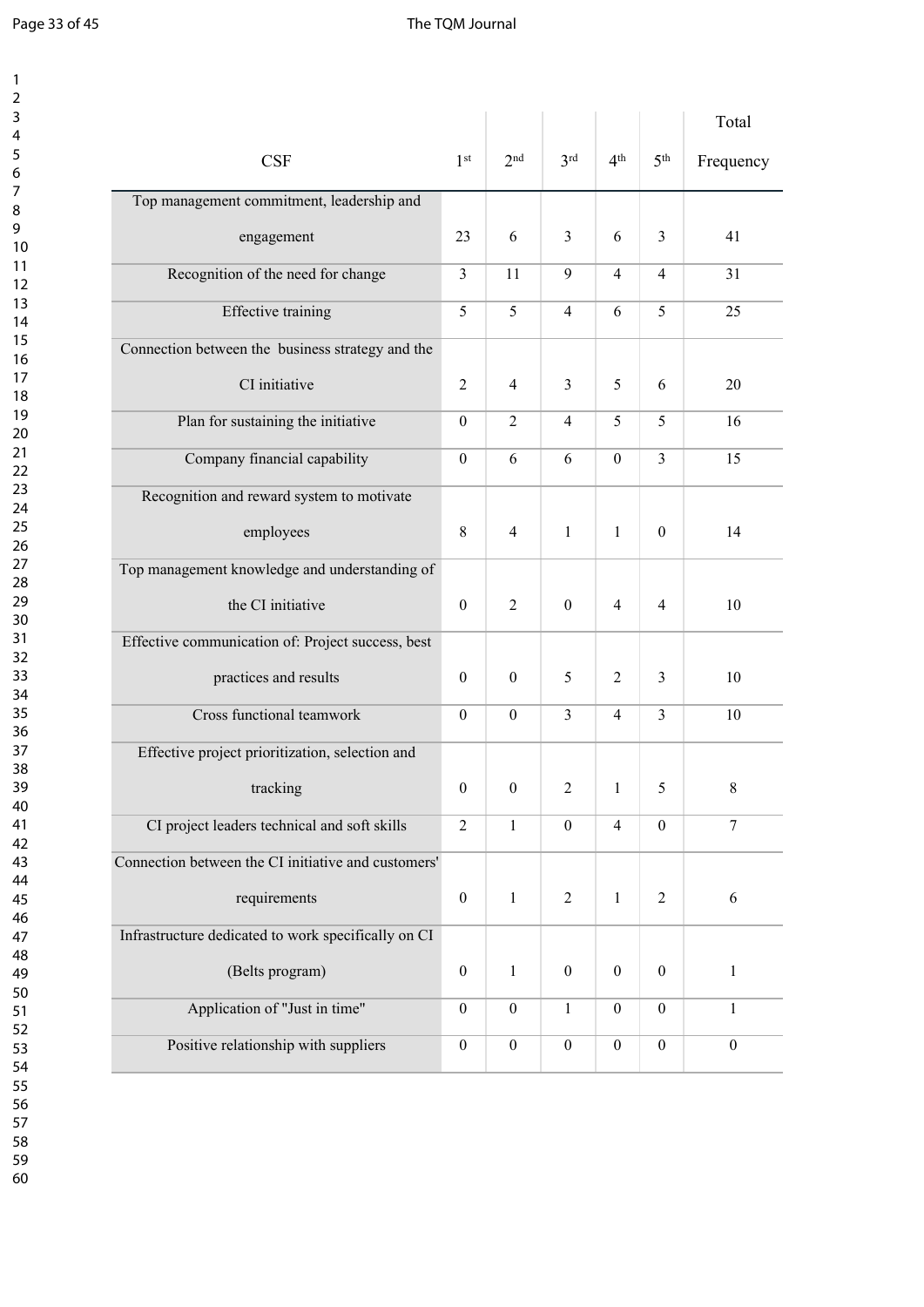| <b>CSF</b>                                                              | Weighted score   |
|-------------------------------------------------------------------------|------------------|
| Top management commitment, leadership and engagement                    | 163              |
| Recognition of the need for change                                      | 98               |
| <b>Effective training</b>                                               | 74               |
| Recognition and reward system to motivate employees                     | 61               |
| The connection between the business strategy and the CI initiative      | 51               |
| Company financial capability                                            | 45               |
| Plan for sustaining the initiative over the time                        | 35               |
| Technical and soft skills of the improvement project leaders            | 22               |
| Effective communication of: Project success, best practices and results | 22               |
| Top management knowledge and understanding of the CI initiative         | 20               |
| Cross functional team work                                              | 20               |
| The connection between the CI initiative and customers' requirements    | 14               |
| Effective project prioritization, selection and tracking                | 13               |
| Infrastructure dedicated to work specifically on CI                     | $\overline{4}$   |
| Application of "Just in time"                                           | 3                |
| Positive relationship with suppliers                                    | $\boldsymbol{0}$ |
|                                                                         |                  |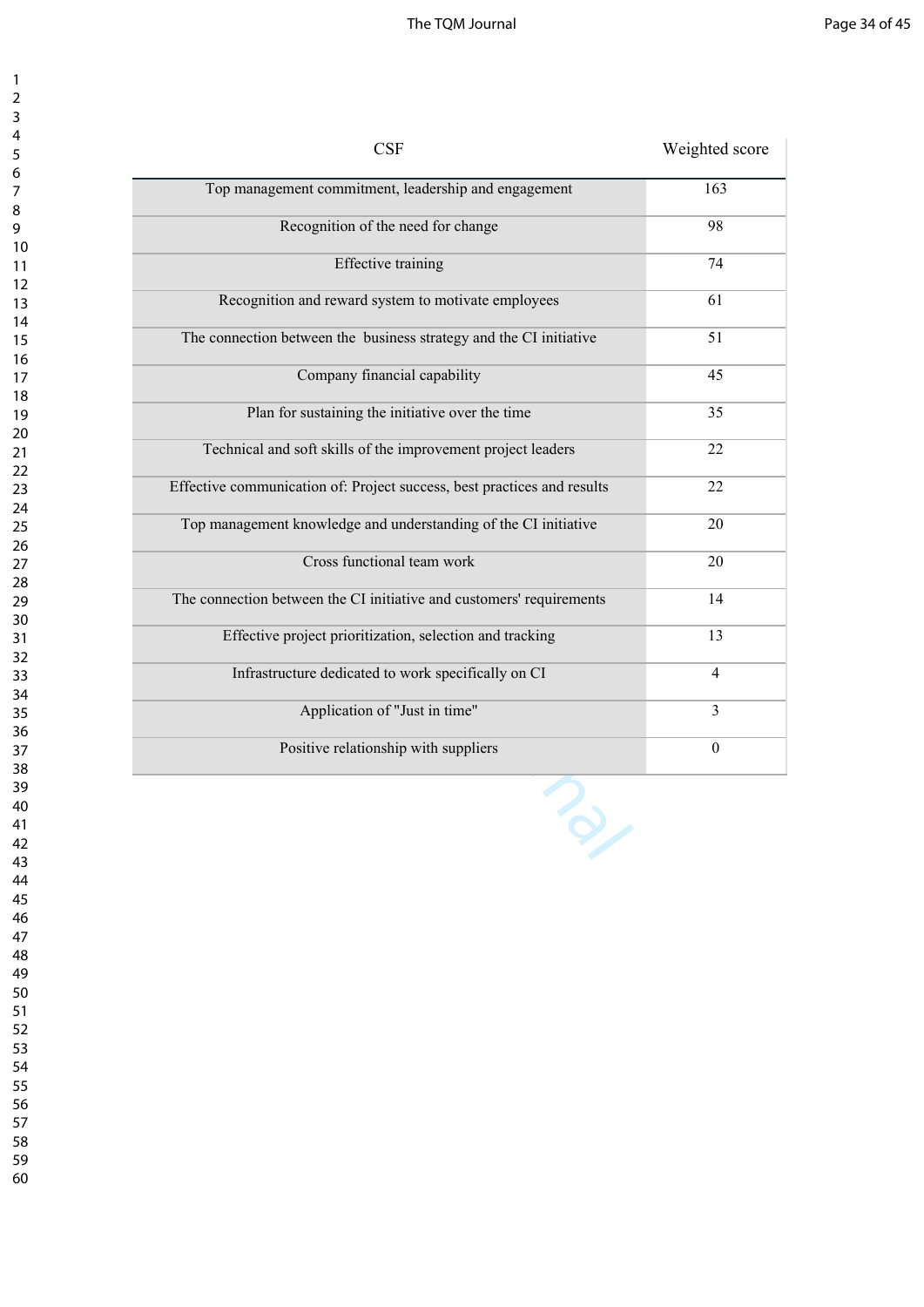$\mathbf{1}$  $\overline{2}$  $\overline{3}$  $\overline{\mathbf{4}}$  $\overline{\mathbf{5}}$  $\overline{6}$ 

| <b>Activity</b>                                | <b>Continuous Improvement Team feedback</b>            |
|------------------------------------------------|--------------------------------------------------------|
|                                                | Strategic objectives are defined by the executive      |
| Define 3 to 5 strategic objectives             | board and they cascade to each site. The activity      |
|                                                | must focus on the alignment of the initiative with the |
|                                                | strategic objectives already established.              |
|                                                | Add examples on activities that should be included in  |
| Create a LSS implementation plan               | the implementation plan.                               |
|                                                | Change the name of the activity to a friendlier name.  |
|                                                | The original model was proposed to implement the       |
| Develop a mind-set change program              | change management plan annually. However, this is      |
|                                                | not practical or realistic for the company.            |
|                                                | The application of VSM was proposed as part of the     |
| <b>Identify areas of improvement</b>           | framework to identify the areas of improvement. The    |
|                                                | application of Six Sigma tools was suggested.          |
| Carry out brief training about methodology and |                                                        |
| tools directed to top and middle management    | Include this activity into the roadmap.                |
|                                                |                                                        |
|                                                | This activity is not applicable due to the             |
| Conduct a belts certification ceremony         | organisational culture.                                |
|                                                |                                                        |
|                                                | $\hat{Q}$                                              |
|                                                |                                                        |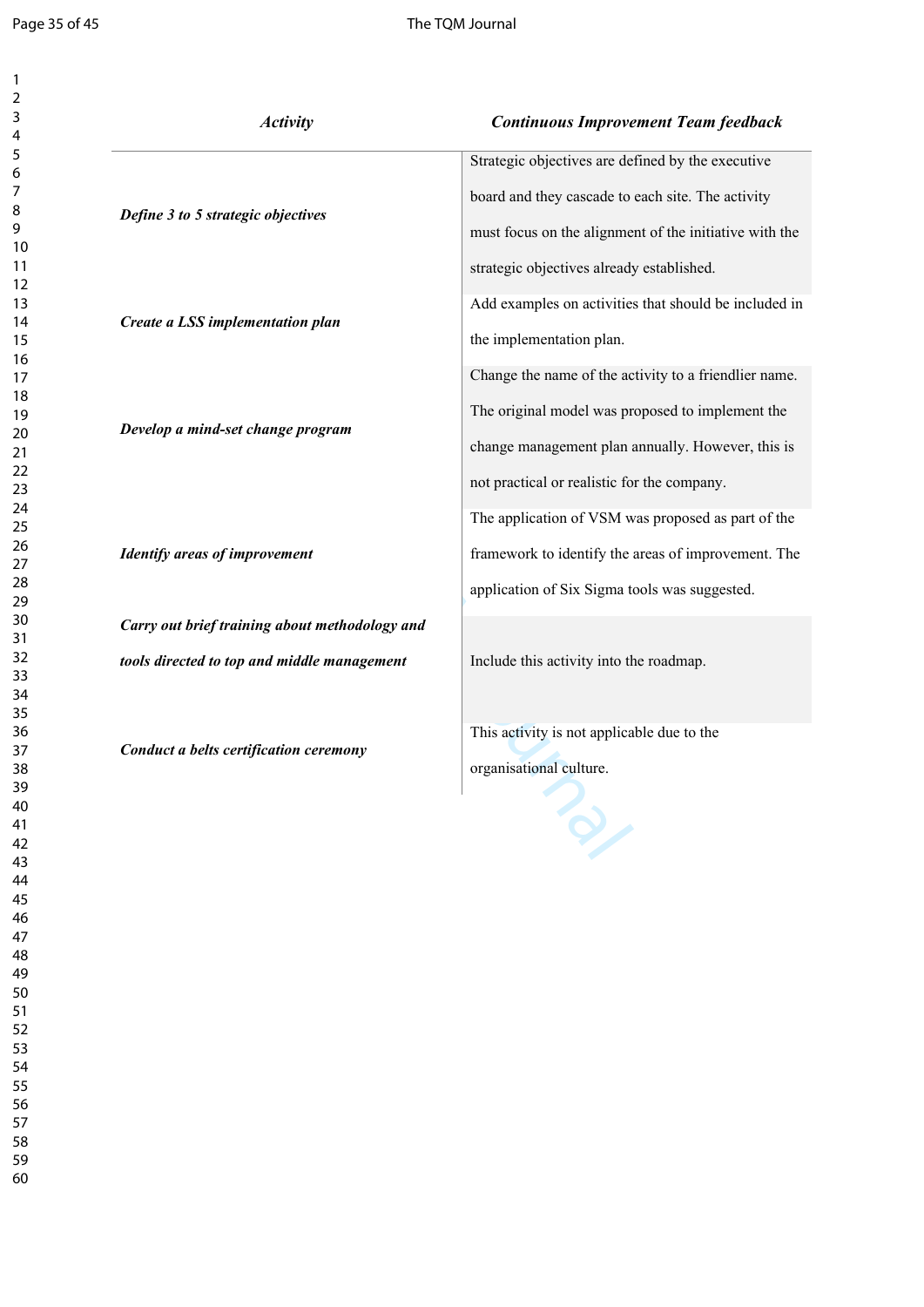| <b>Stage</b> | <b>Activity</b>                                                                                                        | $\boldsymbol{CSF}$                                                                                                                                   |
|--------------|------------------------------------------------------------------------------------------------------------------------|------------------------------------------------------------------------------------------------------------------------------------------------------|
|              | Recognize the need for<br>1.<br>change                                                                                 | Recognition of the need for change                                                                                                                   |
|              | $\overline{2}$ .<br>Create a LSS<br>implementation plan<br>Align the initiative with the<br>3.<br>strategic objectives | Connection between the business<br>strategy and the CI initiative                                                                                    |
|              | Create a LSS vision<br>$\overline{4}$ .                                                                                |                                                                                                                                                      |
|              | Hold a LSS awareness for<br>5.<br>the top management                                                                   | Top management commitment,<br>leadership and engagement<br>Top management knowledge and                                                              |
| Prepare      |                                                                                                                        | understanding of the CI initiative                                                                                                                   |
|              | Apply a change<br>6.<br>management program                                                                             | Plan for sustaining the initiative over<br>the time<br>Recognition of the need for change<br>Top management commitment,<br>leadership and engagement |
|              | 7. Develop and implement a<br>communication program                                                                    | Effective communication of: Project<br>success, best practices and results                                                                           |
|              | Develop and implement a<br>8.<br>recognition system                                                                    | Recognition and reward system to<br>$\bullet$<br>motivate employees                                                                                  |
|              | Define performance<br>9.<br>indicators                                                                                 | Connection between the business<br>$\bullet$<br>strategy and the CI initiative                                                                       |
|              | 10. Launch the initiative:<br>Transforming events                                                                      | Top management commitment,<br>leadership and engagement                                                                                              |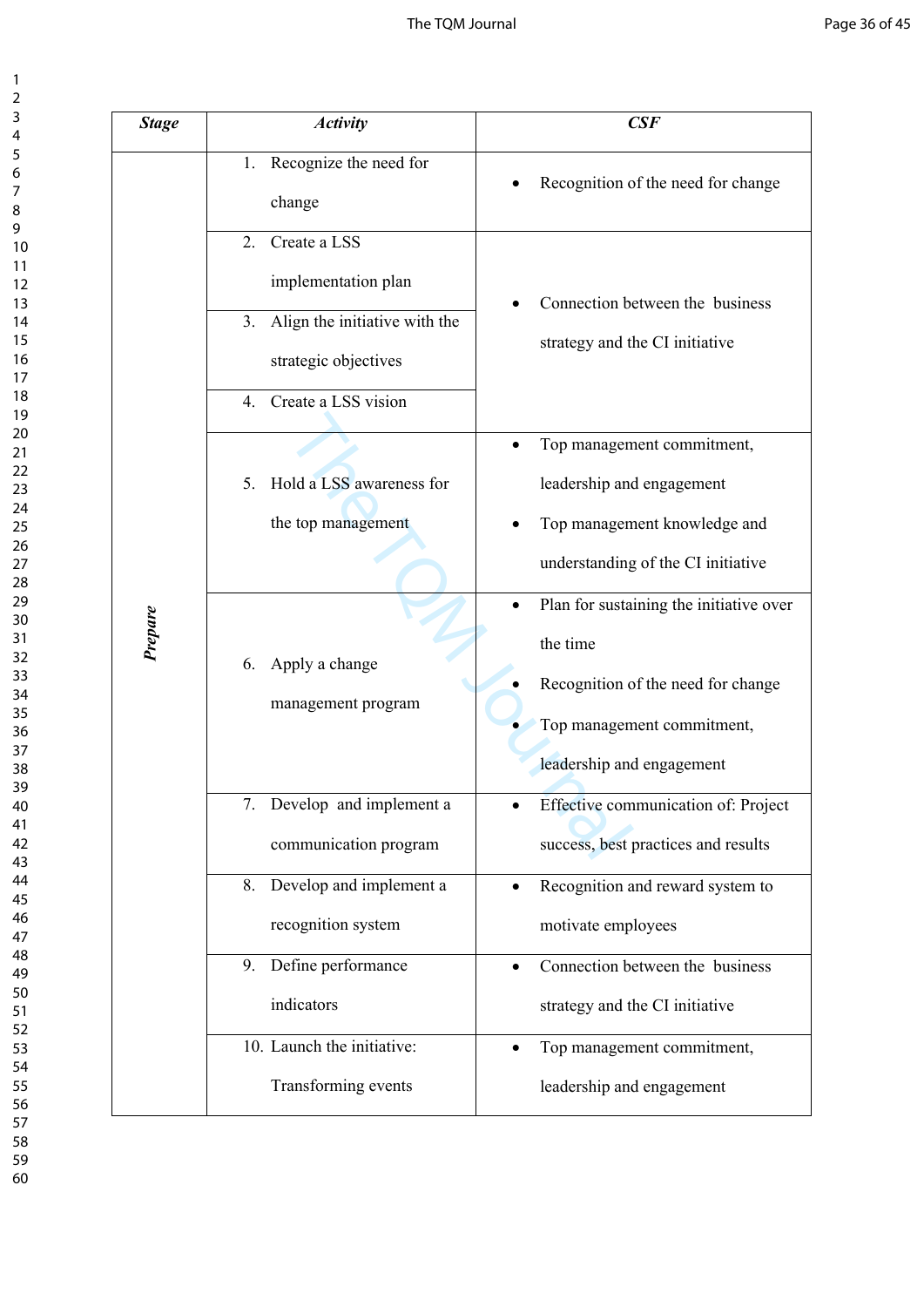| 1                                         |
|-------------------------------------------|
|                                           |
| 2                                         |
| S                                         |
|                                           |
|                                           |
|                                           |
| 6<br>7                                    |
|                                           |
| 8                                         |
| 9                                         |
| 10                                        |
|                                           |
| 1<br>1                                    |
| 1<br>$\overline{c}$                       |
| 1                                         |
| 1                                         |
| 4<br>5<br>1                               |
|                                           |
|                                           |
| 16<br>17<br>18                            |
|                                           |
| 19                                        |
|                                           |
| 20                                        |
| $\overline{21}$                           |
| 22                                        |
| $\overline{\mathbf{3}}$<br>$\overline{2}$ |
|                                           |
| 24                                        |
| $\overline{25}$                           |
| 26<br>27                                  |
|                                           |
|                                           |
| 28                                        |
| 29                                        |
| 80                                        |
| $\overline{\mathbf{3}}$                   |
| $\overline{c}$                            |
|                                           |
|                                           |
| ,<br>34<br>,                              |
|                                           |
| $\frac{2}{36}$                            |
|                                           |
| 37                                        |
| 38                                        |
| 39                                        |
| 40                                        |
|                                           |
| 41                                        |
| $\overline{4}$                            |
| 4.<br>ξ                                   |
| 44                                        |
| 45                                        |
|                                           |
| 46                                        |
| $\overline{4}$                            |
| 48                                        |
| 49                                        |
|                                           |
| 50                                        |
| 51                                        |
| 5.                                        |
| $\overline{5}$                            |
| 54                                        |
|                                           |
| 55                                        |
| 56                                        |
| $\overline{\mathbf{5}}$                   |
| 58                                        |
|                                           |
| 59<br>J                                   |

|                           | Select YB and GB<br>$\mathbf{1}$ . | Plan for sustaining the initiative over       |
|---------------------------|------------------------------------|-----------------------------------------------|
|                           | candidates                         | the time                                      |
|                           |                                    | <b>Effective training</b><br>$\bullet$        |
|                           | Training<br>2.                     | Technical and soft skills of the              |
|                           |                                    | improvement project leaders                   |
|                           |                                    | Connection between the business               |
|                           | Identify the areas of<br>3.        | strategy and the CI initiative                |
| projects                  | improvement                        | Connection between the CI initiative          |
| Plan resources and select |                                    | and customers' requirements                   |
|                           |                                    | Connection between the CI initiative          |
|                           |                                    | and customers' requirements                   |
|                           | Project prioritization and<br>4.   | Connection between the business               |
|                           | selection                          | strategy and the CI initiative                |
|                           |                                    | Effective project prioritization,             |
|                           |                                    | selection and tracking                        |
|                           | Define a team for each<br>1.       | <b>Effective</b> training                     |
|                           | project                            | Cross functional team work                    |
|                           | Implement DMAIC projects           | Connection between the CI initiative          |
|                           | Perform DMAIC toll gate<br>3.      | and customers' requirements                   |
| Implement                 | reviews                            | Connection between the business               |
|                           | Quantified and report<br>4.        | strategy and the CI initiative                |
|                           | benefits obtained from the         | Effective project prioritization,             |
|                           | projects                           | selection and tracking                        |
|                           | Communicate the results of<br>1.   | Recognition and reward system to<br>$\bullet$ |
| <b>Sustain</b>            | the projects                       | motivate employees                            |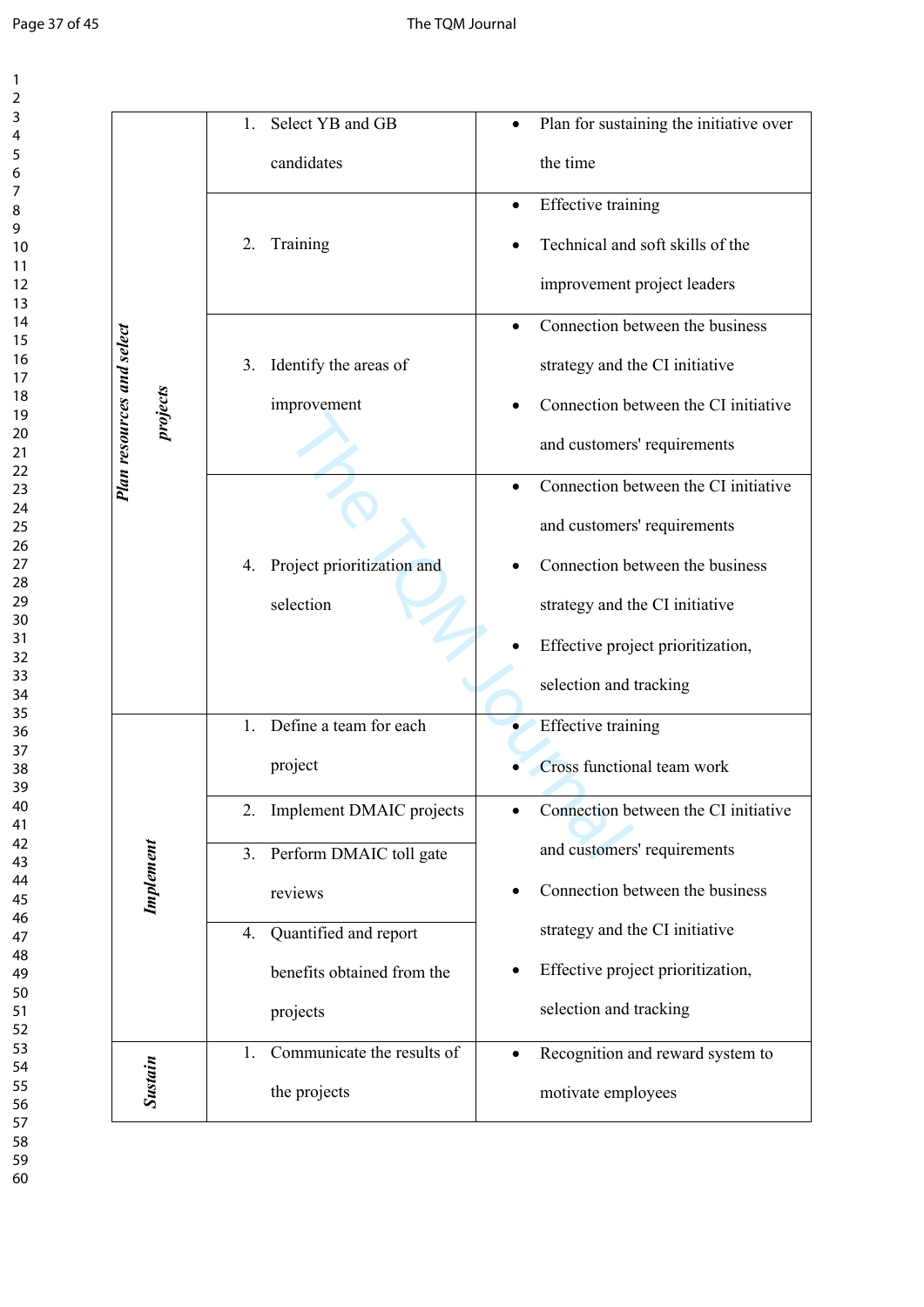|        |                                   | Effective communication of: Project     |
|--------|-----------------------------------|-----------------------------------------|
|        |                                   | success, best practices and results     |
|        | Document the lessons<br>2.        | Effective communication of: Project     |
|        | learned                           | success, best practices and results     |
|        | Share best practices and<br>3.    | Plan for sustaining the initiative over |
|        | lessons learned                   | the time                                |
|        |                                   | Connection between the business         |
|        | Integrate LSS with business<br>4. | strategy and the CI initiative          |
|        | plans                             | Plan for sustaining the initiative over |
|        |                                   | the time                                |
|        |                                   | Connection between the business         |
|        | Expand the initiative to<br>1.    | strategy and the CI initiative          |
| Expand | customers and suppliers           | Plan for sustaining the initiative over |
|        |                                   | the time                                |
|        |                                   |                                         |
|        |                                   |                                         |
|        |                                   |                                         |
|        |                                   |                                         |
|        |                                   |                                         |
|        |                                   |                                         |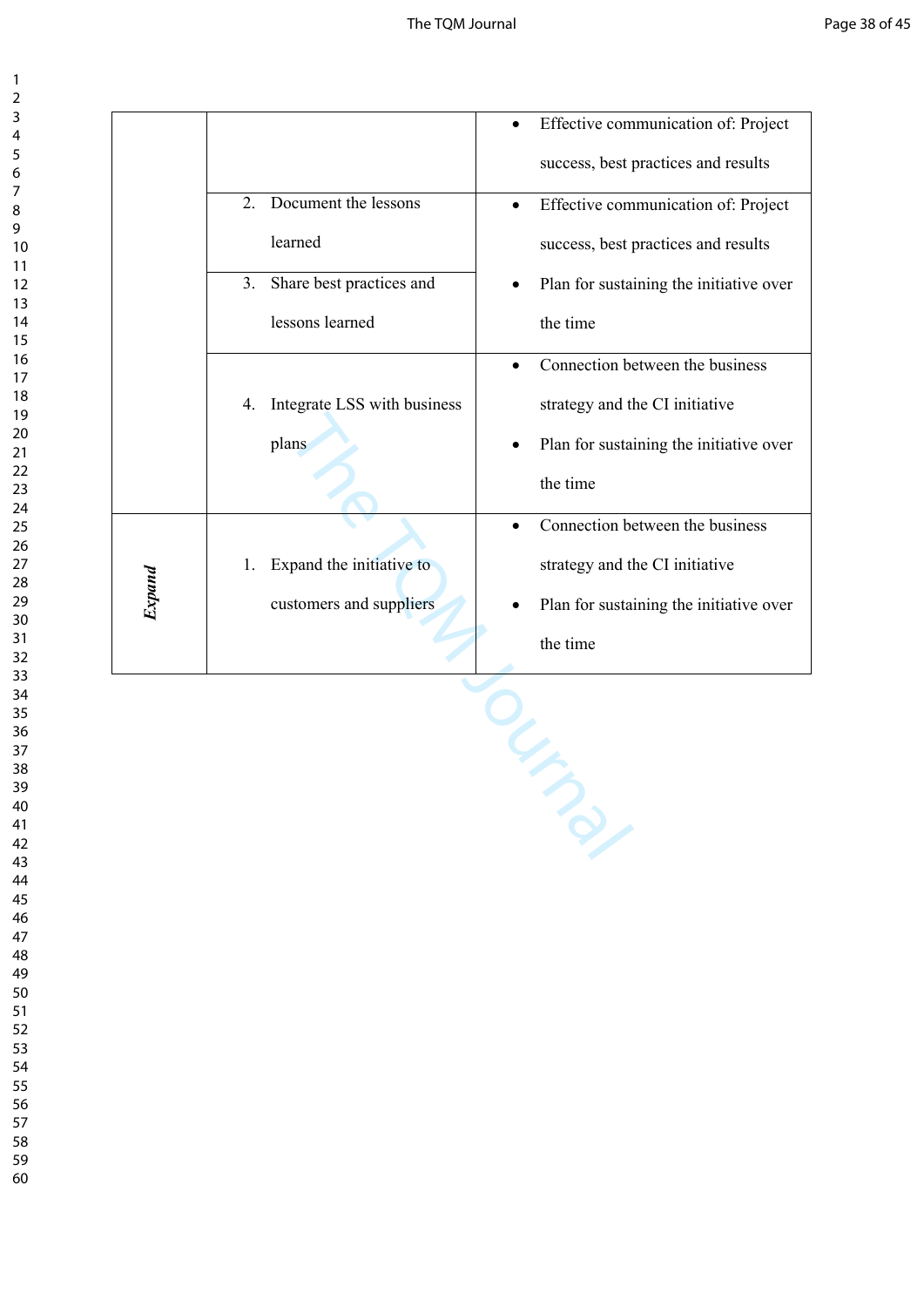$\mathbf{1}$  $\overline{2}$  $\overline{3}$  $\overline{4}$  $\overline{7}$  $\overline{9}$ 

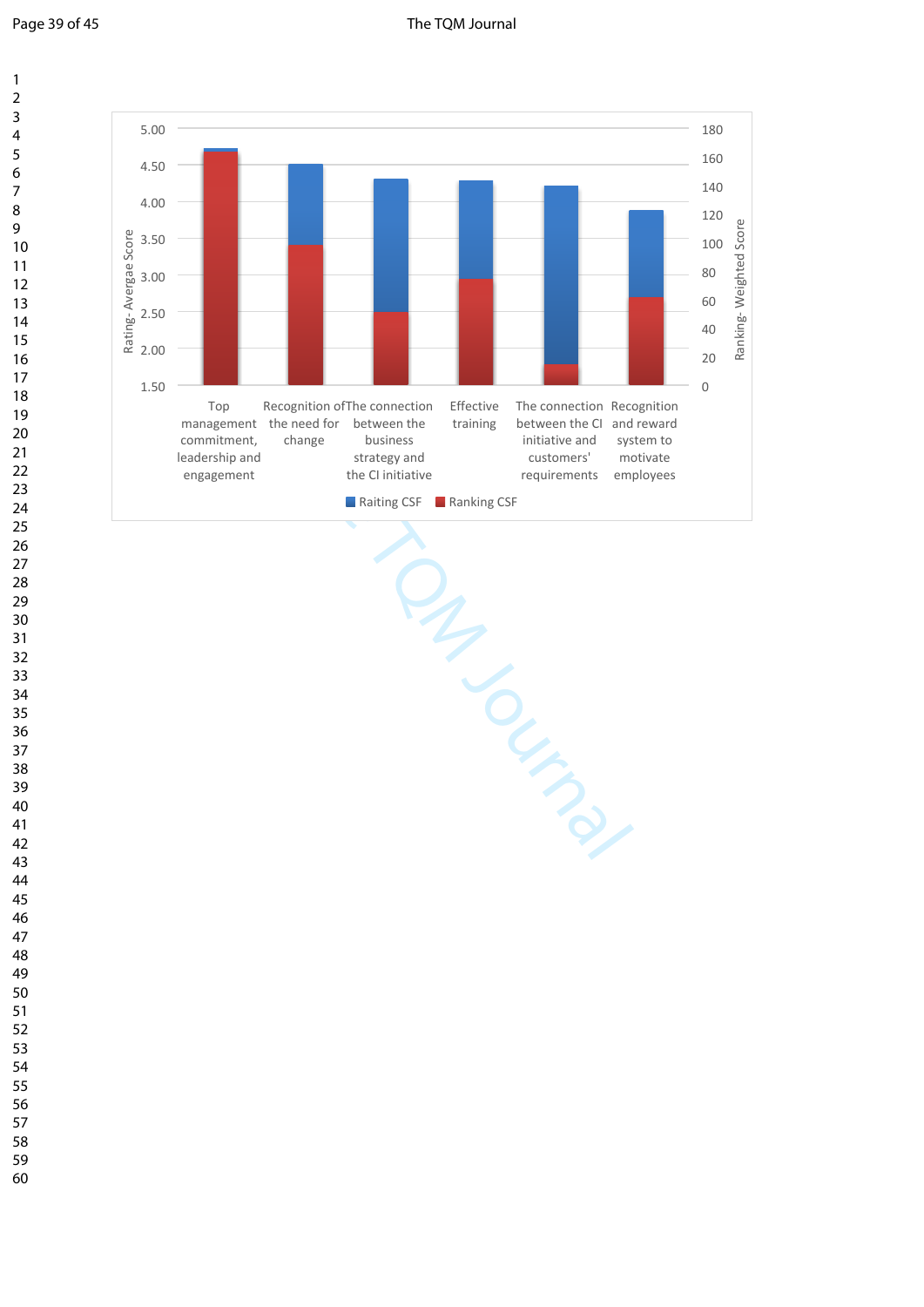

The Transporting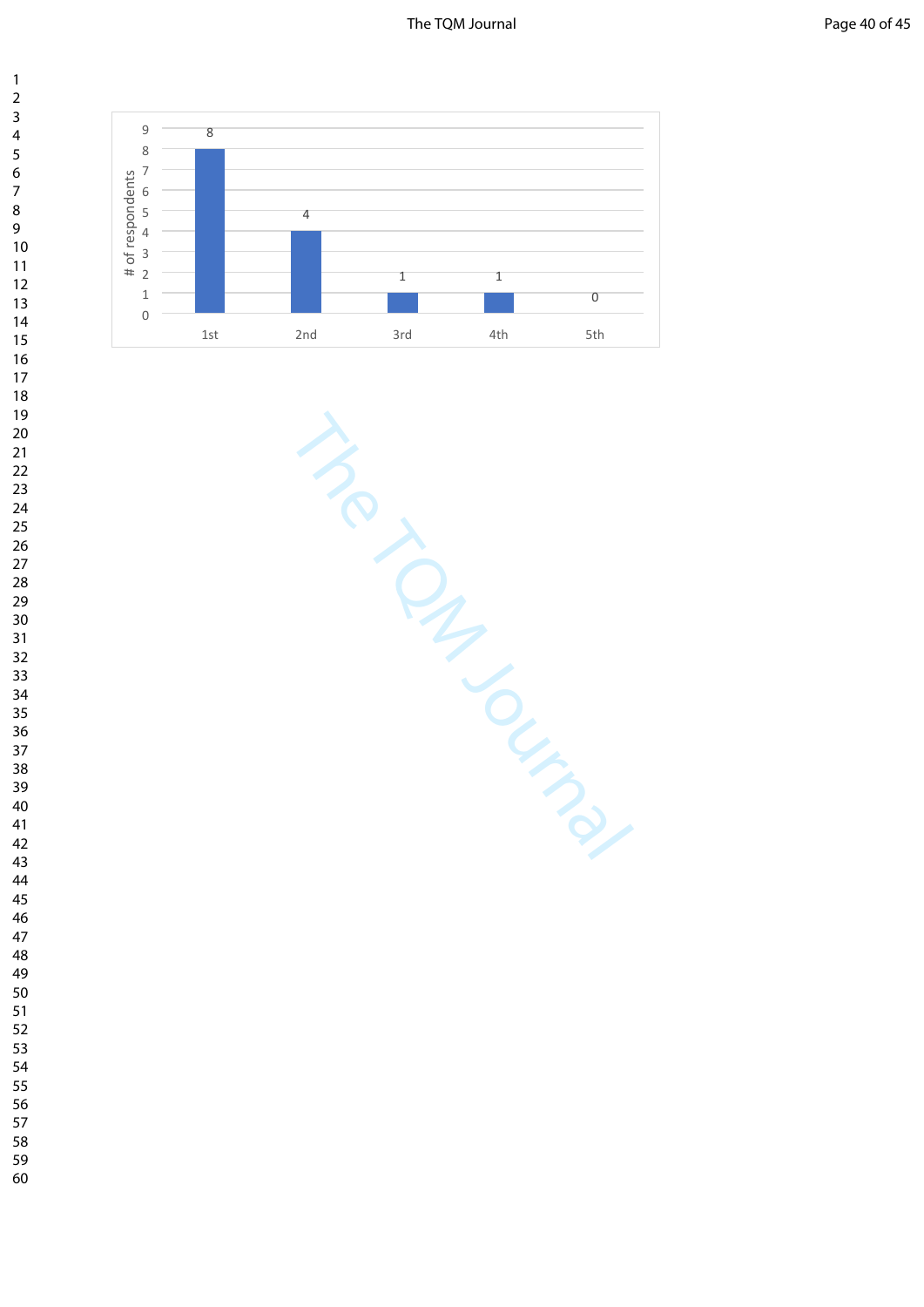$\mathbf{1}$  $\overline{2}$  $\overline{3}$ 

| Ongoing reviews, communication, change, coaching and feedback | Prepare                                     | 1.<br>Recognise the need for change<br>2.<br>Define 3 to 5 strategic goals for the company<br>3.<br>Hold a LSS awareness for the top management<br>4.<br>Create a LSS vision<br>5.<br>Create a LSS implementation plan<br>Develop a mind-set change program<br>6.<br>7.<br>Develop and implement a communication program<br>8.<br>Develop and implement a recognition system<br>9.<br>Define performance indicators<br>10. Launch the initiative: Transforming events |
|---------------------------------------------------------------|---------------------------------------------|-----------------------------------------------------------------------------------------------------------------------------------------------------------------------------------------------------------------------------------------------------------------------------------------------------------------------------------------------------------------------------------------------------------------------------------------------------------------------|
|                                                               | Plan<br>Resources<br>and Select<br>Projects | Select YB and GB candidates<br>1.<br>2.<br><b>Belts training</b><br>3.<br>Conduct a Belts certification ceremony<br>4.<br>Identify the areas of improvement<br>5.<br>Project prioritisation and selection                                                                                                                                                                                                                                                             |
|                                                               | Implement                                   | 1.<br>Define a team for each project<br>2.<br>Implement DMAIC projects<br>3.<br>Perform DMAIC toll gate reviews<br>4.<br>Quantified and report benefit obtained from the<br>projects                                                                                                                                                                                                                                                                                  |
|                                                               | Sustain                                     | Communicate the results of the projects<br>1.<br>2.<br>Document the lessons learned<br>3.<br>Share best practice and lessons learned throughout<br>the company<br>Integrate LSS with business plans<br>4.                                                                                                                                                                                                                                                             |
|                                                               | Expand                                      | 1.<br>Expand the initiative to customers and suppliers                                                                                                                                                                                                                                                                                                                                                                                                                |
|                                                               | Figure 3. Proposed LSS road map draft.      |                                                                                                                                                                                                                                                                                                                                                                                                                                                                       |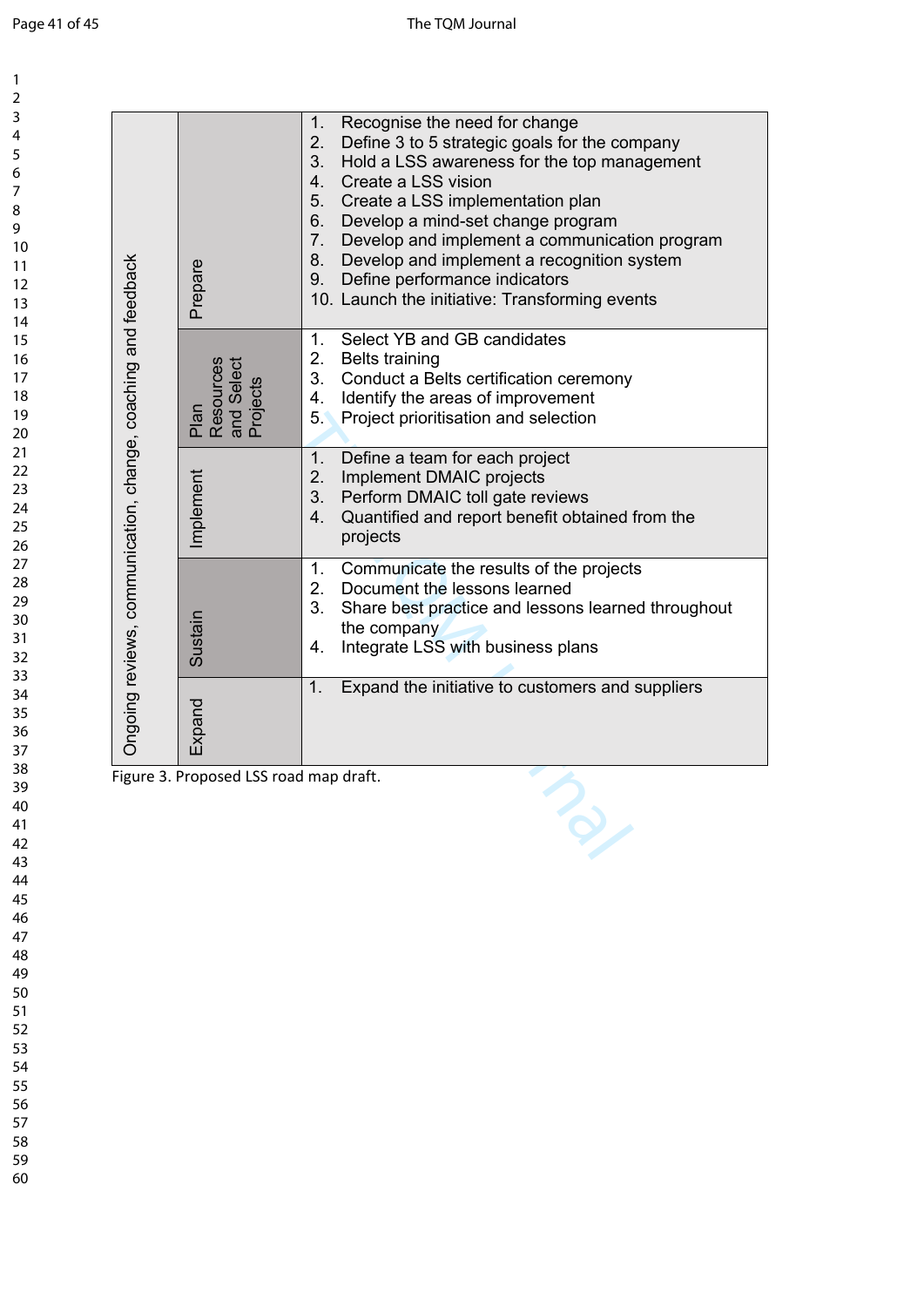1. Recognise the need for change 2. Create a LSS implementation plan 3. Align the initiative with the strategic objectives 4. Create a LSS vision 5. Hold a LSS awareness for the top management 6. Apply a change management program 7. Develop and implement a communication program 8. Develop and implement a recognition system 9. Define performance indicators Ongoing reviews, communication, change, coaching and feedback Ongoing reviews, communication, change, coaching and feedback 10. Launch the initiative: Transforming events Prepare 11. Carry out a brief training for the top and middle management 1. Select YB and GB candidates Plan Resource s and Select Projects 2. Training 3. Identify the areas of improvement 3. Identify the areas of improvement<br>4. Project prioritisation and selection<br>1. Define a team for each project<br>2. Implement DMAIC projects<br>3. Perform DMAIC toll gate reviews<br>4. Quantified and report benefit obtained<br>1. Com 4. Project prioritisation and selection 1. Define a team for each project Implement 2. Implement DMAIC projects 3. Perform DMAIC toll gate reviews 4. Quantified and report benefit obtained from the projects 1. Communicate the results of the projects 2. Document the lessons learned 3. Share best practice and lessons learned throughout Sustain the company 4. Integrate LSS with business plans 1. Expand the initiative to customers and suppliers Expand

Figure 4. Final version of the LSS road map.

 $\mathbf{1}$  $\overline{2}$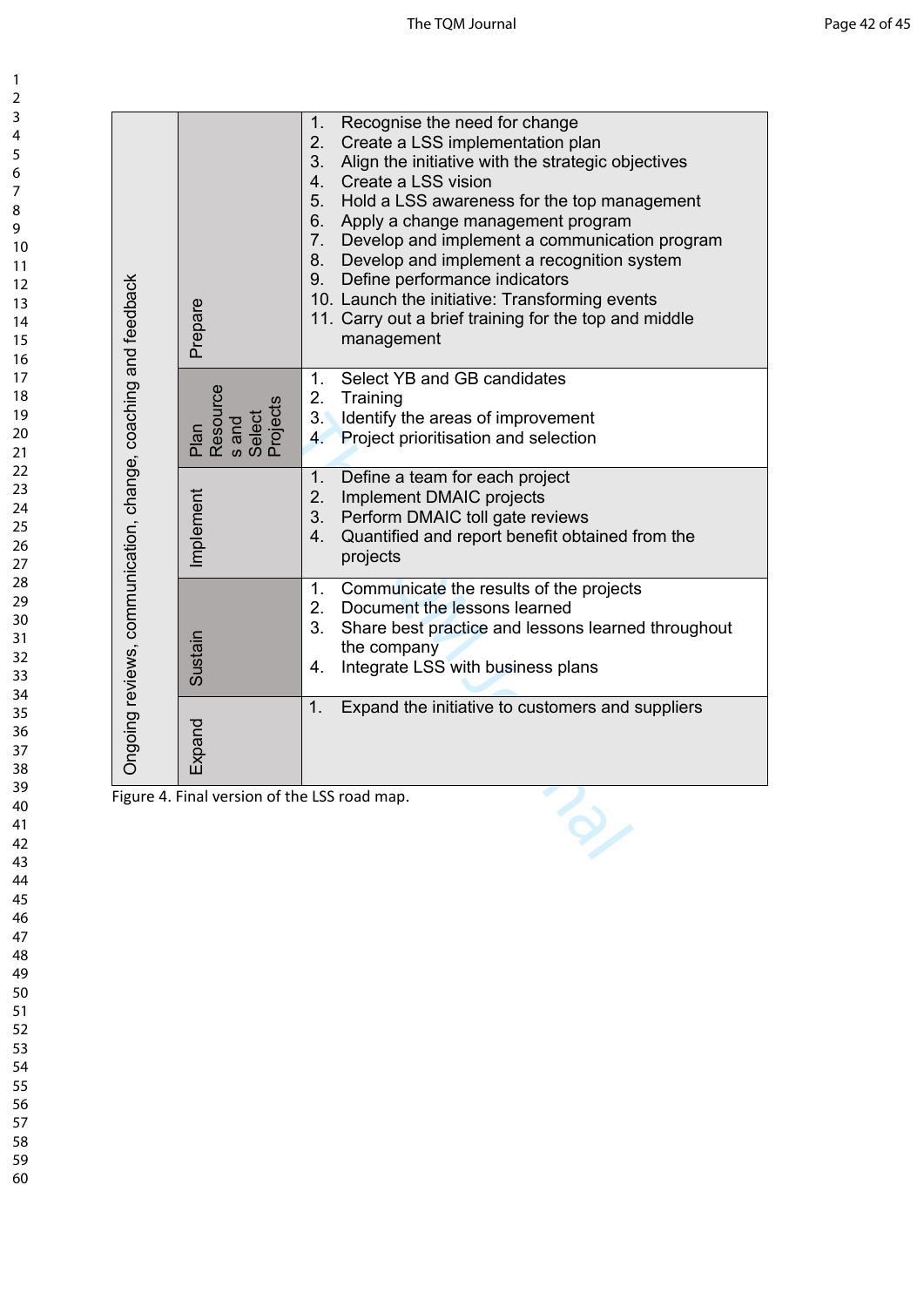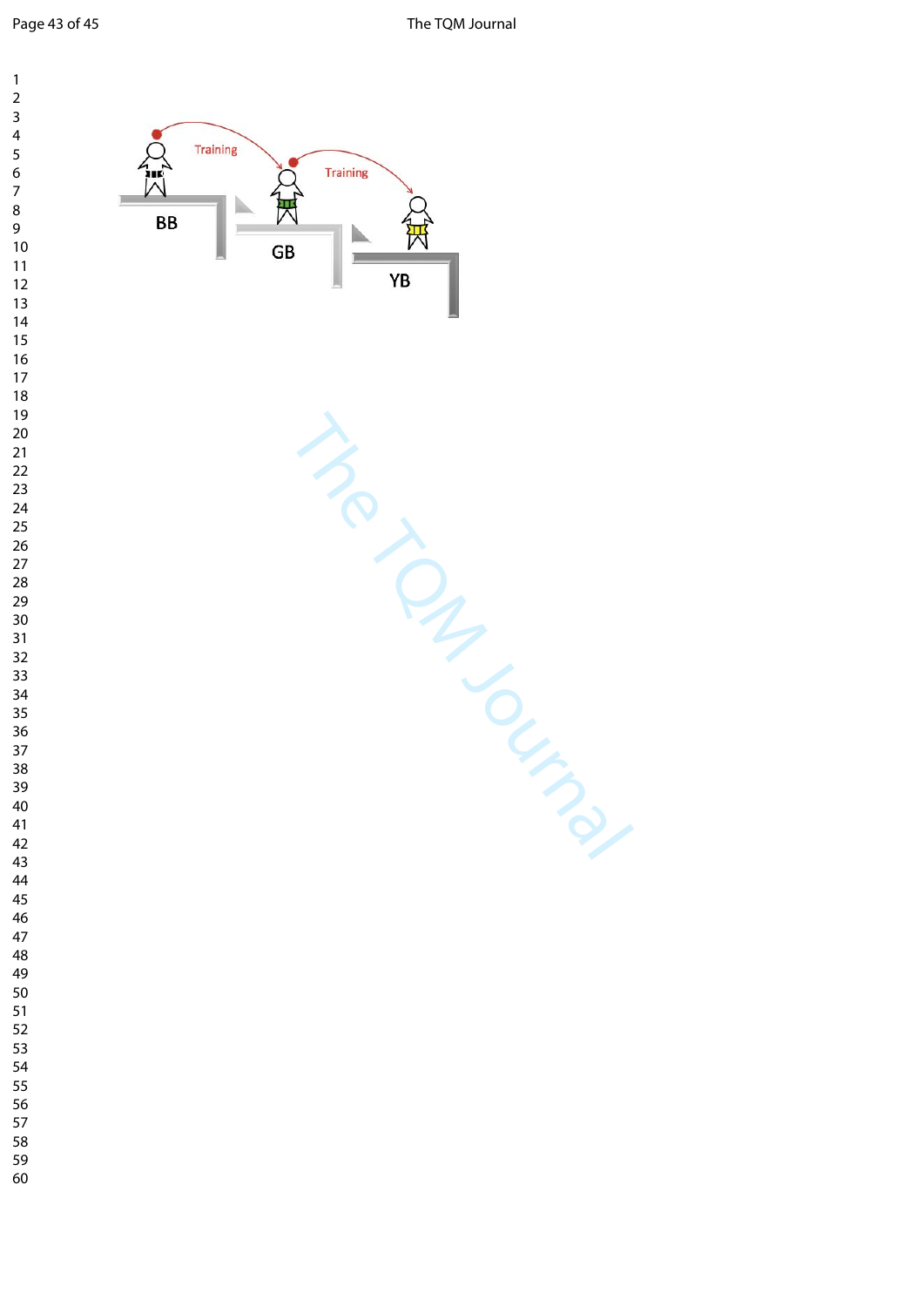The TQM Journal **Page 44 of 45** 

 $\mathbf{1}$